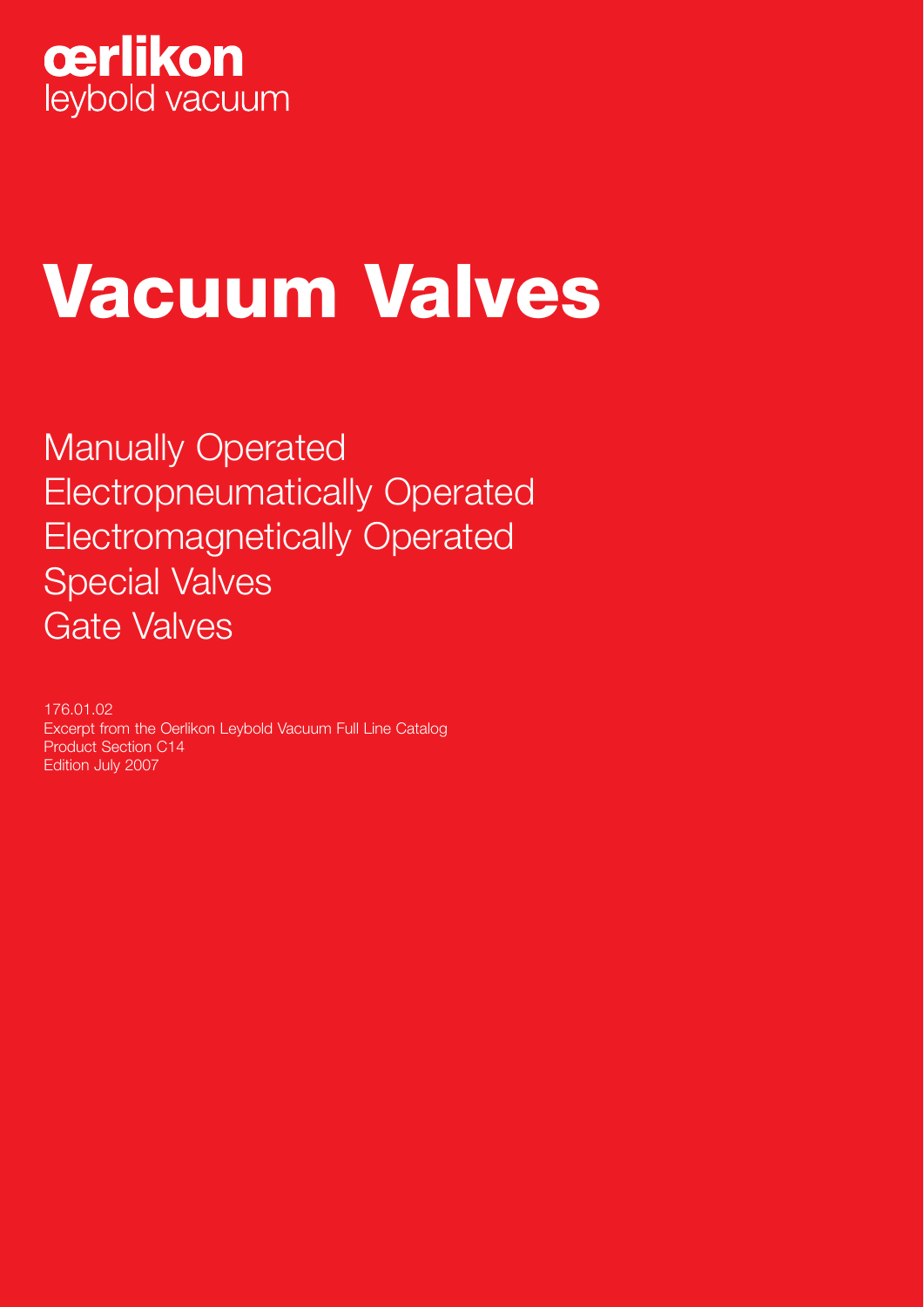### **Contents**

| <b>General</b>                                                                                                |  |
|---------------------------------------------------------------------------------------------------------------|--|
|                                                                                                               |  |
| <b>Products</b>                                                                                               |  |
| Small Valves of the "micro" Range                                                                             |  |
|                                                                                                               |  |
| Right-Angle and Straight-Through Valves, Bellows-Sealed, Various Drives  C14.08                               |  |
| Valves with ISO-KF Flanges                                                                                    |  |
|                                                                                                               |  |
| Nominal Width DN 16 ISO-KF to DN 50 ISO-KF                                                                    |  |
| Right-Angle and Straight-Through Valves, Bellows-Sealed, Manually Operated  C14.12                            |  |
|                                                                                                               |  |
|                                                                                                               |  |
|                                                                                                               |  |
| Valves with ISO-K Flanges                                                                                     |  |
|                                                                                                               |  |
| Nominal Width DN 63 ISO-K to DN 160 ISO-K                                                                     |  |
|                                                                                                               |  |
|                                                                                                               |  |
| Nominal Width DN 250 ISO-K Right-Angle Valves, Bellows-Sealed, Electropneumatically Operated C14.24           |  |
| Special Valves with ISO-KF / ISO-K / CF Flange                                                                |  |
|                                                                                                               |  |
| Nominal Width DN 10 ISO-KF to DN 40 ISO-KF or ISO-K                                                           |  |
|                                                                                                               |  |
|                                                                                                               |  |
|                                                                                                               |  |
|                                                                                                               |  |
|                                                                                                               |  |
|                                                                                                               |  |
|                                                                                                               |  |
| Right-Angle Valve for Mobile Systems according to DOT (and contained contained and contained Valve for Mobile |  |
| Accessories for the Electropneumatically Operated Valves, Valves with ISO-KF / ISO-K Flange C14.40            |  |
|                                                                                                               |  |
| Nominal Width DN 16 CF to DN 63 CF<br><b>UHV Valves</b>                                                       |  |
|                                                                                                               |  |
|                                                                                                               |  |
| Gate Valves with ISO-KF / CF / ISO-F Flange                                                                   |  |
|                                                                                                               |  |
| Miniature UHV Gate Valves, ISO-KF and CF Flange                                                               |  |
|                                                                                                               |  |
|                                                                                                               |  |
| HV Gate Valves, ISO-F Flange                                                                                  |  |
|                                                                                                               |  |
|                                                                                                               |  |
|                                                                                                               |  |
| UHV Gate Valves, Electropneumatically Operated                                                                |  |
|                                                                                                               |  |
|                                                                                                               |  |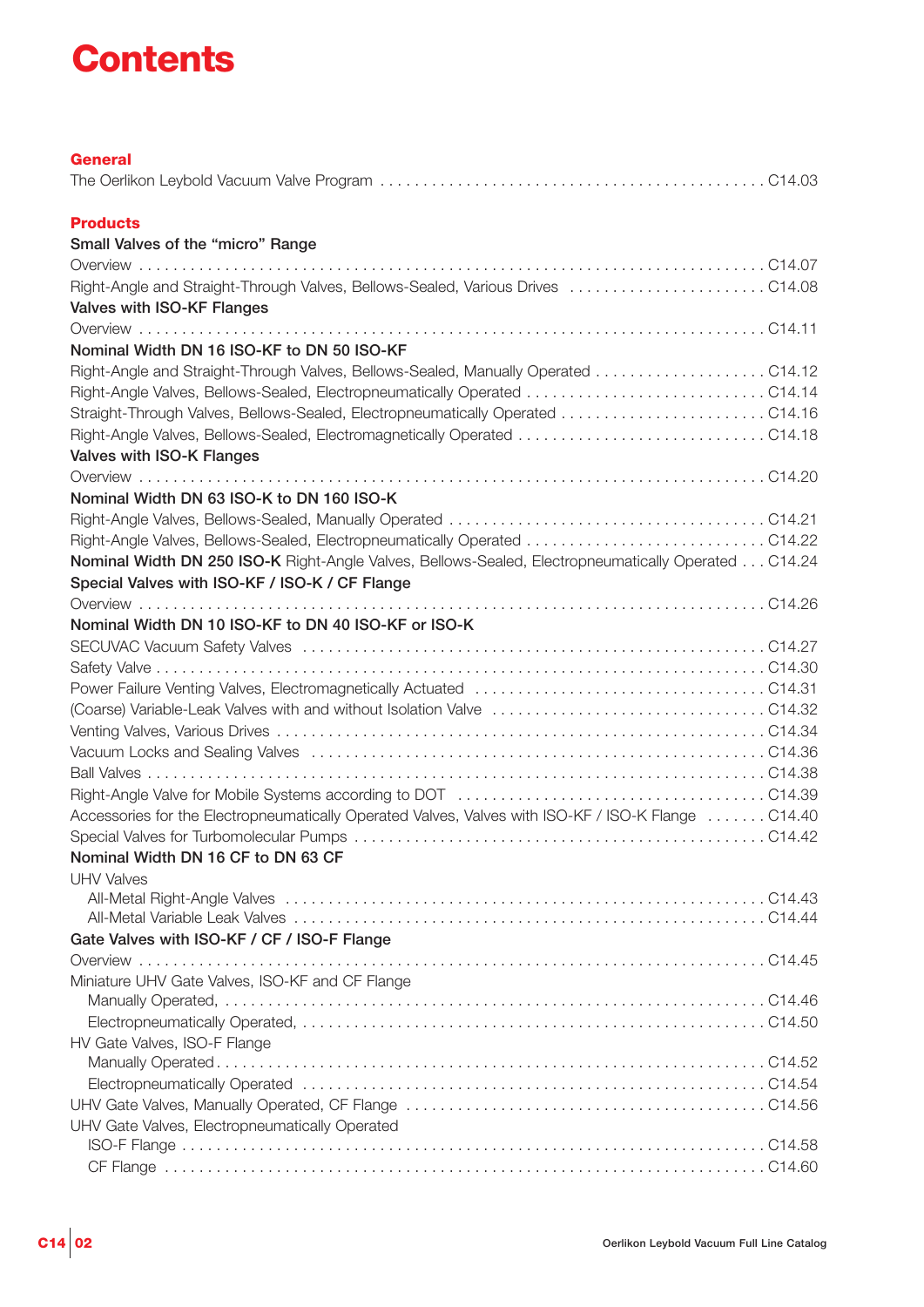### **General**

#### **The Oerlikon Leybold Vacuum Valve Program**

The long-standing experience of Oerlikon Leybold Vacuum in the area of vacuum engineering is reflected in the selection and the design of the valves and vacuum protection components for a wide variety of applications. The range of products is such that a reliable solution can be offered for every vacuum engineering application. Many years of service and the reliability of the valves is ensured by design. Oerlikon Leybold Vacuum valves are well-proven in many widely varying areas of research and industry.

#### **The Design of a Vacuum Valve Scope of the Range of Valves**



The range of Oerlikon Leybold Vacuum valves comprises:

- Small valves **micro**
- Right-angle and straight-through valves (no slanted seat valve) with a nominal width of DN 16 to DN 40 with ISO-KF flanges
- Right-angle valves with a nominal width of DN 63 to DN 250 with ISO-K flanges
- Gate valves with a nominal width of DN 16 to DN 250 with various flanges
- Ball valves
- Special valves

It is the aim of Oerlikon Leybold Vacuum to meet, through the offered range of isolation components and valves, the customers requirements regarding the design of such components. For this reason all valves are available with different driving systems.

With the exception of the special valves you may select between a stepped rotary knob manual drive, an electropneumatic drive or an electro-magnetic drive system.

Right-angle valves DN 16 ISO-KF to DN 40 ISO-KF as well as DN 63 ISO-K to DN 160 ISO-K are either available with an aluminium or stainless steel body (the latter up to DN 100 ISO-K only).

**The special characteristics of the application in each case result in special requirements concerning features of the valves, for example:**

- **Coating** 
	- Short switching cycles (e.g. 1.5 s)
	- Very high number of opening and switching cycles (e.g. over 10 million cycles)
- Analytical engineering
	- High conductance (similar to the corresponding flange components, like bends, for example)
	- High integral leak tightness for the valves (leak rates below  $10^{-9}$  mbar  $\frac{1}{s}$
- Lamps and tubes manufacture
	- Temperature resistant
	- Permissible ambient temperatures, 50 °C max.
- Accelerator technology
	- Materials capable of resisting radiation, high temperatures and corrosion at the same time
- Metallurgy and furnace manufacture
	- Rugged and insensitive to contamination
- Chemistry
	- Choice of materials in contact with the medium for the valve body

All applications have the following requirements in common:

- Quiet opening action with very little vibration
- Compact design, low weight
- Highly visible, unambiguous position indicator
- For use within the pressure range from 10-8 to 2500 mbar, if not stated otherwise
- Fully operational within the entire specified pressure range

**Oerlikon Leybold Vacuum valves meet these requirements, unless otherwise stated by the technical data.**

#### **Quality Assurance**

The various markets, like Analytical or Coating, for example are very demanding regarding certain important features for the valves which are to be used in the new generation of instruments currently under development. Demanded are, among other things, high reliability during the entire service life, high integral leak tightness, a high number of opening/closing cycles as well as a fast response.

#### **The valves from Oerlikon Leybold Vacuum meet all these demanding requirements!**

For further information on flange connections and flange components please refer to Product Section C13 "Vacuum Fittings ISO-KF, ISO-K, ISO-F, CF and Feedthroughs".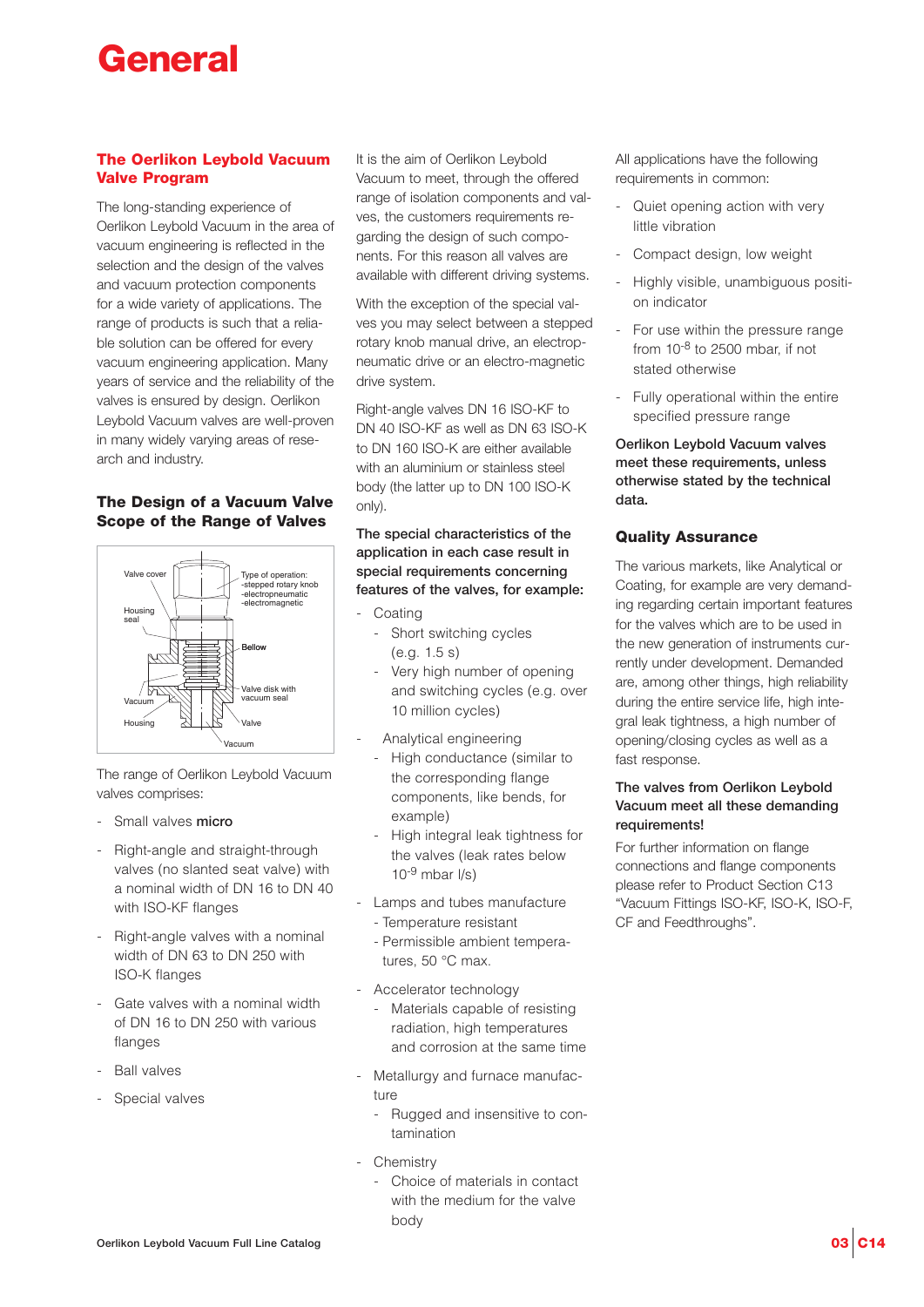#### **Flange Designations**

The flange designations used in this Product Section are in line with the international standards and the nomenclature used in practice:

| <b>Flange Type</b>  | Standard   | Designation<br>with standardized<br>nominal width 1)<br>(DN) |
|---------------------|------------|--------------------------------------------------------------|
| Small flanges       | ISO 2861/I | "KF"                                                         |
|                     | DIN 28 403 | e.g. DN 40 ISO-KF                                            |
| Clamp flanges       | ISO 1609   | "ISO-K"                                                      |
|                     | DIN 28 404 | e.g. DN 100 ISO-K                                            |
| Fixed flanges/      | ISO 1609   | $L$ ISO-F"                                                   |
| collar flanges      | DIN 28 404 | "F" for fixed flange                                         |
| with retaining ring |            | e.a. DN 250 ISO-F                                            |

1) The standardized nominal width (DN) corresponds approximately to the inside diameter, but need not necessarily be identical to the inside diameter.

In the case of gate valves equipped with CF flanges the following must be noted:

The designation DN 35 CF for UHV flanges has been changed to DN 40 CF with the sealing parameters remaining unchanged; the same applies to DN 150 CF which has changed to DN 160 CF.

#### **Advantages to the User**

- Compact design
- Integral leak rate less than  $10^{-8}$  mbar  $1 \times s^{-1}$
- FPM sealed
- For pressures up to 2000 mbar
- Seal in both directions <sup>2)</sup>
- Principal dimensions comparable to Oerlikon Leybold Vacuum flange components of the same nominal width
- Reliable operation ensured regardless of the valve's orientation
- Optical valve position indicator as standard (not for valves of the "micro" range)
- Electrical valve position indicator as standard (not for valves of the "micro" range)
- Operation of electromagnetic ISO-KF valves off supply voltages ranging from 100 to 230 V AC
- The inside of the housing in contact with the medium is sealed off against the atmosphere by a bellows type seal which is absolutely free of any lubricants.

**All further technical data as well possible deviations from the general specifications stated here can be found along with the descriptions for the individual valve types.**

For various applications and special design requirements Oerlikon Leybold Vacuum offers a range of special valves:

- SECUVAC vacuum safety valves (DN 16 ISO-KF to DN 100 ISO-K)
- Venting valves / power failure venting valves
- Vacuum locks / sealing valves
- Variable leak valves
- Ball valves (straight-through valve)
- Right-angle valves for mobile systems which comply with the American standard of the Department of Transportation (DOT)

#### **Accessories**

**All connecting components like centering rings, clamps or clamping rings needed to connect the valves must be ordered separately (see Product Section C13 "Vacuum Fittings ISO-KF, ISO-K, ISO-F, CF and Feedthroughs").**

#### **Materials**

The valve bodies and the inside parts are made of selected, vacuum compatible materials, like wrought aluminum or cast stainless steel.

The raw components are subjected to a 100% test before they are further processed.

The materials which are used are described in the tables at the end of the section "General".

#### **Gaskets**

Shown in the table at the end of the section "General" are the types of gasket used in the valves together with their brief or chemical designations and their thermal ratings.

#### **Other Materials**

| Plastic:         | Polyamide 6 (PA 6) |
|------------------|--------------------|
| Grey cast iron:  | GG 20 (0.6020)     |
| Brass:           | Ms 58              |
| Brass            |                    |
| (nickel-plated): | CuZn39Pb3          |
| Nimonic          |                    |
| <b>Bronze</b>    |                    |
| Spring steel     |                    |

2) High vacuum systems are very demanding as to the leak tightness of the vacuum components used. For this reason each individual Oerlikon Leybold Vacuum valve is subjected to a helium leak test before delivery. The valves are only considered as leak tight, if a leak rate of less than  $10^{-9}$  mbar x l x s<sup>-1</sup> can be measured for the body and the valve seat. In the case of our high vacuum valves with ISO-KF and ISO-K flanges a leak rate of less than  $10^{-9}$  mbar  $x \mid x \mid s^{-1}$  is maintained also during actuation.

This means that in the case of a gas flow of the mentioned order of magnitude the pressure would increase only by 3 mbar in a vessel of 1 liter and in 100 years.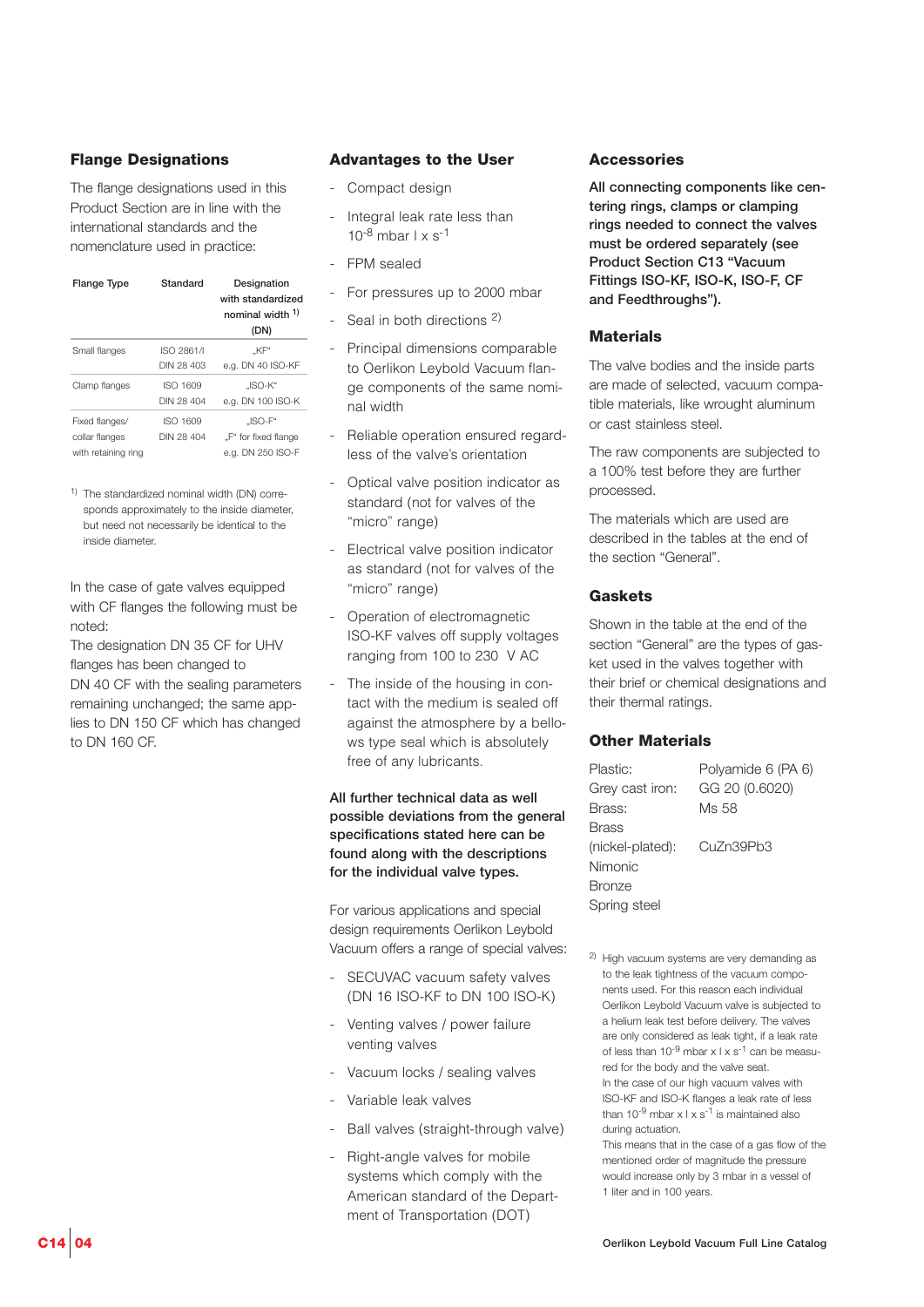#### **Materials**

#### **Aluminum Alloys**

#### **Stainless Steels**

#### **Standard Steels**

| Material No. | <b>Brief Designation</b> |  |  |
|--------------|--------------------------|--|--|
| DIN          | DIN                      |  |  |
| 1.0388       | St4/St14                 |  |  |
| 1.0425       | HШ                       |  |  |

| Material No. |      | <b>Brief Designation</b> | Material No. |             | <b>Brief Designation</b> |
|--------------|------|--------------------------|--------------|-------------|--------------------------|
| <b>DIN</b>   | AA   | <b>DIN</b>               |              | <b>AISI</b> | <b>DIN</b>               |
| 3.0615       |      | AIMgSiPbF28              | 1.4034       | 420         | X 46 Cr 13               |
| 3.2153       |      | G AISi7Cu3               | 1.4301       | 304         | X5 CrNi 18 10            |
| 3.2315       | 6081 | AIMgSi1F28               | 1.4305       | 303         | X10 CrNi 51 89           |
| 3.2341       |      | G AlSi5Mg wa             | 1.4306       | 304 L       | X2 CrNi 18 10            |
| 3.2371       |      | G AISi7Mg06              | 1.4308       |             | G-X6 CrNi 18 1           |
| 3.2373       |      | G AISi9Mg                | 1.4310       | 301         | X12 CrNi 17 7            |
| 3.2381       |      | G AISi10Mg wa            | 1.4404       | 316 L       | X2 CrNiMo 17 13          |
| 3.3527       |      | AlMg2Mn0,8F20            | 1.4435       | 316 L       | X2 CrNiMo 18 14 3        |
|              |      |                          |              |             |                          |

| waterial No. |        | <b>Brief Designation</b> |
|--------------|--------|--------------------------|
| <b>DIN</b>   | AISI   | DIN                      |
| 1.4034       | 420    | X 46 Cr 13               |
| 1.4301       | 304    | X5 CrNi 18 10            |
| 1.4305       | 303    | X10 CrNi 51 89           |
| 1.4306       | 304 L  | X2 CrNi 18 10            |
| 1.4308       |        | G-X6 CrNi 18 1           |
| 1.4310       | 301    | X12 CrNi 17 7            |
| 1.4404       | 316 L  | X2 CrNiMo 17 13 3        |
| 1.4435       | 316 L  | X2 CrNiMo 18 14 3        |
| 1.4541       | 321    | X10 CrNiTi 18 10         |
| 1.4571       | 316 Ti | X6 CrNiMoTi 17 12 2      |
|              |        |                          |

#### **Materials used for the Gaskets**

| <b>Brief Designation</b> | <b>Chemical Designation</b>       | <b>Typical Trade Name</b> | <b>Degassing Temperature</b> |
|--------------------------|-----------------------------------|---------------------------|------------------------------|
| <b>FPM</b>               | Fluor caoutchouc                  | Viton                     | up to $150^{\circ}$ C        |
| <b>NBR</b>               | Acrylonitrile-butadiene rubber    | Perbunan                  | up to $80^{\circ}$ C         |
| <b>PTFE</b>              | Polytetrafluor ethylene           | Teflon                    | up to $250 °C$               |
| <b>EPDM</b>              | Ethylene-propylenedien caoutchouc |                           | up to 150 $\degree$ C        |

#### **Abbreviations used in the valve designations**

| <b>Brief Designation</b> | <b>Valve Type</b>                       |
|--------------------------|-----------------------------------------|
| EMD                      | Solenoid straight-through valve         |
| EME                      | Solenoid right-angle valve              |
| EPD                      | Electropneumatic straight-through valve |
| <b>EPE</b>               | Electropneumatic right-angle valve      |
| MAN                      | Manual operation                        |
| PD                       | Pneumatic straight-through valve        |
| РF                       | Pneumatic right-angle valve             |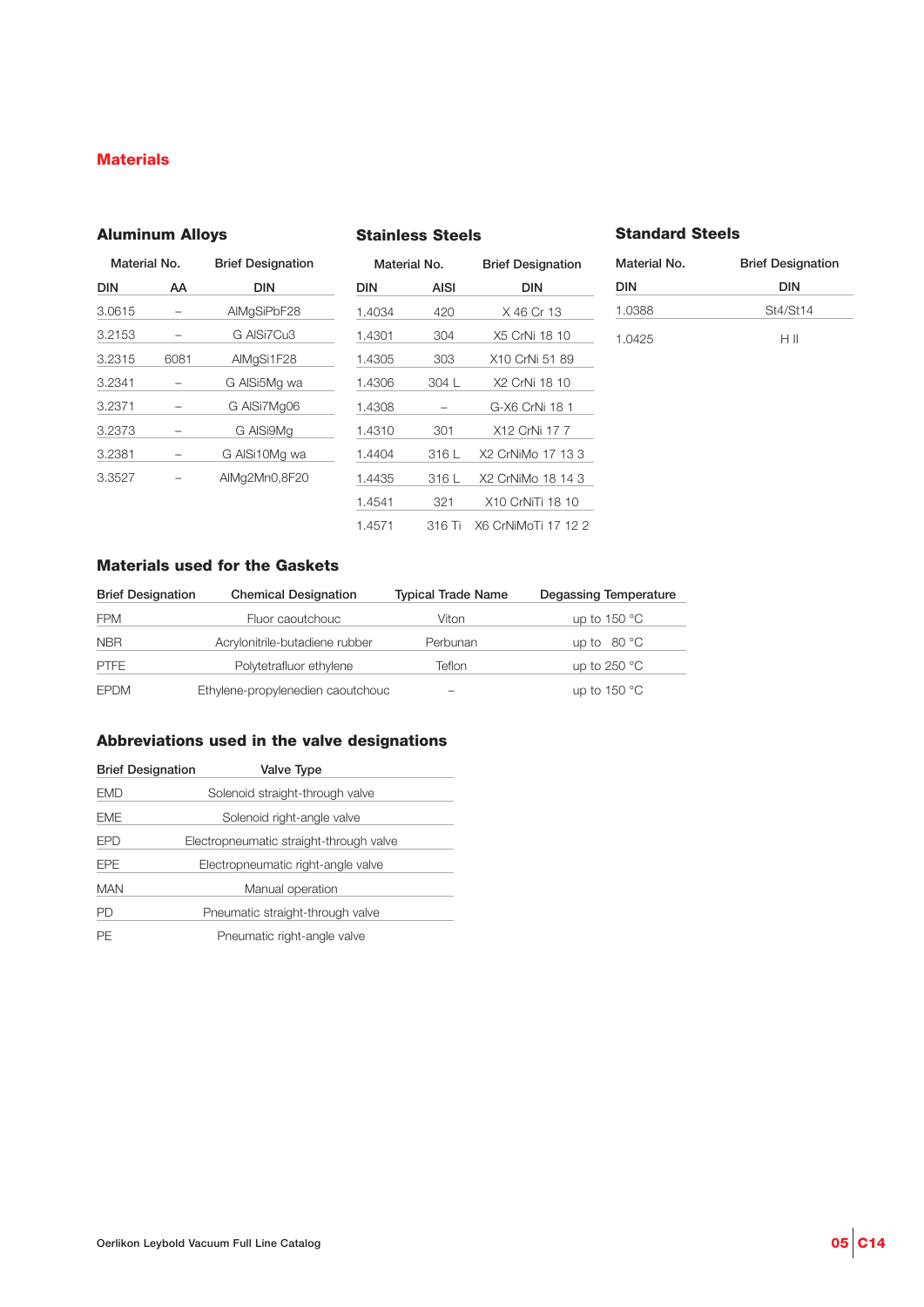| <b>Notes</b> |  |
|--------------|--|
|              |  |
|              |  |
|              |  |
|              |  |
|              |  |
|              |  |
|              |  |
|              |  |
|              |  |
|              |  |
|              |  |
|              |  |
|              |  |
|              |  |
|              |  |
|              |  |
|              |  |
|              |  |
|              |  |
|              |  |
|              |  |
|              |  |
|              |  |
|              |  |
|              |  |
|              |  |
|              |  |
|              |  |
|              |  |
|              |  |
|              |  |
|              |  |
|              |  |
|              |  |
|              |  |
|              |  |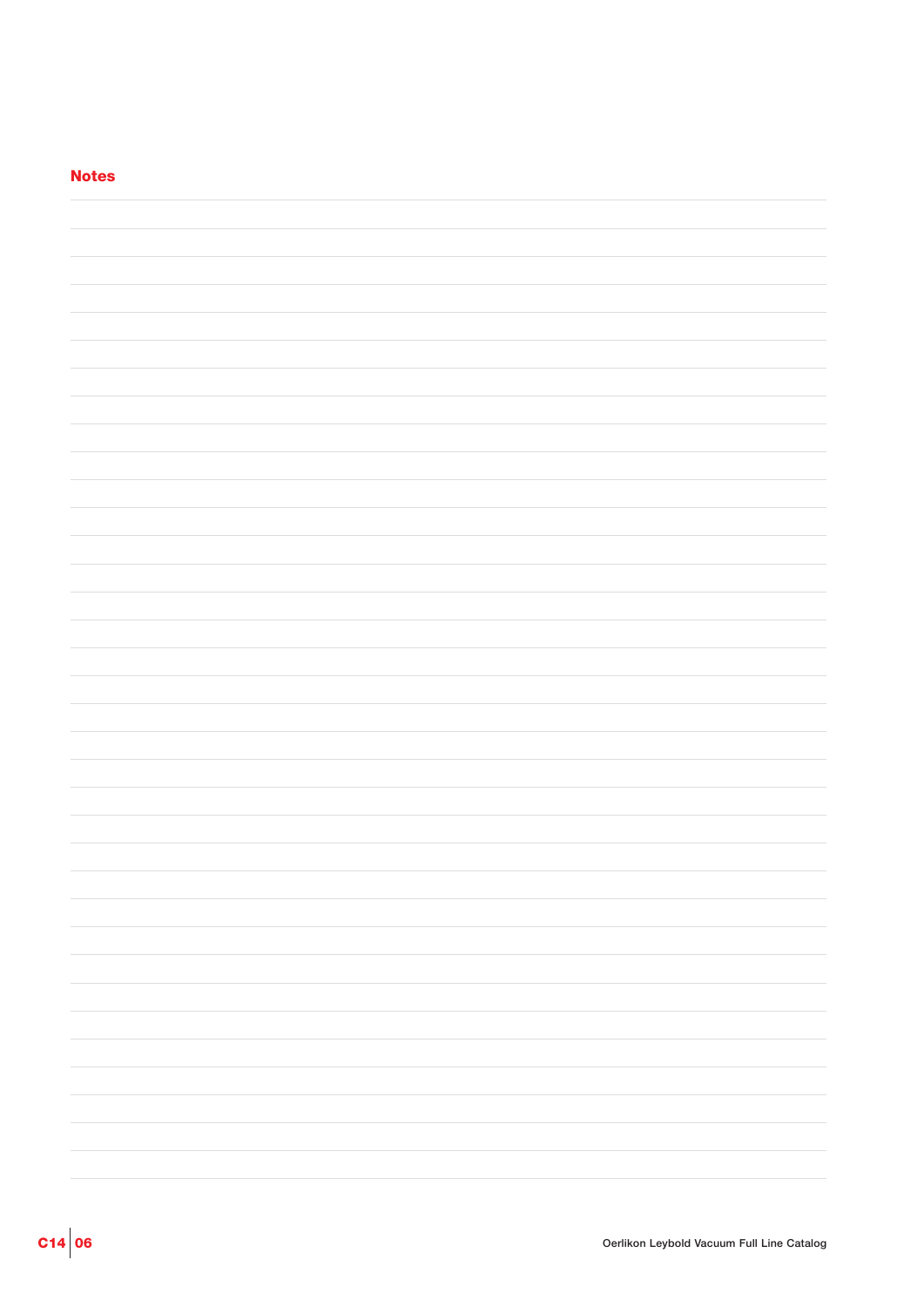### **Products**

### Small Valves of the "micro" Range **Overview**



Oerlikon Leybold Vacuum small valves **micro** are available with any of four drive systems, two types of body and three adapters.

#### **Types of drive**

- Manual **(1)**
- Pneumatic **(2)**
- Electropneumatic **(3)**
- Electromagnetic **(4)**

#### **Types of valve body**

- Right-angle valve **(5)**
- Straight-through valve **(6)**

#### **as well as adapter**

- DN 10 ISO-KF flange **(7)**
- 1/4" tube **(8)**
- 6 mm tube **(9)**

#### **Technical Information**

**micro** valves are supplied without adaptor.

The adaptors must be ordered additionally.



Dimensional drawing for the **micro** MAN



Connection dimensions for small valves **micro**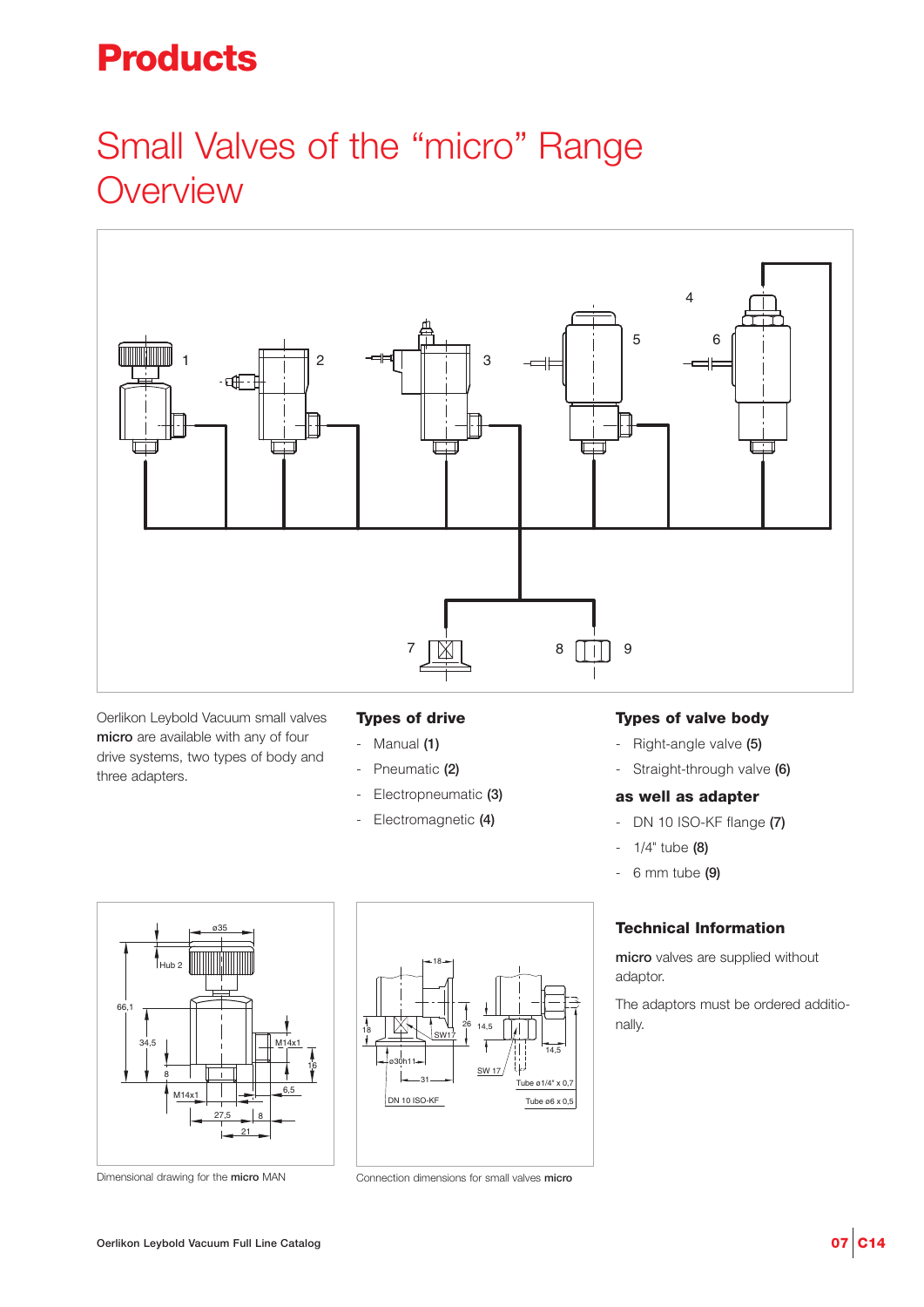### Right-Angle and Straight-Through Valves, Bellows-Sealed, Various Drives



Dimensional drawing for the pneumatically actuated small valves **micro**

#### **Advantages to the User**

- Small size
- High conductance in the molecular flow range
- Long service life of over 2 million switching cycles
- High switching frequency
- Protection class IP 50



Dimensional drawing for the electropneumatically actuated small valves **micro**

#### **Typical Applications**

- Gas handling systems in production machines
- Latest generation analytical equipment



Dimensional drawing for the electromagnetic actuated small valves **micro**

| ICUIIIIUAI DALA            |                        |                             |                          |                          |                          |
|----------------------------|------------------------|-----------------------------|--------------------------|--------------------------|--------------------------|
|                            |                        | <b>Manual</b>               | <b>Electropneumatic</b>  | <b>Pneumatic</b>         | <b>Electromagnetic</b>   |
| Nominal width              | mm                     | 5                           | 5                        | 5                        | 5                        |
| Integral leak rate         | mbar $x$ $\frac{1}{s}$ | $10^{-9}$                   | $10^{-9}$                | $10^{-9}$                | $10^{-9}$                |
| Switching cycles           |                        |                             | 5 mio.                   | 5 mio.                   | 2 mio.                   |
| Max. pressure differential | bar abs.               | 4                           | 3                        | 3                        |                          |
| Closure time               | ms                     |                             | 35                       | 35                       | $\overline{7}$           |
| Opening time               | ms                     |                             | 35                       | 35                       | 30                       |
| Max. switching frequency   | $min-1$                |                             | 150                      | 150                      | 300                      |
| Conductance, molecular     | l/s                    | 0.4                         | 0.4                      | 0.4                      | 0.3                      |
| Supply voltage             | V <sub>DC</sub>        |                             | 24 (with pilot valve)    |                          | 24                       |
| Max. power consumption     | W                      |                             |                          |                          | 10                       |
| Material                   |                        |                             |                          |                          |                          |
| Valve body                 |                        | stainless steel<br>(1.4301) | stainless steel (1.4301) | stainless steel (1.4301) | stainless steel (1.4301) |
| Inside section             |                        | stainless steel<br>(1.4301) | stainless steel (1.4301) | stainless steel (1.4301) | stainless steel (1.4301) |
| Gaskets                    |                        | O-rings of FPM              | O-rings of FPM           | O-rings of FPM           | O-rings of FPM           |
| <b>Drive</b>               |                        | aluminum/<br>plastic        | aluminum anodized        | aluminum anodized        | stainless steel 1.4105   |

#### **Technical Data Small Valves "micro"**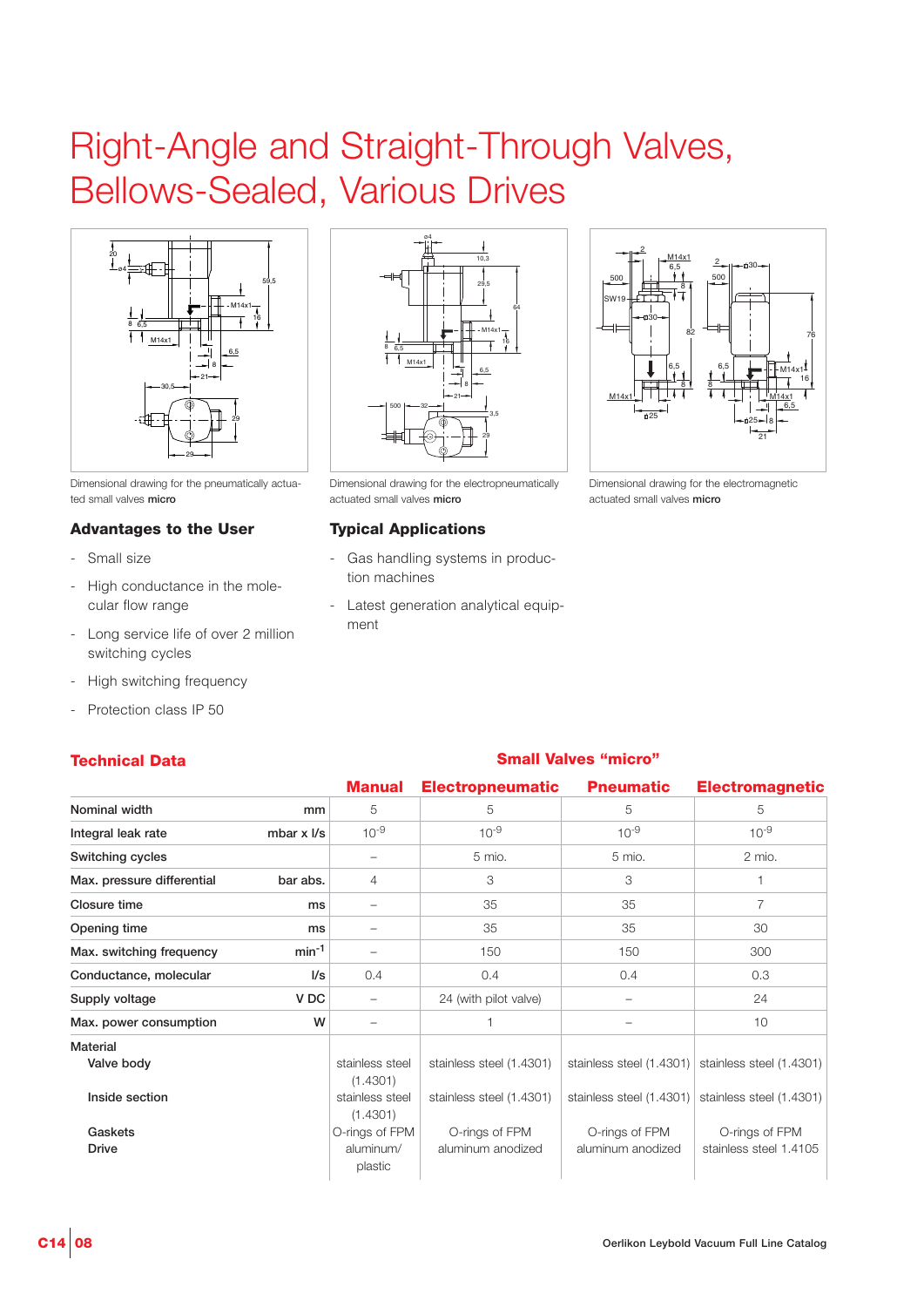#### **Ordering Information**

#### **Small Valves "micro"**

|                                                                       |             | <b>Manual</b>      | <b>Electropneumatic</b> | <b>Pneumatic</b> | <b>Electromagnetic</b> |
|-----------------------------------------------------------------------|-------------|--------------------|-------------------------|------------------|------------------------|
| <b>Right-Angle Valves</b>                                             | <b>Type</b> |                    |                         |                  |                        |
| Manual                                                                | <b>MAN</b>  | Part No.<br>284 48 |                         |                  |                        |
| Without pilot valve,<br>normally closed                               | PE          | $\equiv$           |                         | Part No. 284 40  |                        |
| With pilot valve, normally closed                                     | <b>EPE</b>  | -                  | Part No. 284 41         | $\overline{a}$   | -                      |
| With pilot valve, normally open                                       | EPE         | -                  | Part No. 284 42         | -                | -                      |
| With pilot valve, normally closed,<br>with flanges<br>PE DN 10 ISO-KF |             |                    |                         | Part No. 284 47  |                        |
| Electromagnetic,<br>normally closed                                   | <b>EME</b>  | -                  |                         | -                | Part No. 284 44        |
| <b>Straight-Through Valves</b>                                        |             |                    |                         |                  |                        |
| Electromagnetic, normally closed                                      | <b>EMD</b>  | -                  | -                       | $\equiv$         | Part No. 284 45        |
| Electromagnetic, normally open                                        | <b>EMD</b>  | -                  |                         | -                | Part No. 284 46        |
| Adapter (1 piece)<br>Flange DN 10 ISO-KF                              |             | Part No.           |                         |                  |                        |
| Tube 1/4"                                                             |             | 284 50<br>Part No. | Part No. 284 50         | Part No. 284 50  | Part No. 284 50        |
| Tube 6 mm                                                             |             | 284 51<br>Part No. | Part No. 284 51         | Part No. 284 51  | Part No. 284 51        |
|                                                                       |             | 284 52             | Part No. 284 52         | Part No. 284 52  | Part No. 284 52        |
| Spare parts                                                           |             |                    |                         |                  |                        |
| Seal kit                                                              |             | Part No.           |                         |                  |                        |
|                                                                       |             | 105 80             | Part No. 105 81         | Part No. 105 81  | Part No. 108 82        |
| Inside section                                                        |             | Part No.<br>105 85 | Part No. 105 82         | Part No. 105 82  | Part No. 105 83/84/89  |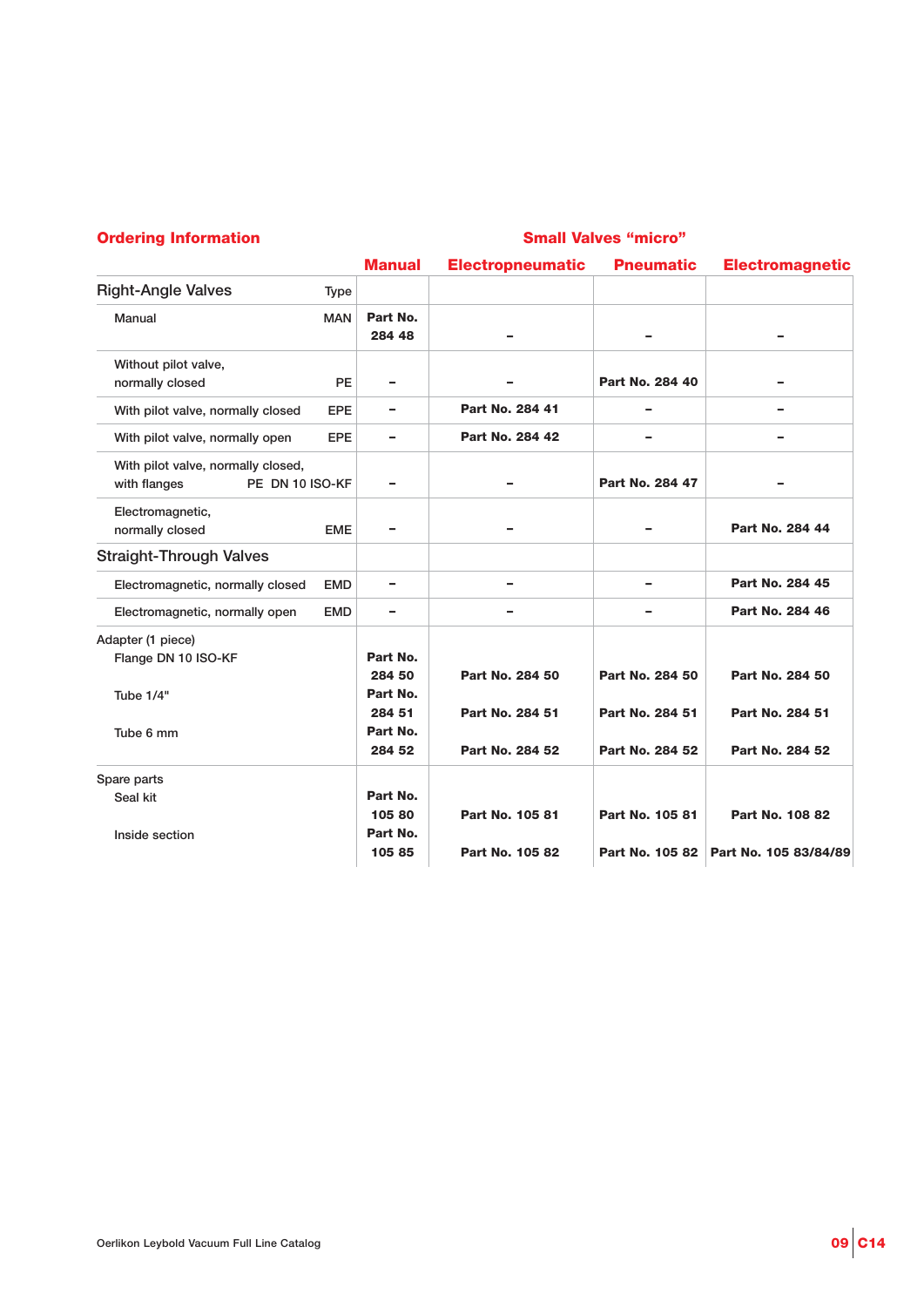| <b>Notes</b> |  |
|--------------|--|
|              |  |
|              |  |
|              |  |
|              |  |
|              |  |
|              |  |
|              |  |
|              |  |
|              |  |
|              |  |
|              |  |
|              |  |
|              |  |
|              |  |
|              |  |
|              |  |
|              |  |
|              |  |
|              |  |
|              |  |
|              |  |
|              |  |
|              |  |
|              |  |
|              |  |
|              |  |
|              |  |
|              |  |
|              |  |
|              |  |
|              |  |
|              |  |
|              |  |
|              |  |
|              |  |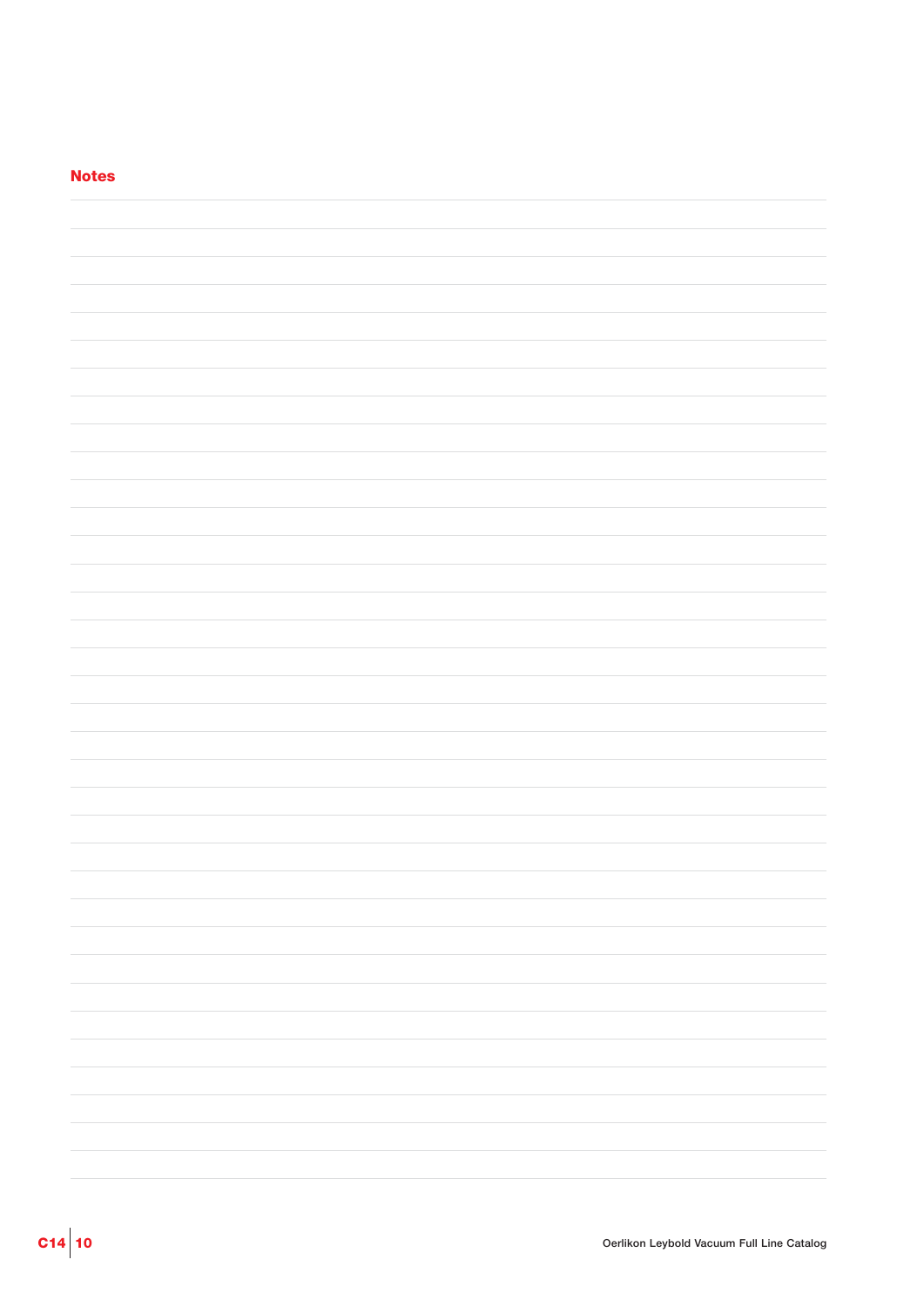### Valves with ISO-KF Flanges **Overview**



Oerlikon Leybold Vacuum ISO-KF valves are available with any of four drive systems and four types of body having a nominal width of DN 16, 25, 40 and 50 ISO-KF.

#### **Abbreviations used in connection with bellows sealed valves:**

- **B** Bellows sealed
	- **A** Angle (valve)
	- **I** Inline (valve)
- **V** Valve
	- **M** Rotary knob
	- **P** Pneumatically actuated
	- **EP** Electropneumatically actuated
	- **EM** Electromechanically actuated
		- **AL** Aluminum body
		- **SS** Stainless steel body
- **BAV ... EP AL ...**

#### **Types of drive**

- Rotary knob **1** with bellows seal
- Pneumatic **2** with bellows seal
- Electropneumatic **3** with bellows seal
- Solenoid with bellows seal **4**

### **Materials Used**

Inner section <sup>1)</sup> Aluminum (AlMgSi) Stainless steel (AISI 304) Drive unit 2) Aluminum Aluminum Valve disk AISI 316L AISI 316L AISI 316L Bellows AISI 316L (1.4404) AISI 316L (1.4404) Head and disk O-ring Viton Viton **Rotary knob** Plastic Plastic Plastic Plastic Position indicating cover <sup>2)</sup> Plastic Plastic Plastic Housing cover <sup>1)</sup> Plastic Plastic Plastic

1) For the solenoid version only

2) For pneumatic and electro-pneumatic version only

EN-AW 6060 1)

#### **Aluminum version Stainless steel version**

Right-angle valve, aluminum body **5** Right-angle valve, stainless steel body **6** Straight-through valve, stainless steel body **7** Straight-through valve, aluminum body **8**

Housing Aluminum (AlMgSi) Stainless steel (AISI 304)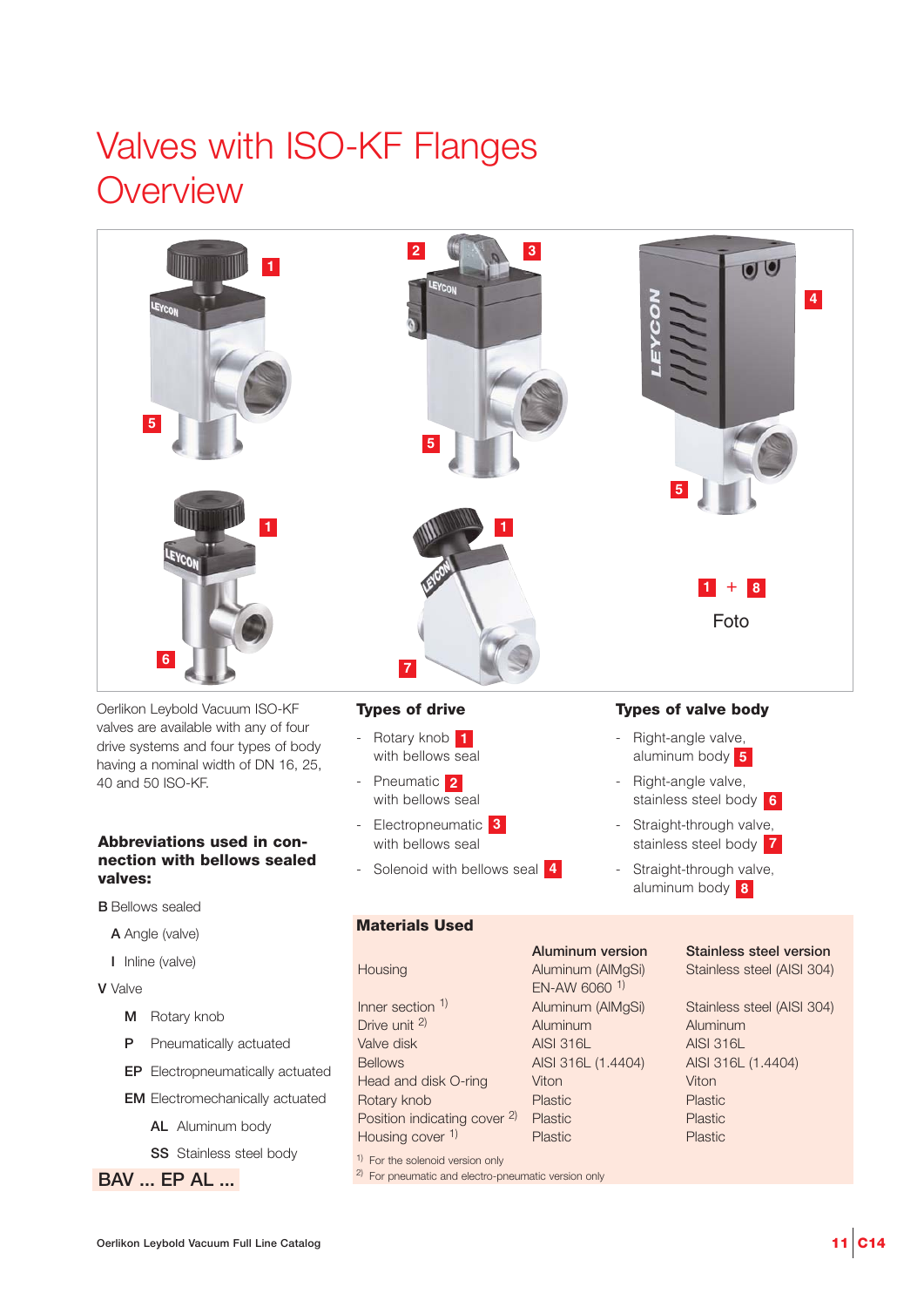### Right-Angle Valves, Bellows-Sealed, Manually Operated



Dimensional drawing for the manually operated, bellows-sealed, right-angle valves

#### **Dimension Table**

| DN        | <b>ISO-KF</b> | 16   | 25   | 40   | 50    |
|-----------|---------------|------|------|------|-------|
| А         | mm            | 40   | 50   | 65   | 70    |
| в         | mm            | 40   | 48   | 65   | 77    |
| D         | mm            | 16   | 25   | 40   | 50    |
| $1^{1}$   | mm            | 64.9 | 60.9 | 94.3 | 101.1 |
| $L1^{2}$  | mm            | 67.4 | 64.3 | 97.3 | 104.1 |
| Q         | mm            | 46.0 | 44.0 | 73.5 | 85.5  |
| ۷         | mm            | 40   | 40   | 60   | 60    |
| $Z^{(3)}$ | mm            | 3.6  | 4.7  | 7.9  | 9.3   |
|           |               |      |      |      |       |

1) Aluminum version

2) Stainless steel version

3) Disk stroke is greater due to the transmission

#### **Connection Icons**

- **V7** Side of the valve seat
- **\*** Required clearance
- Mechanical position indicator
- **@** Leak detection bore

#### **Advantages to the User**

#### **Valves with Rotary Knob**

- Allow also for reduced venting of systems
- Suited as a manually operated variable leak valve to roughly control gas flows
- Leak tight in both directions up to a pressure of 2.0 etc. 1.5 bar and easy to open
- Installation in any orientation

| <b>Technical Data</b>            |                             |                    | <b>DN 16 ISO-KF</b><br><b>DN 25 ISO-KF</b> |                    |                               | <b>DN 40 ISO-KF</b> |                               | <b>DN 50 ISO-KF</b> |                               |
|----------------------------------|-----------------------------|--------------------|--------------------------------------------|--------------------|-------------------------------|---------------------|-------------------------------|---------------------|-------------------------------|
|                                  |                             |                    | <b>Aluminum Stainl, Steel</b>              |                    | <b>Aluminum Stainl, Steel</b> |                     | <b>Aluminum Stainl, Steel</b> |                     | <b>Aluminum Stainl, Steel</b> |
| Service life                     | cycles                      | 20,000             | 20,000                                     | 20,000             | 20,000                        | 20,000              | 20,000                        | 20,000              | 20,000                        |
| Conductance at molecular flow    | $1 \times s^{-1}$           | 5                  | 5                                          | 14                 | 14                            | 45                  | 45                            | 50                  | 50                            |
| Leak rate                        | mbar $x \mid x \mid s^{-1}$ | $1 \times 10^{-9}$ | $1 \times 10^{-9}$                         | $1 \times 10^{-9}$ | $1 \times 10^{-9}$            | $1 \times 10^{-9}$  | $1 \times 10^{-9}$            | $1 \times 10^{-9}$  | x 10 <sup>-9</sup>            |
| Operating pressure range         | mbar                        | $10^{-8} - 5000$   | $10^{-8} - 5000$                           | $10^{-8} - 5000$   | $10^{-8} - 5000$              | $10^{-8} - 5000$    | $10^{-8} - 5000$              | $10^{-8} - 5000$    | $10^{-8} - 5000$              |
| Differential pressure,           |                             |                    |                                            |                    |                               |                     |                               |                     |                               |
| closing and opening direction    | bar                         | 5/2                | 5/2                                        | 5/2                | 5/2                           | 5/2                 | 5/2                           | 5/2                 | 5/2                           |
| Ambient / operating temperature, |                             |                    |                                            |                    |                               |                     |                               |                     |                               |
| max.                             | °C                          | 80                 | 80                                         | 80                 | 80                            | 80                  | 80                            | 80                  | 80                            |
| Seal                             |                             | <b>FPM</b>         | <b>FPM</b>                                 | <b>FPM</b>         | <b>FPM</b>                    | <b>FPM</b>          | <b>FPM</b>                    | <b>FPM</b>          | <b>FPM</b>                    |
| Weight                           | kg                          | 0.24               | 0.30                                       | 0.36               | 0.47                          | 0.92                | 1.08                          | 1.34                | 1.52                          |
| Ordoring Information             |                             |                    | DN 16 ISO-KF                               |                    | <b>DN 25 ISO-KF</b>           |                     | DN 40 ISO-KF                  |                     | DN 50 ISO-KF                  |

#### **Ordering Information**

|                                |          | <b>Aluminum Stainl, Steel</b> |                          | <b>Aluminum Stainl, Steel</b> |          | <b>Aluminum Stainl, Steel</b> |          | <b>Aluminum Stainl, Steel</b> |
|--------------------------------|----------|-------------------------------|--------------------------|-------------------------------|----------|-------------------------------|----------|-------------------------------|
| Right-Angle Valve, rotary knob |          |                               |                          |                               |          |                               |          |                               |
| BAV  M AL                      | Part No. |                               | Part No.                 |                               | Part No. |                               | Part No. |                               |
|                                | 215 375  | ۰                             | 215 376                  |                               | 215 377  | $\overline{\phantom{0}}$      | 215 378  |                               |
| BAV  M SS                      |          | Part No.                      |                          | Part No.                      |          | Part No.                      |          | Part No.                      |
|                                | -        | 215 383                       | $\overline{\phantom{0}}$ | 215 385                       | -        | 215 386                       | ۰        | 215 387                       |
| Spare parts                    |          |                               |                          |                               |          |                               |          |                               |
| Bellows feedthrough            |          | Part No. Part No.             |                          | Part No. Part No.             |          | Part No. Part No.             |          | Part No. Part No.             |
|                                |          | 242 292 242 292               |                          | 233 014 233 014               |          | 229 542 229 542               |          | 244 980 244 980               |
| Knob                           |          | Part No. Part No.             |                          | Part No. Part No.             |          | Part No. Part No.             |          | Part No. Part No.             |
| $\epsilon$                     |          | 245 912 245 912               |                          | 245 912 245 912               |          | 245 913 245 913               |          | 245 913 245 913               |
| Seal kit consisting of         |          |                               |                          |                               |          |                               |          |                               |
| disc seal (O-ring) and         |          | Part No. Part No.             |                          | Part No. Part No.             |          | Part No. Part No.             |          | Part No. Part No.             |
| head seal (O-ring)             |          | 242 324 242 324               | 241 077 241 077          |                               |          | 241 079 241 079               |          | 245 556 245 556               |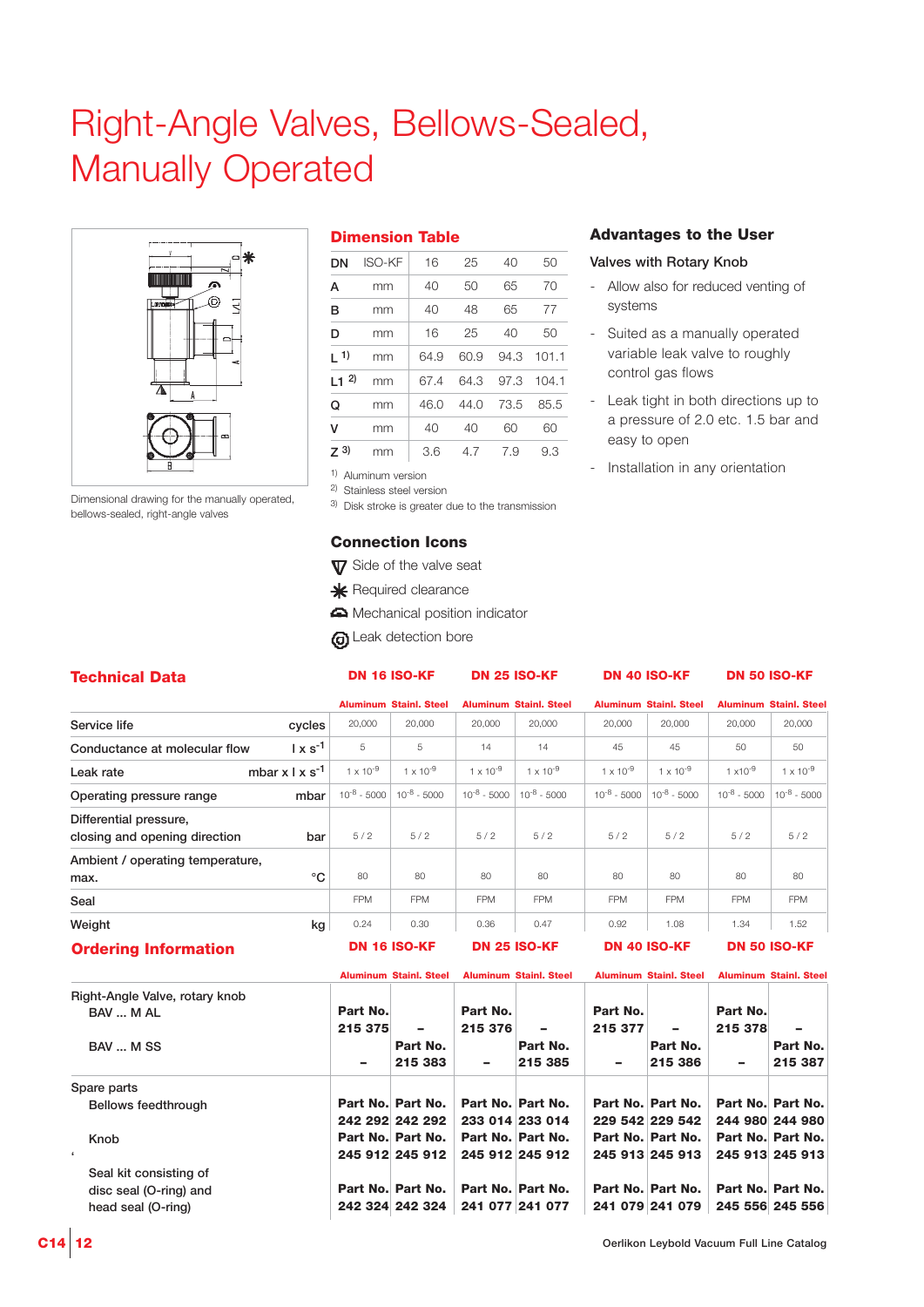### Straight-Through Valves, Bellows-Sealed, Manually Operated



Dimensional drawing for the manually operated, bellows-sealed straight-through valves

#### **Dimension Table**

| DN        | <b>ISO-KF</b> | 16   | 25         | 40                | 50   |
|-----------|---------------|------|------------|-------------------|------|
| А         | mm            | 87.6 |            | 100.0 130.0 178.0 |      |
| в         | mm            | 40   | 48         | 65                | 77   |
| D         | mm            | 16   | 25         | 40                | 50   |
| L         | mm            | 90.6 | 97.0       | 140.6 166.8       |      |
| Q         | mm            | 46.0 | 44. $\cap$ | 73.5              | 85.5 |
| v         | mm            | 40   | 40         | 60                | 60   |
| $Z^{(1)}$ | mm            | 3.6  | 4.7        | 7.9               | 9.3  |

1) Aluminum version

2) Stainless steel version

3) Disk stroke is greater due to the transmission

#### **Connection Icons**

**V7** Side of the valve seat

**\*** Required clearance

- Mechanical position indicator
- **G** Leak detection bore

#### **Advantages to the User**

#### **Valves with Rotary Knob**

- Allow also for reduced venting of systems
- Suited as a manually operated variable leak valve to roughly control gas flows
- Leak tight in both directions up to a pressure of 2.0 etc. 1.5 bar and easy to open
- Installation in any orientation

| <b>Technical Data</b>                                   |                   |                    | <b>DN 16 ISO-KF</b>           |                    | <b>DN 25 ISO-KF</b>           | <b>DN 40 ISO-KF</b> |                               | <b>DN 50 ISO-KF</b> |
|---------------------------------------------------------|-------------------|--------------------|-------------------------------|--------------------|-------------------------------|---------------------|-------------------------------|---------------------|
|                                                         |                   |                    | <b>Aluminum Stainl, Steel</b> |                    | <b>Aluminum Stainl, Steel</b> |                     | <b>Aluminum Stainl, Steel</b> | <b>Aluminum</b>     |
| Service life                                            | cycles            | 20,000             | 20,000                        | 20,000             | 20,000                        | 20,000              | 20,000                        | 20,000              |
| Conductance at molecular flow                           | $1 \times s^{-1}$ | 5                  | 5                             | 14                 | 14                            | 45                  | 45                            | 50                  |
| mbar $x \mid x \mid s^{-1}$<br>Leak rate                |                   | $1 \times 10^{-9}$ | $1 \times 10^{-9}$            | $1 \times 10^{-9}$ | $1 \times 10^{-9}$            | $1 \times 10^{-9}$  | $1 \times 10^{-9}$            | $1 \times 10^{-9}$  |
| Operating pressure range                                | mbar              | $10^{-8} - 5000$   | $10^{-8} - 5000$              | $10^{-8} - 5000$   | $10^{-8} - 5000$              | $10^{-8} - 5000$    | $10^{-8} - 5000$              | $10^{-8} - 5000$    |
| Differential pressure,<br>closing and opening direction | bar               | 5/2                | 5/2                           | 5/2                | 5/2                           | 5/2                 | 5/2                           | 5/2                 |
| Ambient / operating temperature,<br>max.                | °C                | 80                 | 80                            | 80                 | 80                            | 80                  | 80                            | 80                  |
| Seal                                                    |                   | <b>FPM</b>         | <b>FPM</b>                    | <b>FPM</b>         | <b>FPM</b>                    | <b>FPM</b>          | <b>FPM</b>                    | <b>FPM</b>          |
| Weight                                                  | kg                | 0.32               | 0.74                          | 0.49               | 0.47                          | 1.30                | 1.16                          | 2.19                |

#### **Ordering Information**

|  | <b>DN 16 ISO-KF</b> | <b>DN 25 ISO-KF</b> | <b>DN 40 ISO-KF</b> | <b>DN 50 ISO-KF</b> |
|--|---------------------|---------------------|---------------------|---------------------|
|--|---------------------|---------------------|---------------------|---------------------|

|                                     |                          | <b>Aluminum Stainl, Steel</b> |          | <b>Aluminum Stainl, Steel</b> |          | <b>Aluminum Stainl, Steel</b> | <b>Aluminum</b> |
|-------------------------------------|--------------------------|-------------------------------|----------|-------------------------------|----------|-------------------------------|-----------------|
| Straight-Through Valve, rotary knob |                          |                               |          |                               |          |                               |                 |
| BAV  M AL                           | Part No.                 |                               | Part No. |                               | Part No. |                               | Part No.        |
|                                     | 215 313                  | $\overline{\phantom{0}}$      | 215 388  | -                             | 215 389  | $\overline{\phantom{0}}$      | 215 390         |
| BAV  M SS                           |                          | Part No.                      |          | Part No.                      |          | Part No.                      |                 |
|                                     | $\overline{\phantom{a}}$ | 215 379                       | -        | 215 374                       | -        | 215 381                       |                 |
| Spare parts                         |                          |                               |          |                               |          |                               |                 |
| Bellows feedthrough                 |                          | Part No. Part No.             |          | Part No. Part No.             |          | Part No. Part No.             | Part No.        |
|                                     |                          | 242 292 242 292               |          | 233 014 233 014               |          | 229 542 229 542               | 244 980         |
| Knob                                |                          | Part No. Part No.             |          | Part No. Part No.             |          | Part No. Part No.             | Part No.        |
|                                     |                          | 245 912 245 912               |          | 245 912 245 912               |          | 245 913 245 913               | 245 913         |
| Seal kit consisting of              |                          |                               |          |                               |          |                               |                 |
| disc seal (O-ring) and              |                          | Part No. Part No.             |          | Part No. Part No.             |          | Part No. Part No.             | Part No.        |
| head seal (O-ring)                  |                          | 242 324 242 324               |          | 241 077 241 077               |          | 241 079 241 079               | 245 556         |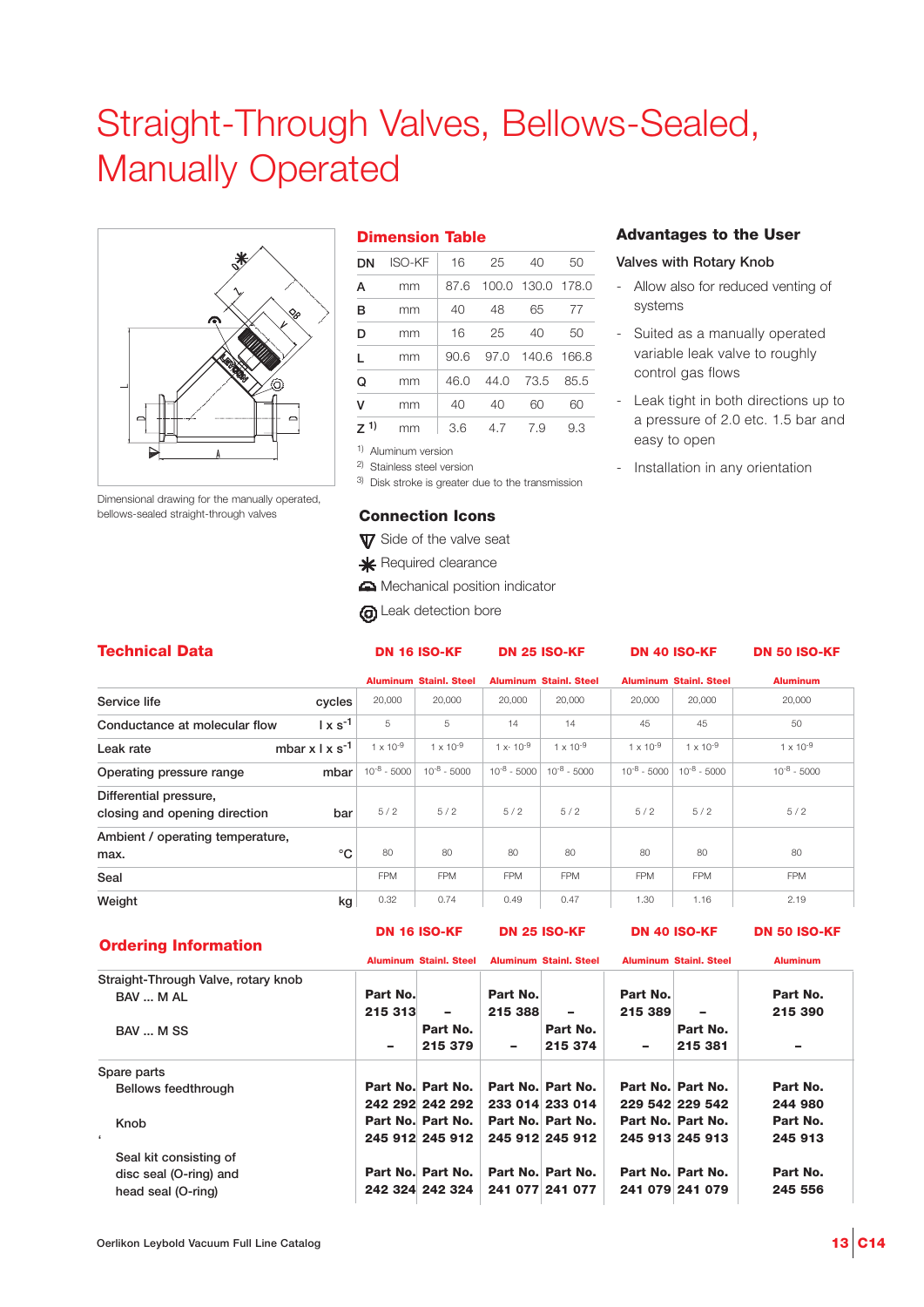### Right-Angle Valves, Bellows-Sealed, (Electro)pneumatically Operated



Dimensional drawing right-angle valves, with fitted pilot valve

| <b>Dimension Table</b> |
|------------------------|
|------------------------|

| DΝ                  | <b>ISO-KF</b> | 16   | 25   | 40   | 50   |
|---------------------|---------------|------|------|------|------|
| А                   | mm            | 40   | 50   | 65   | 70   |
| в                   | mm            | 40   | 48   | 65   | 77   |
| D                   | mm            | 16   | 25   | 40   | 50   |
| $\lfloor 1 \rfloor$ | mm            | 65.2 | 60.6 | 87.7 | 96.0 |
| L1 <sup>2</sup>     | mm            | 67.7 | 64.0 | 90.7 | 99.0 |
| Q                   | mm            | 46.0 | 44.0 | 73.5 | 85.5 |
| F                   | mm            | 9    | 13   | 19   | 20   |
| $Z^{(1)}$           | mm            | 2.0  | 4.0  | 9.5  | 10.0 |
| Е                   | mm            | 35.6 | 30.6 | 51.6 | 58.4 |
| E1                  | mm            | 38.1 | 34.0 | 54.6 | 61.4 |

1) Aluminum version

2) Stainless steel version

#### **Connection Icons**

- **V** Side of the valve seat
- **\*** Required clearance
- Mechanical position indicator
- **G**) Leak detection bore
- Electrical connection
- Compressed air connection

- Quiet opening and closing action with very little vibration
- Short opening and closing times
- Optical valve position indicator as standard
- Very low leak rate and insensitive to particles owing to bellows seal. Always closed in case the compressed air supply fails
- Electric position indicator is standard
- With and without pilot valve as standard
- Standard electrical and compressed air connections
- Protection class IP 50
- The valves are closed by the restoring force of a spring
- Installation in any orientation and no restrictions as to the direction of flow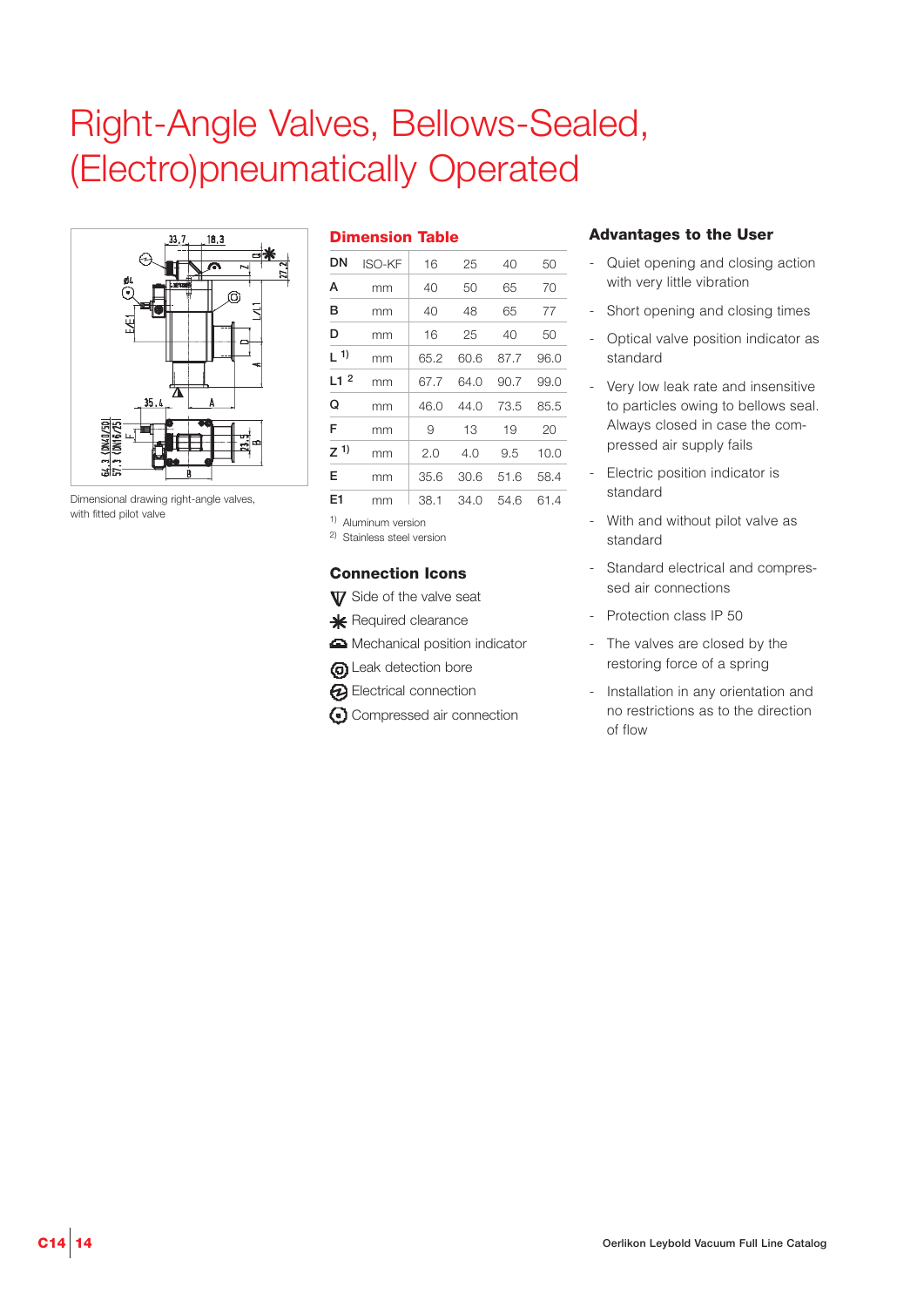| <b>Technical Data</b>                                      |                             | <b>DN 16 ISO-KF</b> |                               | <b>DN 25 ISO-KF</b> |                               | <b>DN 40 ISO-KF</b> |                               | <b>DN 50 ISO-KF</b> |                               |
|------------------------------------------------------------|-----------------------------|---------------------|-------------------------------|---------------------|-------------------------------|---------------------|-------------------------------|---------------------|-------------------------------|
|                                                            |                             |                     | <b>Aluminum Stainl. Steel</b> |                     | <b>Aluminum Stainl, Steel</b> |                     | <b>Aluminum Stainl. Steel</b> |                     | <b>Aluminum Stainl, Steel</b> |
| Service life                                               | cycles                      | 10 mio.             | 10 mio.                       | 10 mio.             | 10 mio.                       | 10 mio.             | 10 mio.                       | 10 mio.             | 10 mio.                       |
| Conductance at molecular flow                              | $1 \times s^{-1}$           | 5                   | 5                             | 14                  | 14                            | 45                  | 45                            | 80                  | 80                            |
| Leak rate                                                  | mbar $x \mid x \mid s^{-1}$ | $1 \cdot 10^{-9}$   | $1 \cdot 10^{-9}$             | $1 \cdot 10^{-9}$   | $1 \cdot 10^{-9}$             | $1 \cdot 10^{-9}$   | $1 \cdot 10^{-9}$             | $1 \cdot 10^{-9}$   | $1 \cdot 10^{-9}$             |
| Operating pressure range                                   | mbar                        | $10^{-8} - 5000$    | $10^{-8} - 5000$              | $10^{-8} - 5000$    | $10^{-8} - 5000$              | $10^{-8} - 5000$    | $10^{-8} - 5000$              | $10^{-8} - 5000$    | $10^{-8} - 5000$              |
| Differential pressure.<br>closing and opening direction    | bar                         | 5/2                 | 5/2                           | 5/2                 | 5/2                           | 5/2                 | 5/2                           | 5/2                 | 5/2                           |
| Opening against differential pressure<br>at the valve disk | bar                         | $\overline{4}$      | $\overline{4}$                | $\overline{4}$      | $\overline{4}$                | $\overline{c}$      | $\mathbf{2}$                  | $\mathbf{2}$        | $\overline{c}$                |
| Ambient / Operating temperature,<br>max.                   | $^{\circ}C$                 | 80                  | 80                            | 80                  | 80                            | 80                  | 80                            | 80                  | 80                            |
| Seal                                                       |                             | <b>FPM</b>          | <b>FPM</b>                    | <b>FPM</b>          | <b>FPM</b>                    | <b>FPM</b>          | <b>FPM</b>                    | <b>FPM</b>          | <b>FPM</b>                    |
| Closing time / opening time                                | ms                          | 100 / 100           | 100/100                       | 210 / 120           | 210 / 120                     | 550 / 250           | 550 / 250                     | 650 / 400           | 650 / 400                     |
| Switching frequency                                        | 1/min                       | 100                 | 100                           | 100                 | 100                           | 100                 | 100                           | 100                 | 100                           |
| Electrical position indicator,<br>load capacity            | VAC/A<br>VDC/A              | 50/0.1<br>50/0.1    | 50/0.1<br>50/0.1              | 50/0.1<br>50/0.1    | 50/0.1<br>50/0.1              | 50/0.1<br>50/0.1    | 50/0.1<br>50/0.1              | 50/0.1<br>50/0.1    | 50/0.1<br>50/0.1              |
| Compressed air, overpressure                               | bar                         | 4 to 8              | 4 to 8                        | 4 to 8              | 4 to 8                        | 4 to 8              | 4 to 8                        | 4 to 8              | 4 to 8                        |
| Air cylinder, volume                                       | $\text{cm}^3$               | 0.004               | 0.004                         | 0.011               | 0.011                         | 0.035               | 0.035                         | 0.047               | 0.047                         |
| Compressed air connection                                  | mm                          | 4 and 6             | 4 and 6                       | 4 and 6             | 4 and 6                       | 4 and 6             | 4 and 6                       | 4 and 6             | 4 and 6                       |
| Weight, with pilot valve                                   | kg                          | 0.24                | 0.30                          | 0.36                | 0.47                          | 0.92                | 1.08                          | 1.34                | 1.52                          |
| <b>Ordering Information</b>                                |                             |                     | <b>DN 16 ISO-KF</b>           |                     | <b>DN 25 ISO-KF</b>           |                     | <b>DN 40 ISO-KF</b>           |                     | <b>DN 50 ISO-KF</b>           |

|  | <b>Ordering Information</b> |
|--|-----------------------------|
|--|-----------------------------|

|                                    |          | Aluminum Stainl, Steel Aluminum Stainl, Steel |                          |                   |          | <b>Aluminum Stainl, Steel</b> |          | <b>Aluminum Stainl. Steel</b> |
|------------------------------------|----------|-----------------------------------------------|--------------------------|-------------------|----------|-------------------------------|----------|-------------------------------|
| Right-angle valves, bellows sealed |          |                                               |                          |                   |          |                               |          |                               |
| BAV  P AL                          | Part No. |                                               | Part No.                 |                   | Part No. |                               | Part No. |                               |
|                                    | 215 315  |                                               | 215 316                  |                   | 215 317  |                               | 215 318  |                               |
| BAV  P SS                          |          | Part No.                                      |                          | Part No.          |          | Part No.                      |          | Part No.                      |
|                                    |          | 215 335                                       |                          | 215 336           | Ξ.       | 215 337                       |          | 215 338                       |
| <b>BAV  P AL 24 V AC</b>           | Part No. |                                               | Part No.                 |                   | Part No. |                               |          | Part No.                      |
|                                    | 215 319  |                                               | 215 320                  |                   | 215 321  |                               |          | 215 322                       |
| <b>BAV  P SS 24 V AC</b>           |          | Part No.                                      |                          | Part No.          |          | Part No.                      |          | Part No.                      |
|                                    | -        | 215 339                                       | $\overline{\phantom{0}}$ | 215 340           | Ξ.       | 215 341                       |          | 215 342                       |
| <b>BAV  P AL 24 V DC</b>           | Part No. |                                               | Part No.                 |                   | Part No. |                               | Part No. |                               |
|                                    | 215 323  | $\overline{a}$                                | 215 324                  | $\overline{a}$    | 215 325  | $\overline{a}$                | 215 326  | $\overline{a}$                |
| BAV  P SS 24 V DC                  |          | Part No.                                      |                          | Part No.          |          | Part No.                      |          | Part No.                      |
|                                    |          | 215 347                                       | $\overline{a}$           | 215 348           | Ξ.       | 215 349                       | -        | 215 350                       |
| BAV  P AL 115 V AC                 | Part No. |                                               | Part No.                 |                   | Part No. |                               |          | Part No.                      |
|                                    | 215 327  | -                                             | 215 328                  | $\overline{a}$    | 215 329  |                               |          | 215 330                       |
| BAV  P SS 115 V AC                 |          | Part No.                                      |                          | Part No.          |          | Part No.                      |          | Part No.                      |
|                                    |          | 215 351                                       |                          | 215 352           |          | 215 353                       |          | 215 354                       |
| BAV  P AL 230 V AC                 | Part No. |                                               | Part No.                 |                   | Part No. |                               | Part No. |                               |
|                                    | 215 331  | -                                             | 215 332                  | $\equiv$          | 215 333  | $\blacksquare$                | 215 334  | $\overline{a}$                |
| BAV  P SS 230 V AC                 |          | Part No.                                      |                          | Part No.          |          | Part No.                      |          | Part No.                      |
|                                    |          | 215 343                                       |                          | 215 344           |          | 215 345                       |          | 215 346                       |
| Spare parts                        |          |                                               |                          |                   |          |                               |          |                               |
| Bellows feedthrough                |          | Part No. Part No.                             |                          | Part No. Part No. |          | Part No. Part No.             |          | Part No. Part No.             |
|                                    |          | 242 292 242 292                               |                          | 233 014 233 014   |          | 229 542 229 542               |          | 244 980 244 980               |
| Seal kit consisting of             |          |                                               |                          |                   |          |                               |          |                               |
| disc seal (O-ring) and             |          | Part No. Part No.                             |                          | Part No. Part No. |          | Part No. Part No.             |          | Part No. Part No.             |
| head seal (O-ring)                 |          | 242 324 242 324                               |                          | 241 077 241 077   |          | 241 079 241 079               |          | 245 556 245 556               |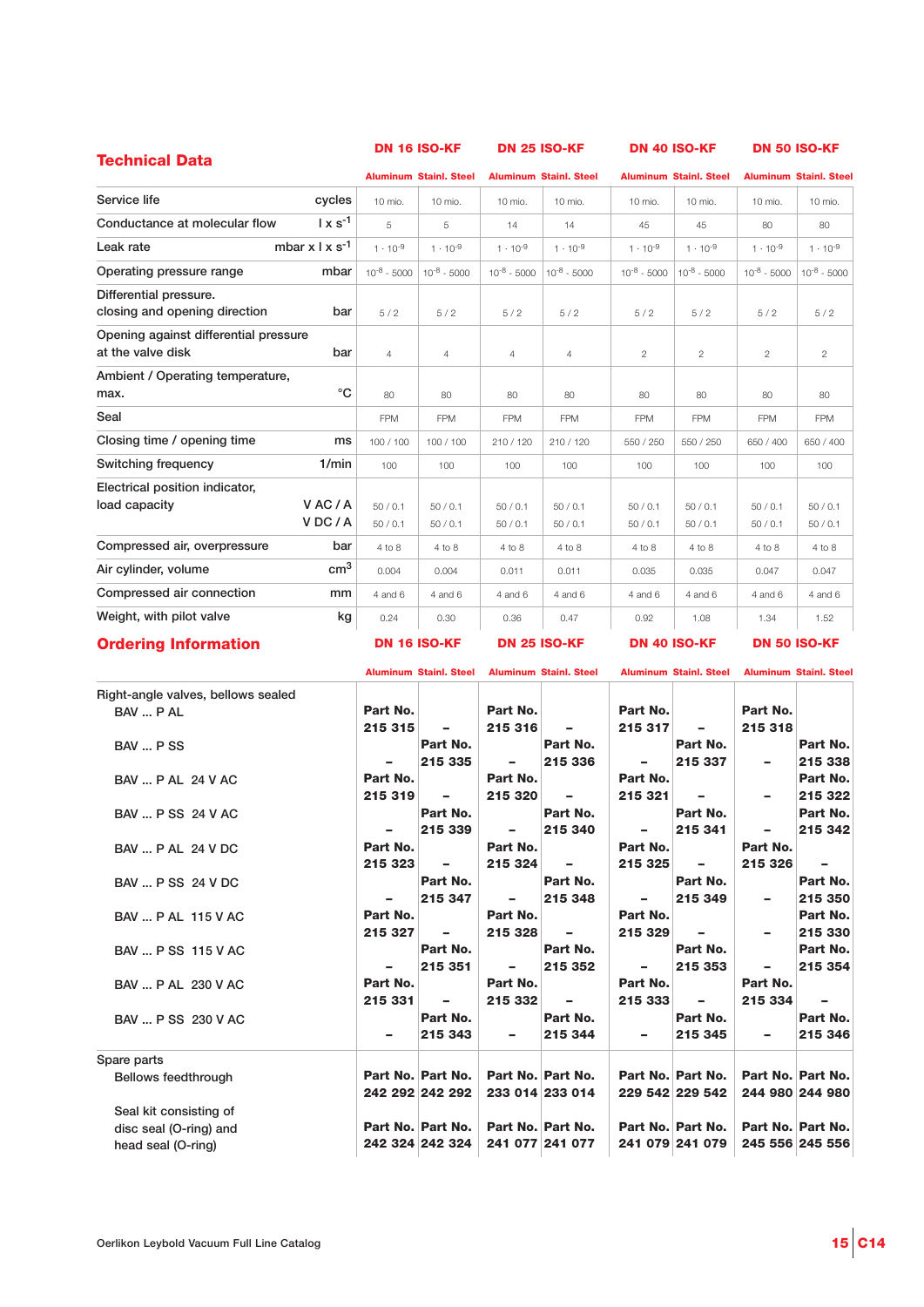### Straight-Through Valves, Bellows-Sealed, (Electro)pneumatically Operated



Dimensional drawing for the straight-through valves with fitted pilot valve (EP) without pilot valve (P) 1) pilot valve

#### **Dimension Table**

| DN | <b>ISO-KF</b> | 16   | 25   | 40                | 50   |
|----|---------------|------|------|-------------------|------|
| А  | mm            | 80   | 100  | 130               | 178  |
| в  | mm            | 40   | 48   | 65                | 77   |
| D  | mm            | 16   | 25   | 40                | 50   |
| L  | mm            | 91.5 |      | 100.3 140.9 170.1 |      |
| Q  | mm            | 46.0 | 44.0 | 73.5              | 85.5 |
| E  | mm            | 29.6 | 30.0 | 36.1              | 37.6 |
| Z  | mm            | 2.,0 | 4.0  | 9.5               | 10.0 |
| м  | mm            | 120  | 125  | 160               | 185  |

#### **Connection Icons**

- **V** Side of the valve seat
- **\*** Required clearance
- Mechanical position indicator
- **G** Leak detection bore
- **2** Electrical connection
- Compressed air connection

- Quiet opening and closing action with very little vibration
- Short opening and closing times
- Optical valve position indicator as standard
- Very low leak rate and insensitive to particles owing to bellows seal – thus always closed in case the compressed air supply fails
- Electric position indicator is standard
- With and without pilot valve as standard
- Protection class IP 50
- Standard electrical and compressed air connections
- The valves are closed by the restoring force of a spring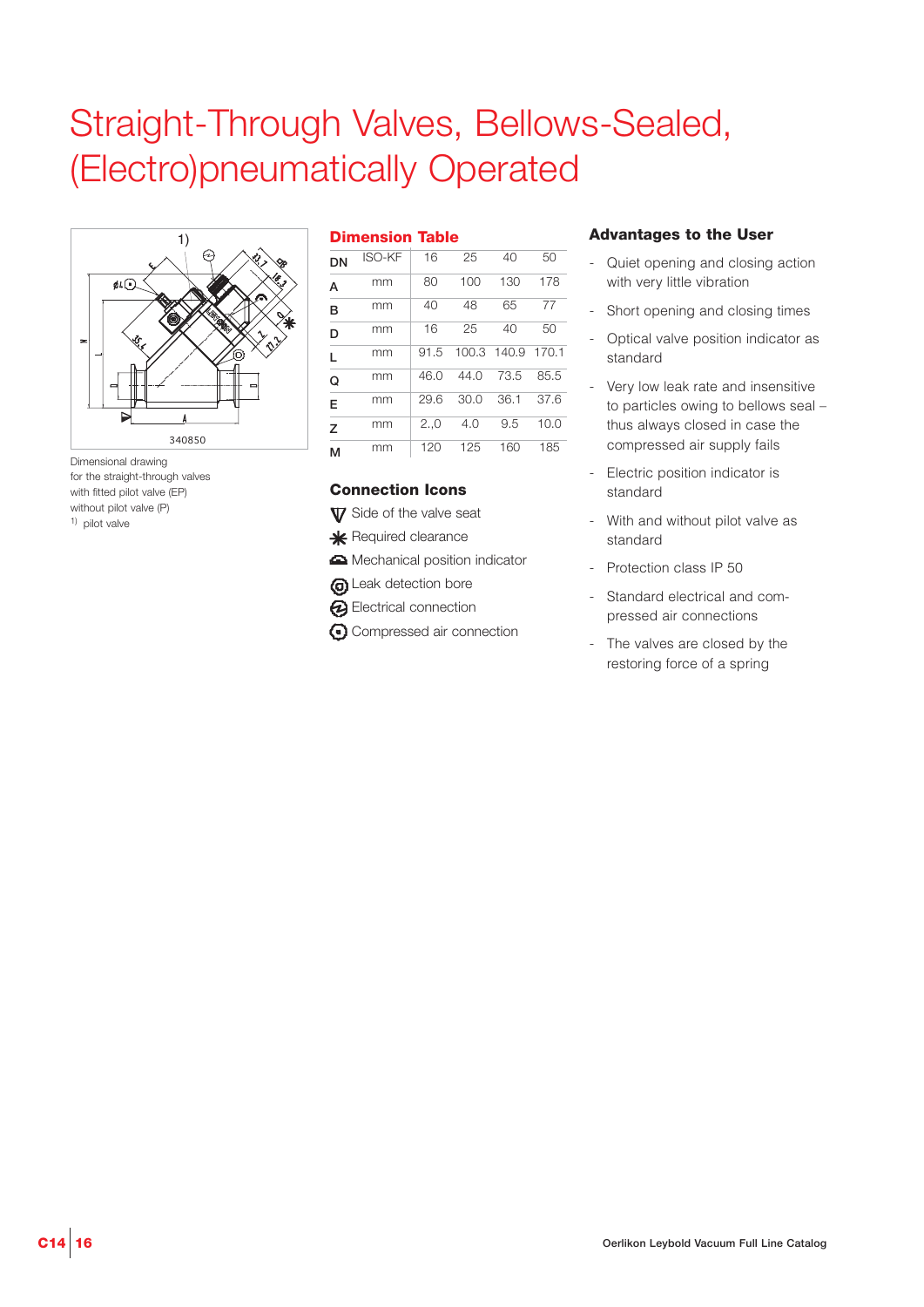|                                                                   |                     | <b>DN 16 ISO-KF</b>           |                     | <b>DN 25 ISO-KF</b>           |                     | <b>DN 40 ISO-KF</b>           | <b>DN 50 ISO-KF</b>      |
|-------------------------------------------------------------------|---------------------|-------------------------------|---------------------|-------------------------------|---------------------|-------------------------------|--------------------------|
| <b>Technical Data</b>                                             |                     | <b>Aluminum Stainl. Steel</b> |                     | <b>Aluminum Stainl. Steel</b> |                     | <b>Aluminum Stainl. Steel</b> | <b>Aluminum</b>          |
| Service life<br>cycles                                            | 10 mio.             | 10 mio.                       | 10 mio.             | 10 mio.                       | 10 mio.             | 10 mio.                       | 10 mio.                  |
| $1 \times s^{-1}$<br>Conductance at molecular flow                | 5                   | 5                             | 14                  | 14                            | 45                  | 45                            | 80                       |
| mbar $x \mid x \mid s^{-1}$<br>Leak rate                          | $1x 10^{-9}$        | $1 \times 10^{-9}$            | $1 \times 10^{-9}$  | $1 \times 10^{-9}$            | $1 \times 10^{-9}$  | $1 \times 10^{-9}$            | $1 \times 10^{-9}$       |
| Operating pressure range<br>mbar                                  | $10^{-8} - 5000$    | $10^{-8} - 5000$              | $10^{-8} - 5000$    | $10^{-8} - 5000$              | $10^{-8} - 5000$    | $10^{-8} - 5000$              | $10^{-8} - 5000$         |
| Differential pressure,<br>closing and opening direction<br>bar    | 5/2                 | 5/2                           | 5/2                 | 5/2                           | 5/2                 | 5/2                           | 5/2                      |
| Opening against differential pressure<br>at the valve disk<br>bar | $\overline{4}$      | 4                             | $\overline{4}$      | $\overline{4}$                | $\overline{c}$      | $\mathbf{2}$                  | $\overline{c}$           |
| Ambient / Operating temperature,<br>$^{\circ}C$<br>max.           | 80                  | 80                            | 80                  | 80                            | 80                  | 80                            | 80                       |
| Seal                                                              | <b>FPM</b>          | <b>FPM</b>                    | <b>FPM</b>          | <b>FPM</b>                    | <b>FPM</b>          | <b>FPM</b>                    | <b>FPM</b>               |
| Closing time / opening time<br>ms                                 | 100 / 100           | 100 / 100                     | 210 / 120           | 210 / 120                     | 550 / 250           | 550 / 250                     | 650 / 400                |
| Switching frequency<br>1/min                                      | 100                 | 100                           | 100                 | 100                           | 100                 | 100                           | 100                      |
| Electrical position indicator,<br>VAC/A<br>load capacity<br>VDC/A | 50/0.1<br>50/0.1    | 50/0.1<br>50/0.1              | 50/0.1<br>50/0.1    | 50/0.1<br>50/0.1              | 50/0.1<br>50/0.1    | 50/0.1<br>50/0.1              | 50/0.1<br>50/0.1         |
| Compressed air, overpressure<br>bar                               | 4 to 8              | 4 to 8                        | 4 to 8              | 4 to 8                        | 4 to 8              | 4 to 8                        | 4 to 8                   |
| cm <sup>3</sup><br>Air cylinder, volume                           | 0.004               | 0.004                         | 0.011               | 0.011                         | 0.035               | 0.035                         | 0.047                    |
| Compressed air connection<br>mm                                   | 4 and 6             | 4 and 6                       | 4 and 6             | 4 and 6                       | 4 and 6             | 4 and 6                       | 4 and 6                  |
| Weight, with pilot valve<br>kg                                    | 0.32                | 0.74                          | 0.49                | 0.47                          | 1.30                | 1.16                          | 2.19                     |
| <b>Ordering Information</b>                                       |                     | <b>DN 16 ISO-KF</b>           |                     | <b>DN 25 ISO-KF</b>           |                     | <b>DN 40 ISO-KF</b>           | <b>DN 50 ISO-KF</b>      |
|                                                                   |                     | <b>Aluminum Stainl. Steel</b> |                     | <b>Aluminum Stainl. Steel</b> |                     | <b>Aluminum Stainl, Steel</b> | <b>Aluminum</b>          |
| Straight-through valve, bellows sealed<br>BIV  PSS                |                     | Part No.<br>215 355           |                     | Part No.<br>215 356           |                     | Part No.<br>215 357           |                          |
| BIV  EP SS 24 V AC                                                | -                   | Part No.<br>215 359           | ۰                   | Part No.<br>215 360           | ۰                   | Part No.<br>215 361           | $\overline{\phantom{0}}$ |
| BIV  EP AL 24 V DC                                                | Part No.<br>215 314 | $\sim$ $-$                    | Part No.<br>215 391 | $\sim$ 100 $\mu$              | Part No.<br>215 392 | $-$                           | Part No.<br>215 393      |
| <b>BIV  EP SS 24 V DC</b>                                         |                     | Part No.<br>215 367           | -                   | Part No.<br>215 368           | ۰                   | Part No.<br>215 369           |                          |
| BIV  EP SS 115 V AC                                               |                     | Part No.<br>215 371           | -                   | Part No.<br>215 372           |                     | Part No.<br>215 373           |                          |
|                                                                   |                     |                               |                     |                               |                     |                               |                          |

|                        | $\overline{\phantom{a}}$ | 215 371                                 | $\overline{\phantom{a}}$ | 215 372         | $\overline{\phantom{0}}$ | 215 373           |          |
|------------------------|--------------------------|-----------------------------------------|--------------------------|-----------------|--------------------------|-------------------|----------|
| BIV  EP SS 230 V AC    |                          | Part No.                                |                          | Part No.        |                          | Part No.          | ٠        |
|                        | $\overline{\phantom{a}}$ | 215 363                                 | $\overline{\phantom{a}}$ | 215 364         | -                        | 215 365           |          |
| Spare parts            |                          |                                         |                          |                 |                          |                   |          |
| Bellows feedthrough    |                          | Part No. Part No.   Part No. Part No.   |                          |                 |                          | Part No. Part No. | Part No. |
|                        |                          | 242 292 242 292                         |                          | 233 014 233 014 |                          | 229 542 229 542   | 244 980  |
| Seal kit consisting of |                          |                                         |                          |                 |                          |                   |          |
| disc seal (O-ring) and |                          | Part No. Part No.   Part No.   Part No. |                          |                 |                          | Part No. Part No. | Part No. |
| head seal (O-ring)     |                          | 242 324 242 324                         |                          | 241 077 241 077 |                          | 241 079 241 079   | 245 556  |
|                        |                          |                                         |                          |                 |                          |                   |          |
|                        |                          |                                         |                          |                 |                          |                   |          |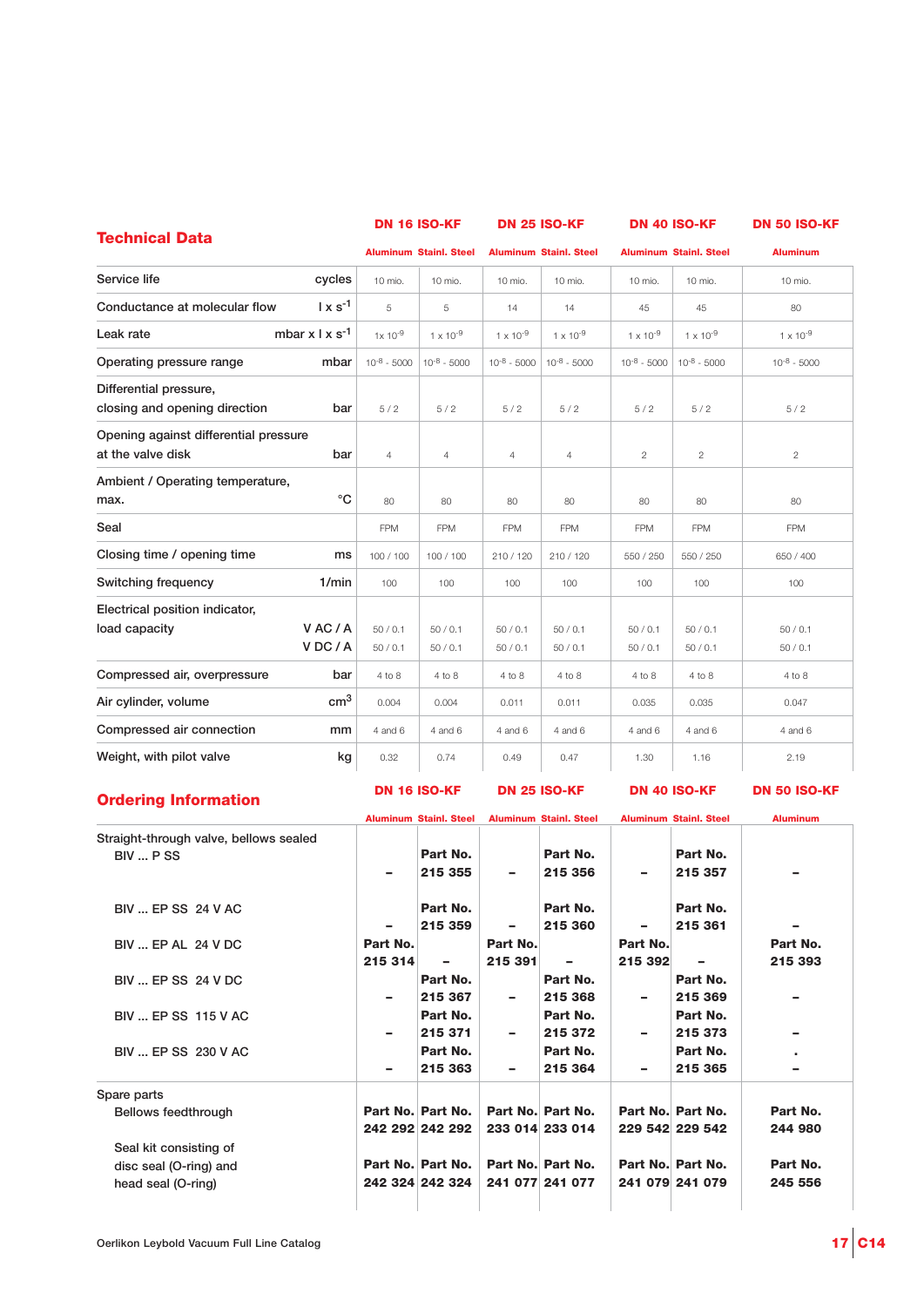# Right-Angle Valves, Bellows-Sealed, Electromagnetically Operated



Dimensional drawing for the bellows-sealed right-angle valves

#### **Dimension Table**

| DN | <b>ISO-KF</b> | 16    | 25    | 40    |
|----|---------------|-------|-------|-------|
| А  | mm            | 170.9 | 193.0 | 246.0 |
| в  | mm            | 51.4  | 64.9  | 92.9  |
| C  | mm            | 40    | 50    | 65    |
| D  | mm            | 96.0  | 112.7 | 139.0 |
| E  | mm            | 86.0  | 97.3  | 119.5 |
| F  | mm            | 59    | 70    | 90    |
| G  | mm            | 10.0  | 15.4  | 19.5  |

Electromagnetic valves are particularly well suited for vacuum systems in which the valves need to be remotely controlled and where compressed air is not readily available.

#### **Connection Icons**

- **O** Protection cap
- ▼ Side of the valve seat
- **A** Required clearance
- **A** Position sensor connection
- Flow direction
- **O** Leak detection bore
- **C** Position indicator

- Selectable operating mode:
	- Remote control via programmable control or personal computer
	- direct operation by switching the supply voltage on and off
- Well visible, unambiguous optical position indicator: open (green LED) and closed (red LED)
- Integrated electrically floating position indicator (opto-coupler for 24 V DC)
- Optical overload indicator (red flashing LED)
- Protection class IP 54
- Spring action closure, thus closed when the power fails
- Low operating temperature
- Inverting operation of the remote control logic
- Installation in any orientation and no restrictions as to the direction of flow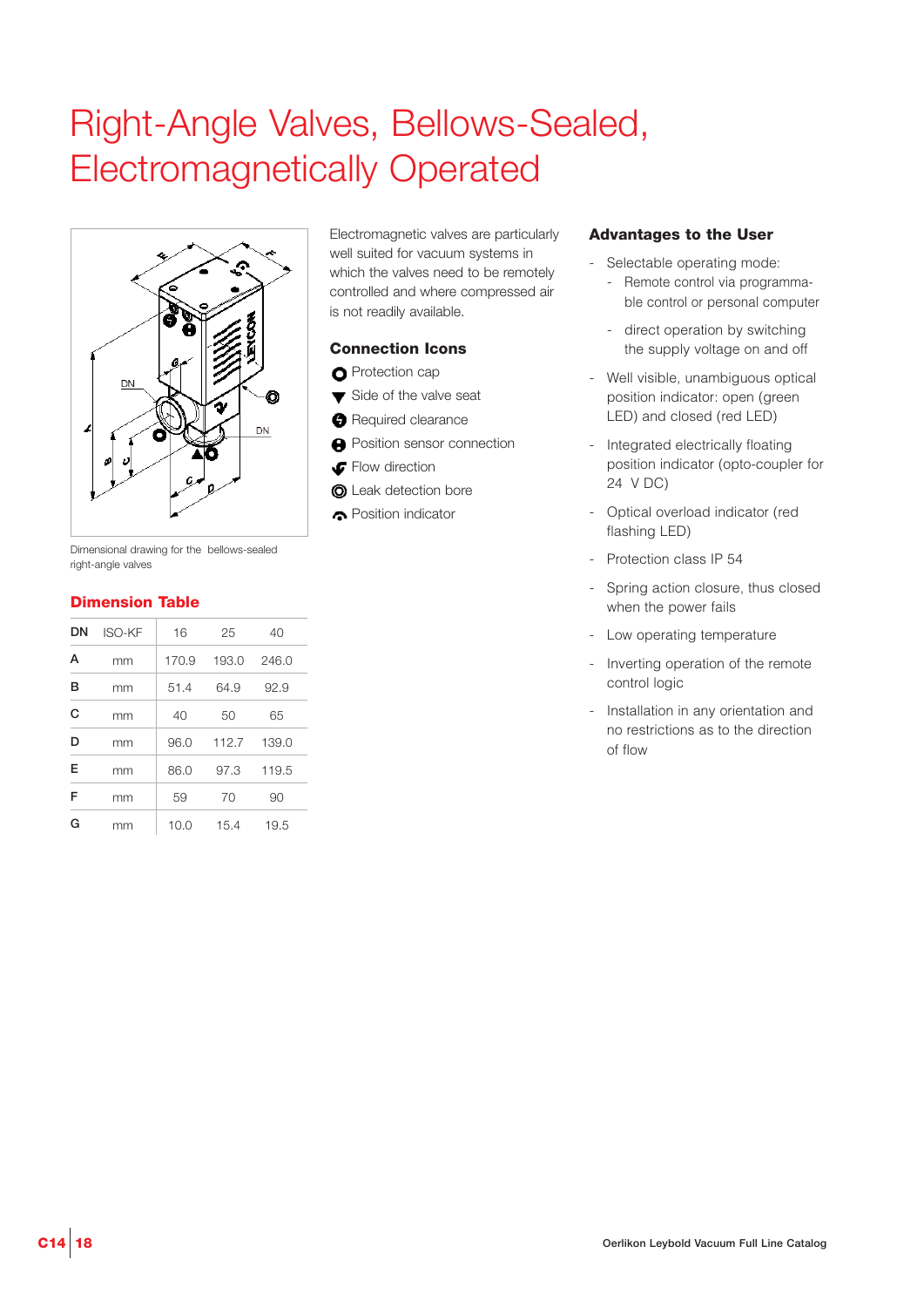| <b>Technical Data</b>                                          | DN 16 ISO-KF       | <b>DN 25 ISO-KF</b> | <b>DN 40 ISO-KF</b> |
|----------------------------------------------------------------|--------------------|---------------------|---------------------|
| Service life<br>cycles                                         | 2 mio.             | 2 mio.              | 2 mio.              |
| $1 \times s^{-1}$<br>Conductance at molecular flow             | $\overline{4}$     | 16                  | 40                  |
| mbar $x \mid x s^{-1}$<br>Leak rate                            | $1 \times 10^{-9}$ | $1 \times 10^{-9}$  | $1 \times 10^{-9}$  |
| Operating pressure range<br>mbar                               | $10^{-8} - 1300$   | $10^{-8} - 1300$    | $10^{-8} - 1300$    |
| Differential pressure,<br>closing and opening direction<br>bar | 1.3                | 1.3                 | 1.3                 |
| Ambient / operating temperature,<br>$^{\circ}C$<br>max.        | 50                 | 50                  | 50                  |
| Opening / closing time<br>ms                                   | 100 / 240          | 120 / 240           | 230 / 700           |
| Switching frequency<br>1/min<br>°C<br>at ambient temperature   | 30, 20<br>40, 50   | 30, 20<br>40, 50    | 30, 20<br>40,50     |
| Switch-off delay<br>ms                                         | 50                 | 170                 | 500                 |
| Rating for the<br>valve position indicator<br>VDC / mA         | $15 - 30 / 100$    | $15 - 30 / 100$     | $15 - 30 / 100$     |
| Power consumption, max.<br>W                                   | 400                | 400                 | 400                 |
| Actuation and holding current<br>A                             | 5.2 / 0.7          | 5.3 / 0.7           | 4.8 / 0.7           |
| V AC<br>Supply voltage, max.                                   | $90 - 264$         | $90 - 264$          | $90 - 264$          |
| Hz<br>Frequency                                                | 50/60              | 50/60               | 50/60               |
| <b>Protection class</b>                                        | 54                 | 54                  | 54                  |
| Weight<br>Aluminum body<br>kg<br>Stainless steel body<br>kg    | 1.3<br>1.5         | 2.2<br>2.9          | 4.0<br>5.4          |

#### **Ordering Information**

**DN 16 ISO-KF DN 25 ISO-KF DN 40 ISO-KF**

| Right-angle valve, bellows-sealed,<br>electromagnetic actuator,<br>microprocessor controlled |                     |                     |                     |
|----------------------------------------------------------------------------------------------|---------------------|---------------------|---------------------|
| BAV  EM AL 240 V AC                                                                          | Part No. 215 004    | Part No. 215 064    | Part No. 215 124    |
| BAV  EM SS 240 V AC                                                                          | Part No. 215 006    | Part No. 215 079    | Part No. 215 134    |
| Spare parts                                                                                  |                     |                     |                     |
| Seal kit                                                                                     | Part No. EK 299 001 | Part No. EK 299 006 | Part No. EK 299 011 |
| Bellows feedthrough                                                                          | Part No. EK 299 002 | Part No. EK 299 007 | Part No. EK 299 012 |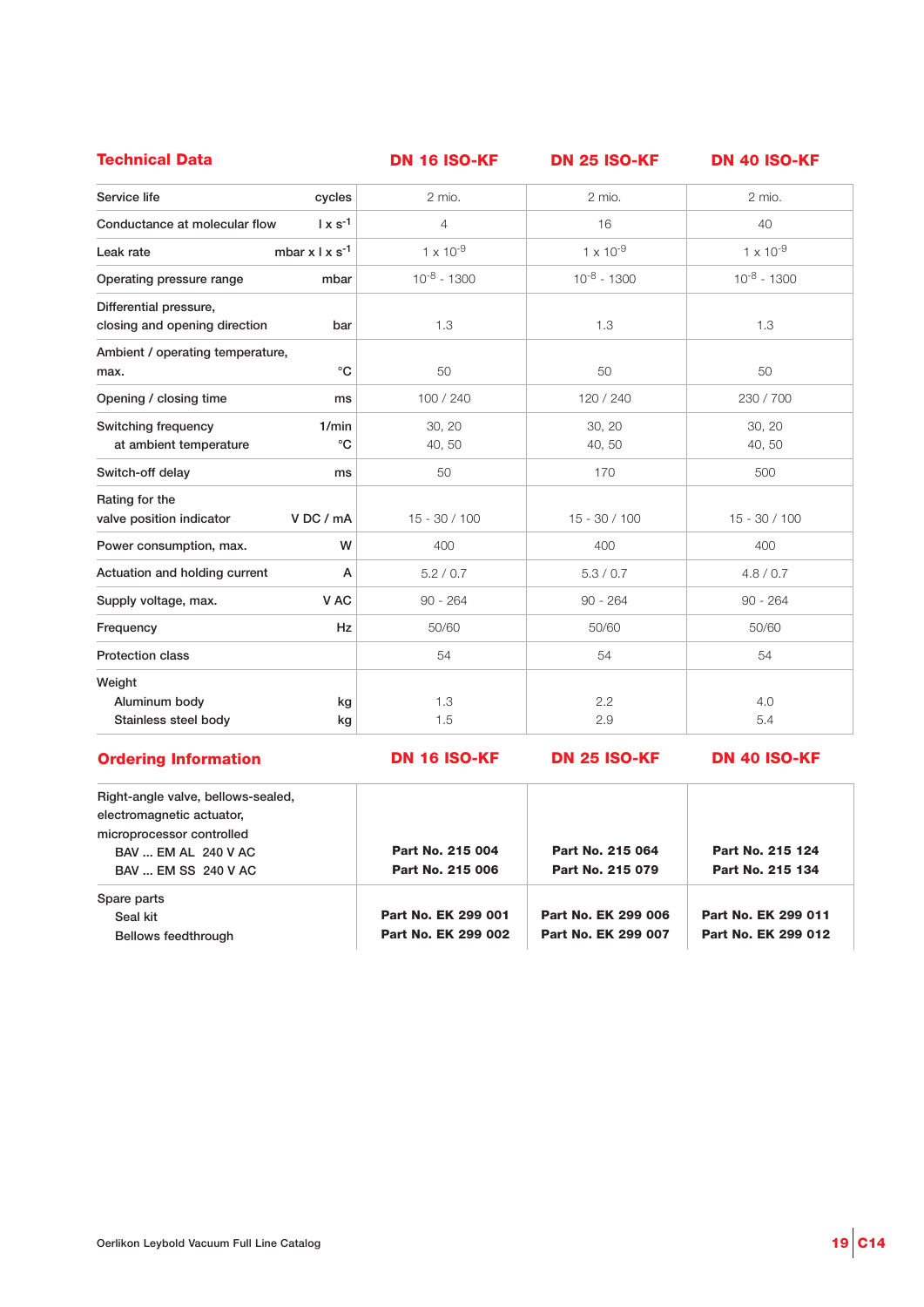### Valves with ISO-K Flanges **Overview**



Oerlikon Leybold Vacuum valves with ISO-K flanges are available with any of two drives and either of two bodies.

#### **Types of drive**

- Handwheel **(1)**
- Electropneumatic drive, bellowssealed **(2)**

#### **Body types**

- Right-angle valve with aluminum body **(3)**
- Right-angle valve with stainless steel body **(4)**

From DN 63 ISO-K only right-angle valves are available.

Nominal widths DN 63 ISO-K and DN 100 ISO-K are available in aluminum and stainless steel, DN 160 ISO-K in aluminum only.

#### **Advantages to the User**

- Full exchangeability of the subassemblies
- Three types of drive
- Two body options
- Standard nominal widths to DIN 28 404 and ISO 1609
- Simplified stocking of spare parts

#### **Connection Pictograms**

- $\Theta$  Position indicator connection
- **O** Compressed air connection
- **O** Power connection
- c. Position indicator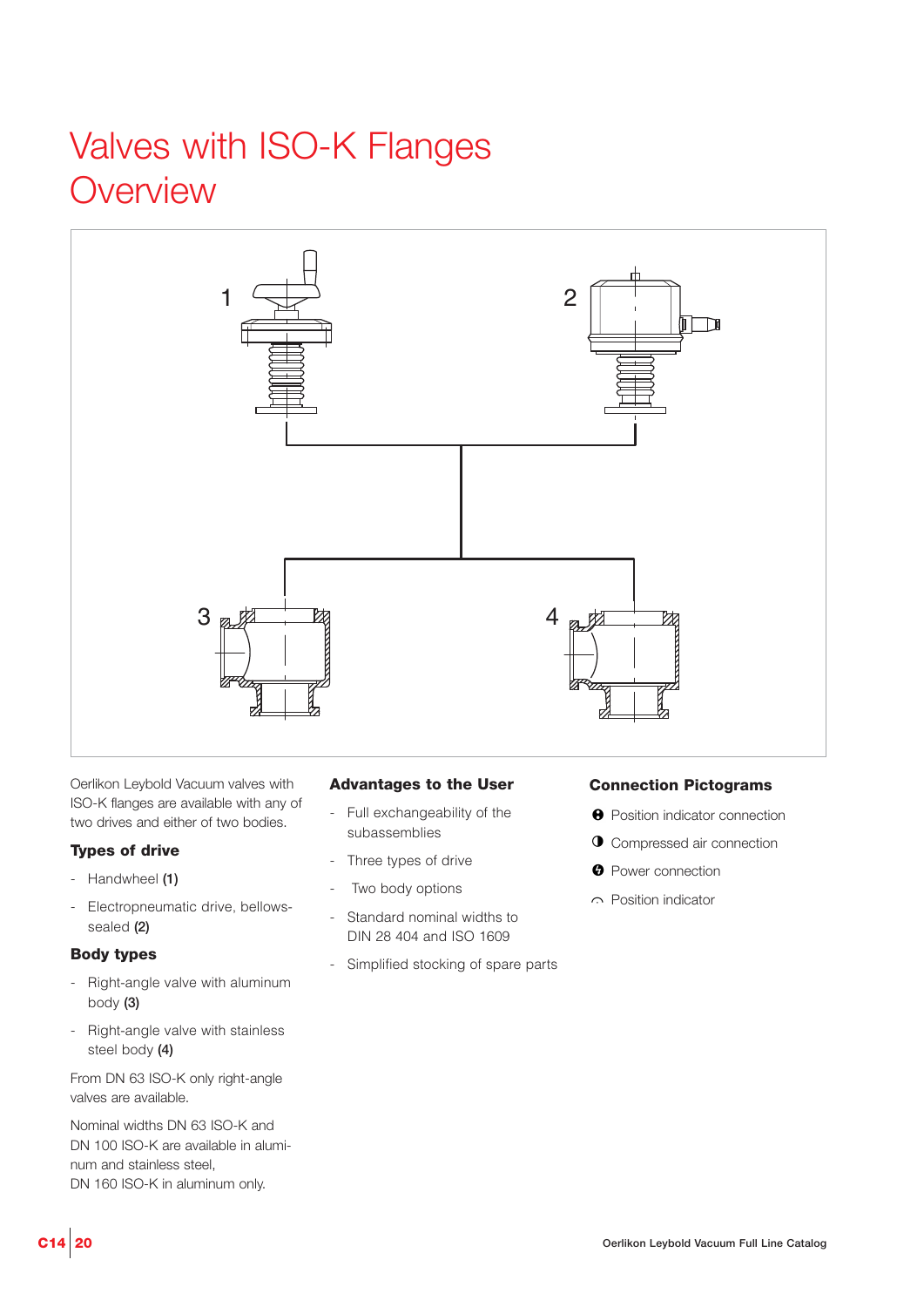# Right-Angle Valves, Bellows-Sealed, Manually Operated



Dimensional drawing for the right-angle valves, bellows-sealed, manually operated

These universal valves are ideal especially for smaller systems, where remote control is not essential. They may be also installed in larger systems, where backing pumps or condensate separators or similar units are to be cut off at longer intervals for maintenance purposes by maintenance personnel.

#### **Dimension Table**

| DN | <b>ISO-K</b> | 63  | 100 |
|----|--------------|-----|-----|
| А  | mm           | 266 | 320 |
| в  | mm           | 124 | 164 |
| C  | mm           | 150 | 190 |
| D  | mm           | 88  | 108 |
| F  | mm           | 20  | 25  |
|    |              |     |     |

#### **Advantages to the User**

- Gentle venting of systems
- Seal in both directions up to a pressure difference of 1.5 bar
- Easy manual operation, for an effortless vacuum-tight seal
- May also be used as a variable leak valve to roughly control gas flows
- Installation in any orientation and no restrictions as to the direction of flow

#### **Technical Data DN 63 ISO-K DN 100 ISO-K**

#### Service life **cycles Conductance at molecular flow l x s-1 Leak rate mbar x l x s-1 Operating pressure range mbar Differential pressure, closing and opening direction bar Opening against differential pressure at the valve disk bar Ambient / Operating temperature,**  max.  $\circ$ C **Seal Weight Aluminum body kg Stainless steel body kg Material Valve body Inside section Lid Gaskets**  $> 1.5$  mio.  $> 1.5$  mio. 140 330  $1 \times 10^{-9}$   $1 \times 10^{-9}$  $10^{-8} - 1500$  10<sup>-8</sup> - 1500 1.5 1.5 1.5 1.5 60 60 FPM FPM  $3.6$  6.1 6.5 11.1 aluminum alloy (3.2373.63) aluminum alloy (3.2373.63) or stainless steel (1.4305) or stainless steel (1.4305) stainless steel (1.4541/1.4301) stainless steel (1.4541/1.4301) grey cast iron (GG 20) grey cast iron (GG 20) O-rings made of FPM O-rings made of FPM

#### **Ordering Information**

### **DN 63 ISO-K DN 100 ISO-K**

| Right-angle valve, bellows-sealed, |                  |                        |
|------------------------------------|------------------|------------------------|
| manually operated                  |                  |                        |
| Aluminum body                      | Part No. 107 80  | <b>Part No. 107 81</b> |
| Stainless steel body               | Part No. 107 83  | Part No. 107 84        |
| Spare parts                        |                  |                        |
| Seal kit                           | Part No. 215 251 | Part No. 215 271       |
| Inside section                     | Part No. 215 254 | Part No. 215 274       |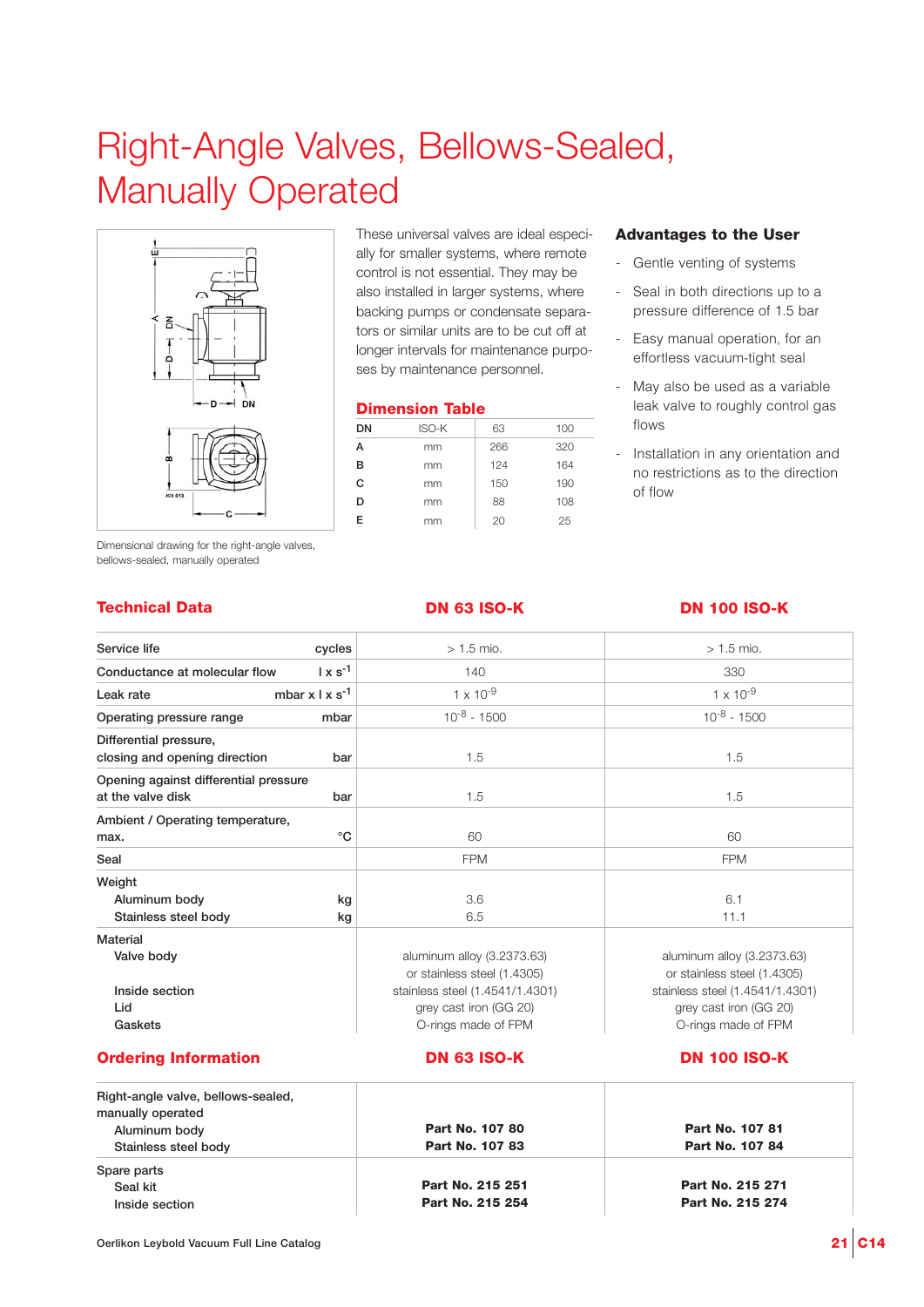## Right-Angle Valves, Bellows-Sealed, Electropneumatically Operated



Electropneumatically actuated rightangle valves are used in automated vacuum systems which need to be controlled electrically.

#### **Dimension Table**

| DN | <b>ISO-K</b> | 63  | 100 | 160 |
|----|--------------|-----|-----|-----|
| A  | mm           | 250 | 282 | 366 |
| в  | mm           | 130 | 170 | 221 |
| C  | mm           | 168 | 208 | 264 |
| D  | mm           | 88  | 108 | 138 |
| E  | mm           | 14  | 14  | 14  |
|    | mm           | 6   | 6   | հ   |

#### **Advantages to the User**

- Pneumatic or electropneumatic opening
- Short opening and closing times
- Optical position indicator
- Electric position indicator
- With and without pilot valve IP 54
- Protection class IP 54
- The valves are closed by the restoring force of a spring
- Installation in any orientation and no restrictions as to the direction of flow

Dimensional drawing for the electropneumatically actuated right-angle valves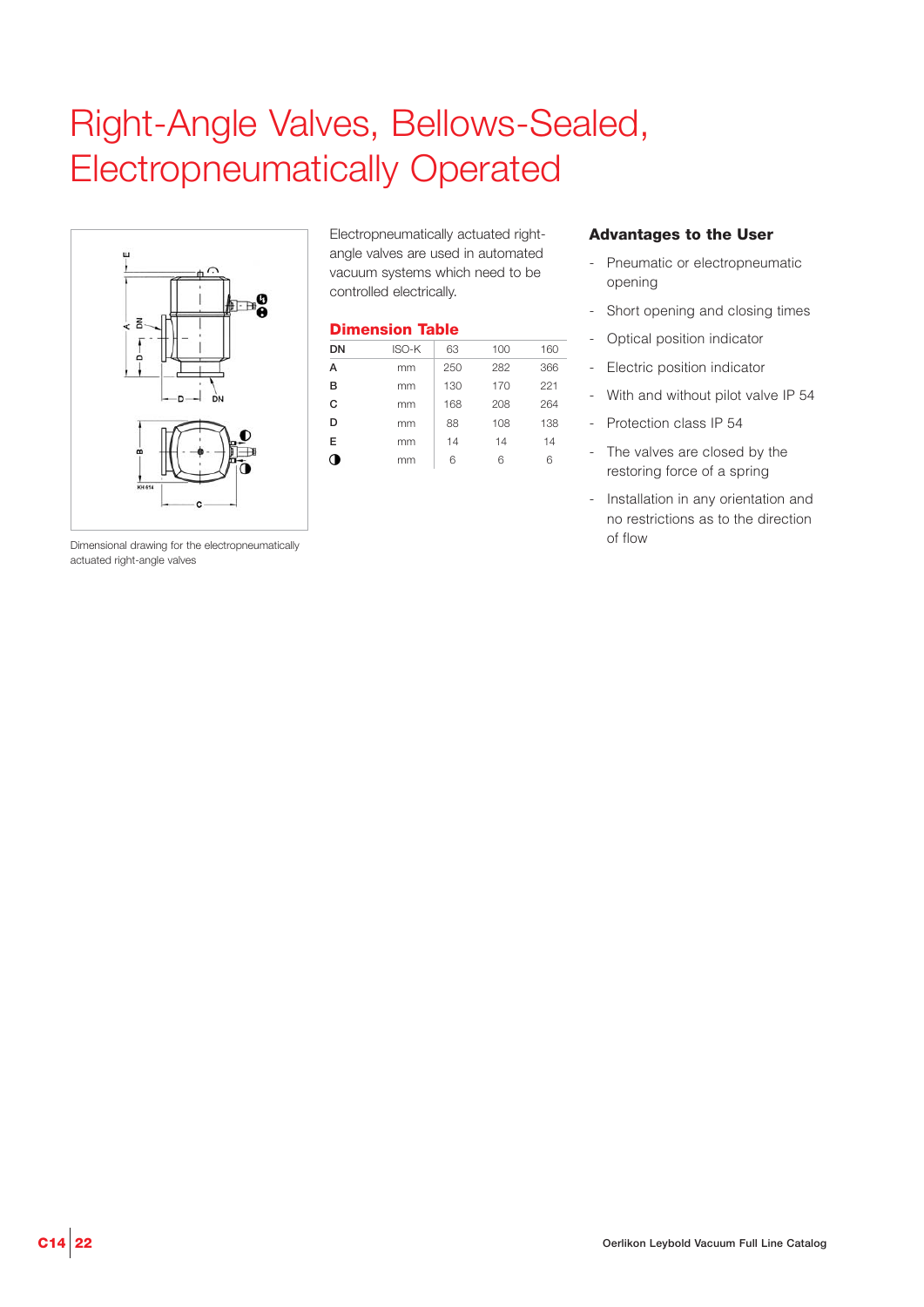| <b>DN 63 ISO-K</b>        | <b>DN 100 ISO-K</b>       | <b>DN 160 ISO-K</b>       |
|---------------------------|---------------------------|---------------------------|
| 1.5                       | 1.5                       | 1.5                       |
| 140                       | 330                       | 800                       |
| $1 \times 10^{-9}$        | $1 \times 10^{-9}$        | $1 \times 10^{-9}$        |
| $1 \times 10^{-8} - 1500$ | $1 \times 10^{-8} - 1500$ | $1 \times 10^{-8} - 1500$ |
| 1.5                       | 1.5                       | 1.5                       |
| 1.5                       | 1.5                       | 1.5                       |
| 60                        | 60                        | 60                        |
| <b>FPM</b>                | <b>FPM</b>                | <b>FPM</b>                |
| 250 / 300                 | 300 / 450                 | 550 / 450                 |
| 60                        | 60                        | 40                        |
| 250 / 0.125<br>50/0.25    | 250 / 0.125<br>50/0.25    | 250 / 0.125<br>50/0.25    |
| $4$ to $8$                | $4$ to $8$                | $4$ to $8$                |
| 75                        | 195                       | 570                       |
| 6                         | 6                         | 6                         |
| 4.0<br>6.8                | 6.7<br>11.7               | 11.4                      |
|                           |                           |                           |

#### **Ordering Information**

**DN 63 ISO-K DN 100 ISO-K DN 160 ISO-K**

| Right-angle valve, bellows-sealed,    |                  |                  |                  |
|---------------------------------------|------------------|------------------|------------------|
| electropneumatic drive                |                  |                  |                  |
| without solenoid coil                 |                  |                  |                  |
| Aluminum body                         | Part No. 107 90  | Part No. 107 91  | Part No. 107 92  |
| Stainless steel body                  | Part No. 107 93  | Part No. 107 94  |                  |
| Valve with pilot valve 24 V DC        |                  |                  |                  |
| Aluminum body                         | Part No. 108 00  | Part No. 108 01  | Part No. 108 02  |
| Stainless steel body                  | Part No. 108 10  | Part No. 108 11  |                  |
| Valve with pilot valve 24 V AC        |                  |                  |                  |
| Aluminum body                         | Part No. 108 03  | Part No. 108 04  | Part No. 108 05  |
| Stainless steel body                  | Part No. 108 13  | Part No. 108 14  |                  |
| Valve with pilot valve 100 - 115 V AC |                  |                  |                  |
| Aluminum body                         | Part No. 108 20  | Part No. 108 21  | Part No. 108 22  |
| Stainless steel body                  |                  |                  |                  |
| Valve with pilot valve 200 - 240 V AC |                  |                  |                  |
| Aluminum body                         | Part No. 108 25  | Part No. 108 26  | Part No. 108 27  |
| Stainless steel body                  | Part No. 108 35  | Part No. 108 36  |                  |
| Pilot valve                           |                  |                  |                  |
| 24 V DC                               | Part No. 215 301 | Part No. 215 301 | Part No. 215 311 |
| 24 V AC                               | Part No. 215 300 | Part No. 215 300 | Part No. 215 310 |
| 200 - 240 V AC                        | Part No. 215 302 | Part No. 215 302 | Part No. 215 312 |
| Spare parts                           |                  |                  |                  |
| Seal kit                              | Part No. 215 251 | Part No. 215 271 | Part No. 215 291 |
| Inside section                        | Part No. 215 253 | Part No. 215 273 | Part No. 215 293 |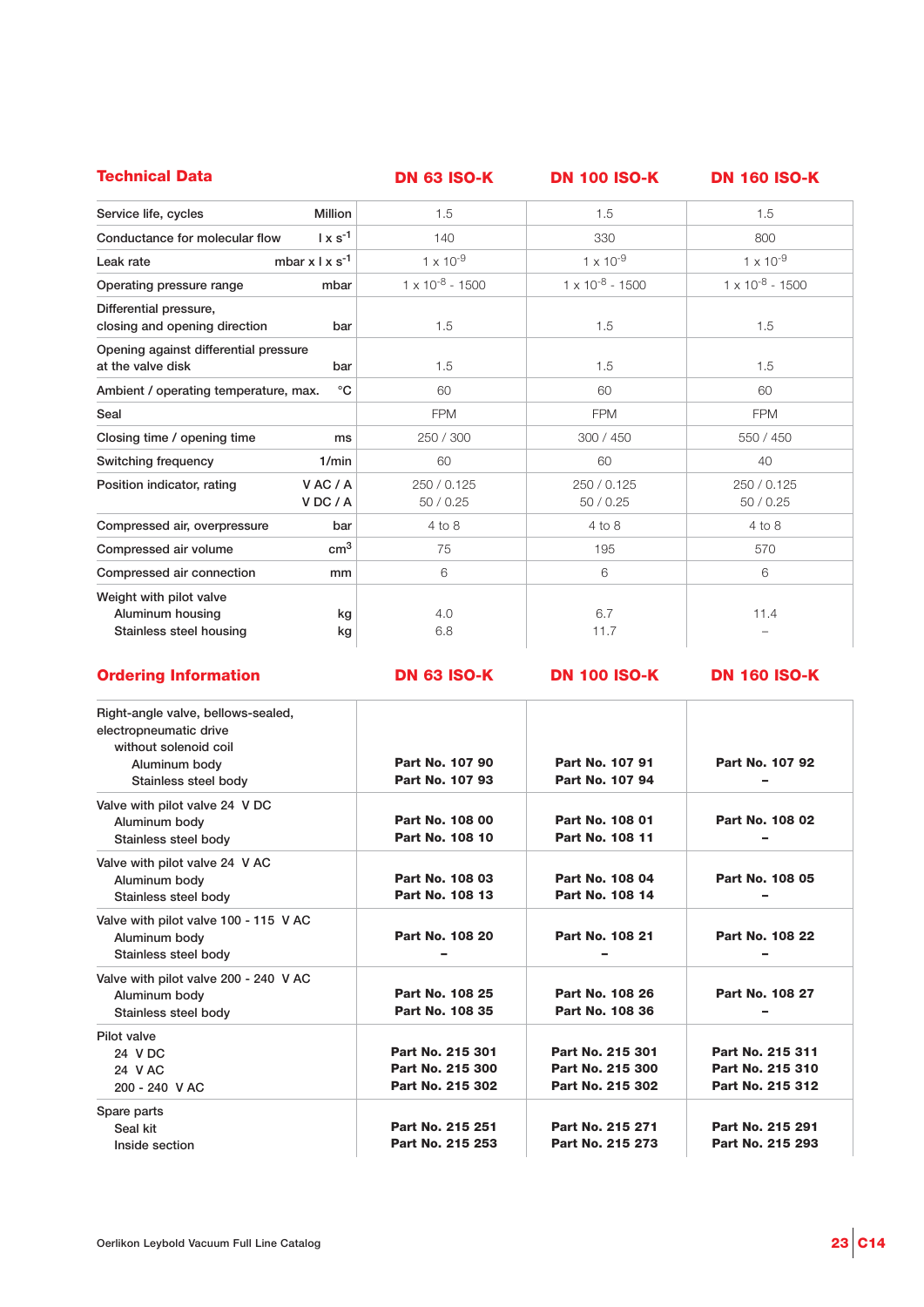### Right-Angle Valves, Bellows-Sealed, Electropneumatically Operated



Right-angle valves of this size are used, for example in metallurgy, large coaters, in the area of space simulation.

#### **Dimension Table**

|                          | DN | 250 ISO-K        |
|--------------------------|----|------------------|
| DN                       | mm | 261              |
| h, ca.                   | mm | 650              |
| a                        | mm | 250              |
| a <sub>1</sub>           | mm | 200              |
| $a_2$ , $a_4$            | mm | 208              |
| $a_3$                    | mm | 205              |
| h <sub>1</sub>           | mm | 163              |
| $DN_1$ , for bypass 1    |    | 50 ISO-KF        |
| $DN_2$ , for bypass 2    |    | 40 ISO-KF        |
| $DN_3$ , for meas. conn. |    | <b>16 ISO-KF</b> |
| h                        | mm | 69.5             |
| c                        | mm | 218              |
| d                        | mm | 250              |
| e                        | mm | 58               |
| f                        | mm | 363              |
| <b>Travel</b>            | mm | 62.5             |
| Travel/DN 1)             | mm | 1/4              |
|                          |    |                  |

<sup>1)</sup> For example travel =  $1/4$  DN

#### **Advantages to the User**

- No vibrations when the valve open or closes
- Low leak rate  $(< 10^{-9}$  mbar  $x | x s^{-1}$ ) – drive system basically insensitive to particles
- Non-contact valve position indicator for reliable indication of the valve's position (open/closed)
- Wide range of different solenoid coils for all commonly used control voltages
- Additional flange for bypass lines and for connecting vacuum gauges (see Product Section C16 "Total Pressure Gauges")

Dimensional drawing for the right-angle valves with bellows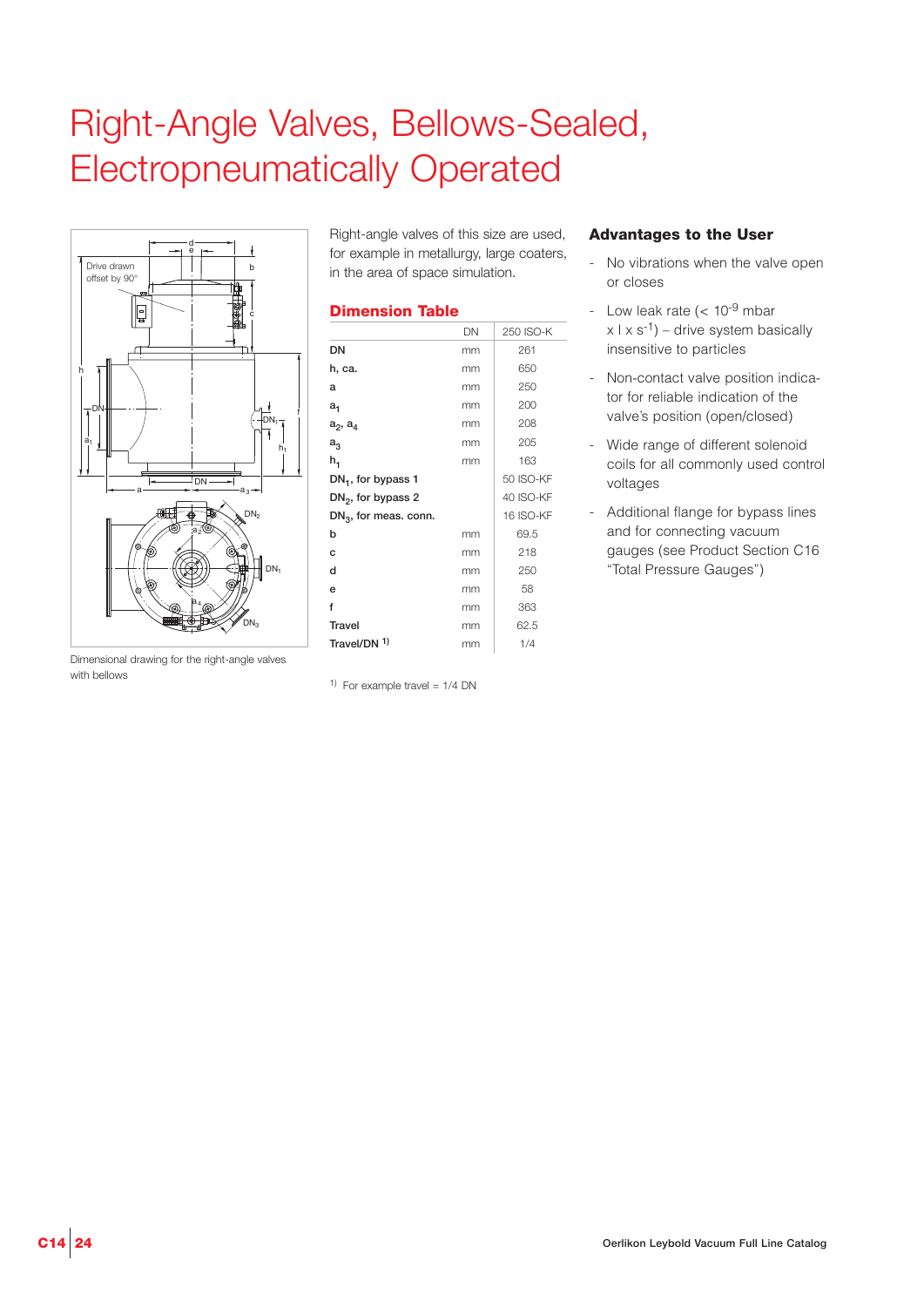#### **Technical Data DN 250 ISO-K**

| Service life, vertical<br>cycles, approx.          | $1 \times 10^{6}$                                                 |  |  |
|----------------------------------------------------|-------------------------------------------------------------------|--|--|
| $1 \times s^{-1}$<br>Conductance at molecular flow | 2700                                                              |  |  |
| mbar $x \perp x$ s <sup>-1</sup><br>Leak rate      | $1 \times 10^{-9}$                                                |  |  |
| Opening / closing time,                            |                                                                   |  |  |
| at 6 bar compr. air pressure                       | s<br>6/6                                                          |  |  |
| Compressed air, overpressure                       | bar<br>$4$ to $8$                                                 |  |  |
| Hose diameter                                      | mm<br>$6 \times 1$                                                |  |  |
| Compressed air cylinder, volume                    | cm <sup>3</sup><br>2100                                           |  |  |
| Max. ambient temperature                           | $^{\circ}C$<br>40                                                 |  |  |
| Weight                                             | kg<br>66                                                          |  |  |
| Supply voltage                                     | ۷<br>Various voltages are possible;                               |  |  |
|                                                    | see section "Special Valves with ISO-KF / ISO-K / CF Flanges",    |  |  |
|                                                    | para. "Accessories for the Electropneumatically Operated Valves", |  |  |
|                                                    | product "Solenoid Coils"                                          |  |  |
| Material                                           |                                                                   |  |  |
| Body, valve disk                                   | stainless steel                                                   |  |  |
| Drive / Compressed air cylinder                    | aluminum / cast aluminum (3.2153)                                 |  |  |
| Piston rod, Intermediate flange                    | stainless steel (1.4305)                                          |  |  |
| Gaskets                                            | <b>FPM</b>                                                        |  |  |
| Lid                                                | aluminum (3.2341)                                                 |  |  |
| Hood                                               | plastic (PA 6)                                                    |  |  |
|                                                    |                                                                   |  |  |

#### **Ordering Information**

### **DN 250 ISO-K**

| Right-angle valve, bellows-sealed,<br>electropneumatic drive<br>without solenoid coil |                 |
|---------------------------------------------------------------------------------------|-----------------|
|                                                                                       | Part No. 281 84 |
| Stainless steel body                                                                  |                 |
| Solenoid coil for various supply voltages                                             | X               |
| Interference suppression kits                                                         |                 |
| for different voltages                                                                | Y               |
| Spare parts                                                                           |                 |
| Seal kit                                                                              | Part No. 105 65 |
| Inside section                                                                        | Part No. 105 75 |

X = Part Nos. see section "Special Valves with ISO-KF / ISO-K / CF Flanges",

para. "Accessories for the Electropneumatically Operated Valves", product "Solenoid Coil"

Y = Part Nos. see section "Special Valves with ISO-KF / ISO-K / CF Flanges",

para. "Accessories for the Electropneumatically Operated Valves", product "Pilot Valves"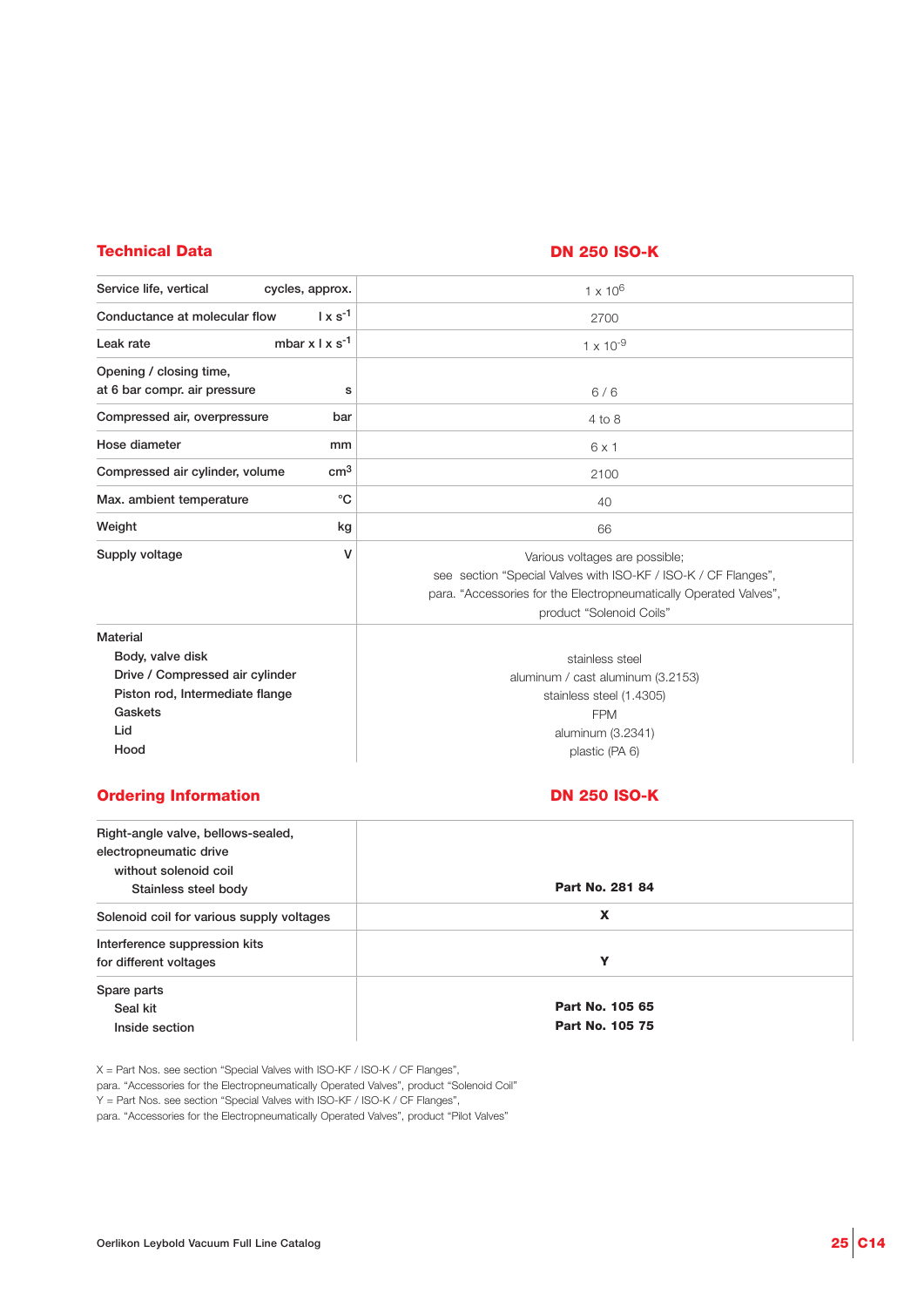# Special Valves with ISO-KF/ISO-K/CF Flange **Overview**



Oerlikon Leybold Vacuum offers a range of special valves for a variety of different applications and to meet special design requirements of customers.

#### **Among these are:**

- SECUVAC vacuum safety valves (DN 16 ISO-KF to DN 100 ISO-K) 1
- Venting Valves **2**
- Power failure venting valves **3**
- Vacuum Locks **4**
- **4** Sealing Valves
- **5** Variable leak valves
- **6** Ball Valves
- **1 7** ment of Transportation (DOT) - Right-angle valves for mobile systems in accordance with the American standard of the Depart-

These valves ideally supplement our range of ISO-KF and ISO-K valves.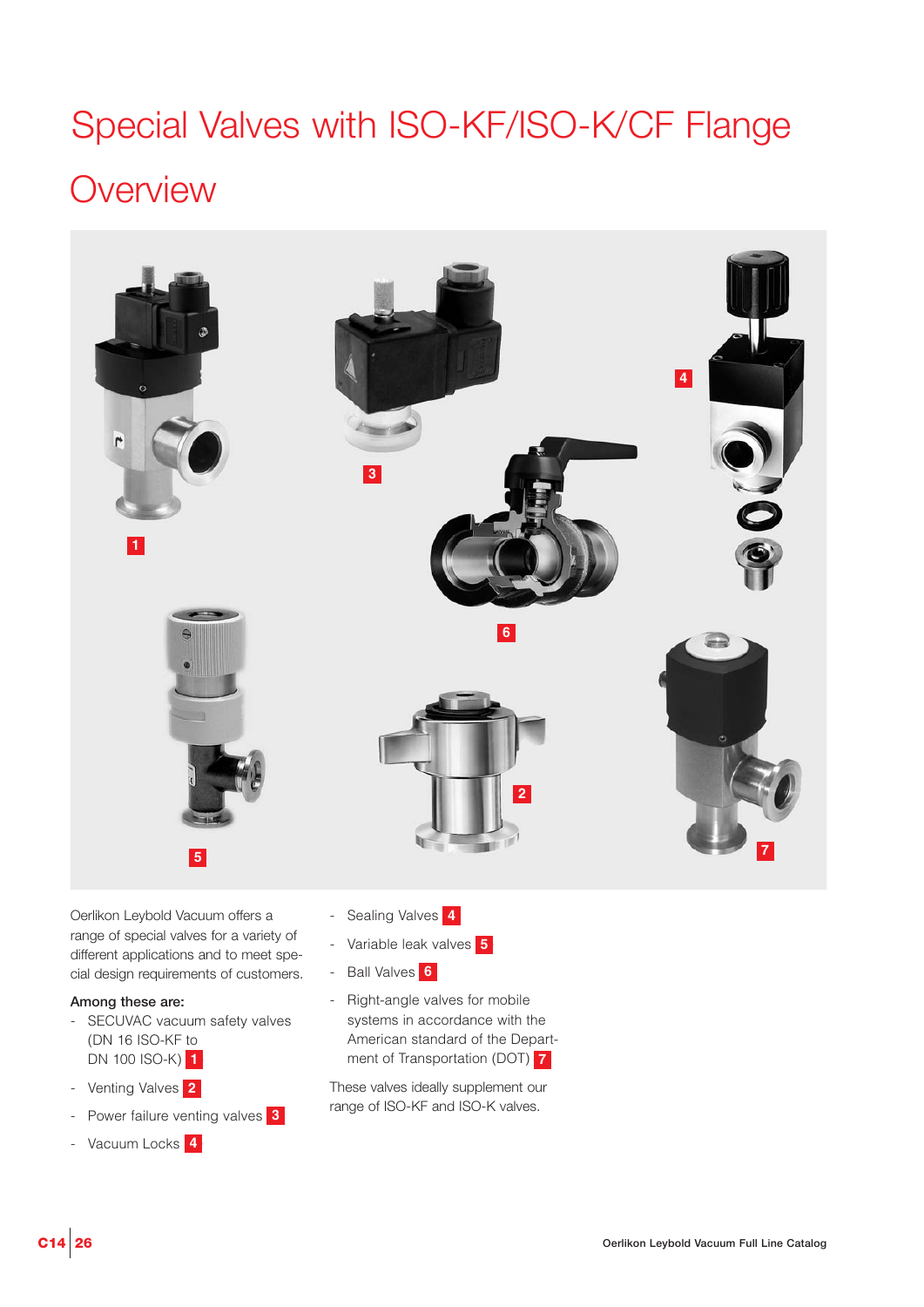### SECUVAC Vacuum Safety Valves





These solenoid right-angle valves were specially developed for use with rotary vacuum pumps which are not equipped with a built-in anti-suckback valve. The SECUVAC safety valve protects the vacuum system against unplanned venting via the backing pump in case of a power failure **and** it ensures that the vacuum system remains sealed until the backing pump, after it has restarted, has evacuated the connecting lines.

Dimensional drawing for the SECUVAC valves with ISO-KF small flanges

#### **Dimension Table (ISO-KF)**

|    | DΝ |       | 16 ISO-KF 25 ISO-KF 40 ISO-KF |       |
|----|----|-------|-------------------------------|-------|
| a  | mm | 40    | 50                            | 65    |
| b  | mm | 49    | 49                            | 49    |
| D  | mm | 44    | 56                            | 82    |
| h  | mm | 138.6 | 161.8                         | 178.3 |
| h, | mm | 62.3  | 82.5                          | 100.0 |
| h, | mm | 24    | 27                            | 26    |

#### **Advantages to the User**

Two valve functions in one:

- Fast-closing high vacuum isolation valve for separating the vacuum chamber or a vapor jet pump (a diffusion pump, for example) from the backing pump
- Venting valve for venting of the valve's chamber and thus the pump (backing pump)
- Immediate closing action upon power failure
- Opening action only after the intake line has been evacuated
- Delayed isolation of the vacuum chamber and venting the vacuum pump (negligible "gulp")

Dimensional drawing for the SECUVAC valves with ISO-K clamp flanges

#### **Dimension Table (ISO-K)**

|                | DN | 63 ISO-K | 100 ISO-K |
|----------------|----|----------|-----------|
| a              | mm | 88       | 108       |
| h              | mm | 49       | 49        |
| D              | mm | 124      | 164       |
| h              | mm | 220.5    | 263.5     |
| $h_1$          | mm | 150      | 175       |
| h <sub>2</sub> | mm | 18.2     | 36.2      |
|                |    |          |           |

#### **Typical Applications**

Safety isolation valve between backing pump and vacuum chamber or vapor jet pumps (protection of the vacuum chamber against venting in the event of a power failure)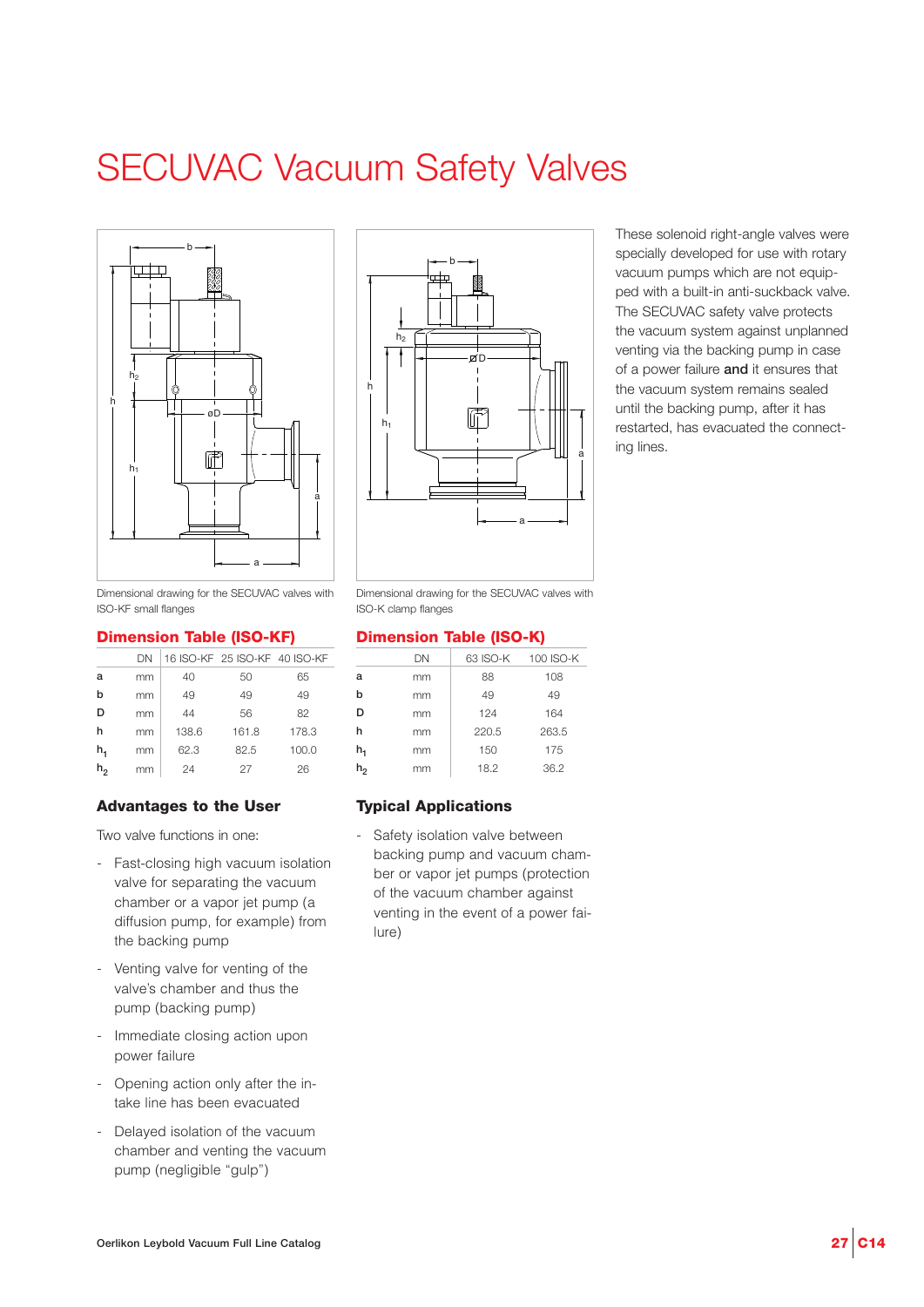| <b>Technical Data</b>                                                     |                        | <b>DN 16 ISO-KF</b>       | <b>SECUVAC Valve</b><br><b>DN 25 ISO-KF</b> | <b>DN 40 ISO-KF</b>       |
|---------------------------------------------------------------------------|------------------------|---------------------------|---------------------------------------------|---------------------------|
| Conductance at molecular flow                                             | $1 \times s^{-1}$      | 3.8                       | 11.0                                        | 30.5                      |
| Current consumption DC<br>Actuation / holding AC                          | W<br><b>VA</b>         | 2.5<br>5.0 / 3.7          | 2.5<br>5.0 / 3.7                            | 2.5<br>5.0 / 3.7          |
| Leak tightness, body                                                      | mbar $x \mid x s^{-1}$ | $< 1 \times 10^{-9}$      | $< 1 \times 10^{-9}$                        | $< 1 \times 10^{-9}$      |
| Leak tightness, valve disk                                                | mbar $x \mid x s^{-1}$ | $< 1 \times 10^{-5}$      | $< 1 \times 10^{-5}$                        | $< 1 \times 10^{-5}$      |
| Installation orientation                                                  |                        | any                       | any                                         | any                       |
| Operating pressure range                                                  | mbar                   | $1 \times 10^{-8} - 1000$ | $1 \times 10^{-8}$ - 1000                   | $1 \times 10^{-8} - 1000$ |
| Differential pressure $\Delta_{\mathbf{p}}$<br>for opening<br>for closing | mbar<br>mbar           | 150<br>150                | 150<br>150                                  | 150<br>150                |
| Opening time<br>Closing time / reaction time                              | s<br>ms                | < 15<br>< 100 / < 50      | < 15<br>< 100 / < 50                        | < 15<br>< 100 / < 50      |
| Ambient temperature                                                       | $^{\circ}C$            | 5 to 50                   | 5 to 50                                     | 5 to 50                   |
| Protection                                                                | IP                     | 65                        | 65                                          | 65                        |
| Weight                                                                    | kg                     | 0.3                       | 0.5                                         | 0.9                       |
| <b>Material</b><br>Body<br>Gaskets                                        |                        | aluminum<br><b>FPM</b>    | aluminum<br><b>FPM</b>                      | aluminum<br><b>FPM</b>    |

### **Technical Data SECUVAC Valve**<br>**DN 63 ISO-K**

**DN 100 ISO-K** 

| Conductance at molecular flow               | $1 \times s^{-1}$           | 126                       | 300                       |
|---------------------------------------------|-----------------------------|---------------------------|---------------------------|
| Current consumption DC                      | W                           | 2.5                       | 2.5                       |
| Actuation / holding AC                      | <b>VA</b>                   | 5.0 / 3.7                 | 5.0 / 3.7                 |
| Leak tightness, body                        | mbar $x \mid x \mid s^{-1}$ | $< 1 \times 10^{-9}$      | $< 1 \times 10^{-9}$      |
| Leak tightness, valve disk                  | mbar $x \mid x \mid s^{-1}$ | $< 1 \times 10^{-5}$      | $< 1 \times 10^{-5}$      |
| Installation orientation                    |                             | any                       | any                       |
| Operating pressure range                    | mbar                        | $1 \times 10^{-8}$ - 1000 | $1 \times 10^{-8} - 1000$ |
| Differential pressure $\Delta_{\mathsf{p}}$ |                             |                           |                           |
| for opening                                 | mbar                        | 150                       | 150                       |
| for closing                                 | mbar                        | 150                       | 150                       |
| Opening time                                | s                           | $<$ 30                    | $<$ 30                    |
| Closing time / reaction time                | ms                          | < 100 / < 50              | < 100 / < 50              |
| Ambient temperature                         | $^{\circ}C$                 | 5 to 50                   | 5 to 50                   |
| Protection                                  | IP                          | 65                        | 65                        |
| Weight                                      | kg                          | 2.4                       | 5.1                       |
| <b>Material</b>                             |                             |                           |                           |
| Body                                        |                             | aluminum                  | aluminum                  |
| Gaskets                                     |                             | <b>FPM</b>                | <b>FPM</b>                |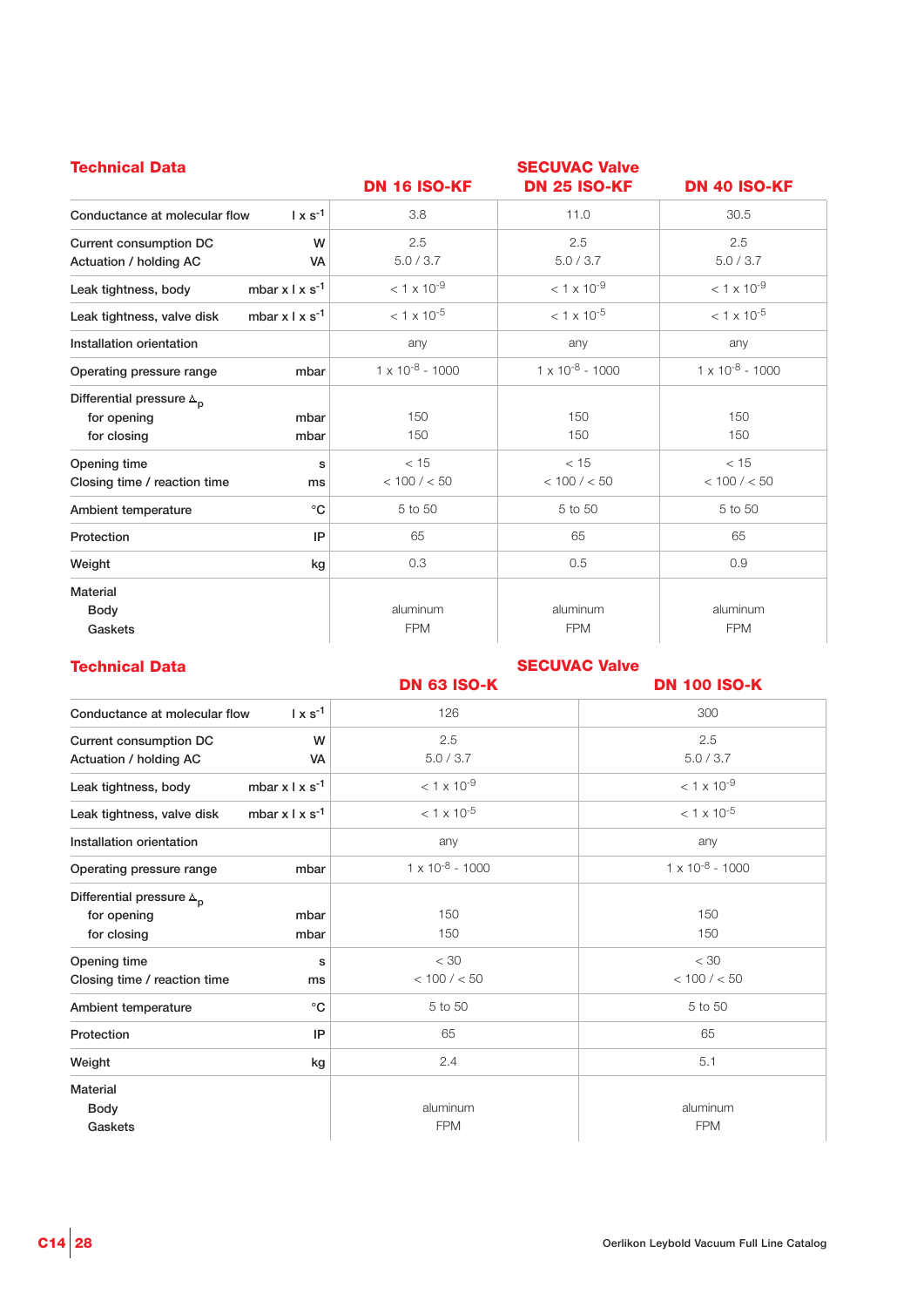| <b>Ordering Information</b>       | <b>SECUVAC Valve</b> |                     |                     |  |
|-----------------------------------|----------------------|---------------------|---------------------|--|
|                                   | <b>DN 16 ISO-KF</b>  | <b>DN 25 ISO-KF</b> | <b>DN 40 ISO-KF</b> |  |
| <b>SECUVAC</b> valve              |                      |                     |                     |  |
| 24 V DC                           | Part No. 215 015     | Part No. 215 065    | Part No. 215 135    |  |
| 100 - 115 V AC                    | Part No. 215 016     | Part No. 215 066    | Part No. 215 136    |  |
| 200 - 230 V AC                    | Part No. 215 017     | Part No. 215 067    | Part No. 215 137    |  |
| Spare parts                       |                      |                     |                     |  |
| Seal kit                          | Part No. 105 02      | Part No. 105 04     | Part No. 105 05     |  |
| Solenoid coils for SECUVAC valves |                      |                     |                     |  |
| and power failure venting valves  |                      |                     |                     |  |
| 24 V DC                           | Part No. 215 242     | Part No. 215 242    | Part No. 215 242    |  |
| 100 - 115 V AC / 50/60 Hz         | Part No. 215 241     | Part No. 215 241    | Part No. 215 241    |  |
| 200 - 230 V AC / 50/60 Hz         | Part No. 215 240     | Part No. 215 240    | Part No. 215 240    |  |
| Filter for SECUVAC valves and     |                      |                     |                     |  |
| power failure venting valves      |                      |                     |                     |  |
| (set of 5 pcs.)                   | Part No. 215 701     | Part No. 215 701    | Part No. 215 701    |  |

#### **Ordering Information**

**SECUVAC Valve**

|                                   | <b>DN 63 ISO-K</b> | <b>DN 100 ISO-K</b> |
|-----------------------------------|--------------------|---------------------|
| <b>SECUVAC</b> valve              |                    |                     |
| 24 V DC                           | Part No. 215 205   | Part No. 215 225    |
| 100 - 115 V AC                    | Part No. 215 206   | Part No. 215 226    |
| 200 - 230 V AC                    | Part No. 215 207   | Part No. 215 227    |
| Spare parts                       |                    |                     |
| Seal kit                          | Part No. 105 07    | Part No. 105 08     |
| Solenoid coils for SECUVAC valves |                    |                     |
| and power failure venting valves  |                    |                     |
| 24 V DC                           | Part No. 215 242   | Part No. 215 242    |
| 100 - 115 V AC / 50/60 Hz         | Part No. 215 241   | Part No. 215 241    |
| 200 - 230 V AC / 50/60 Hz         | Part No. 215 240   | Part No. 215 240    |
| Filter for SECUVAC valves and     |                    |                     |
| power failure venting valves      |                    |                     |
| (set of 5 pcs.)                   | Part No. 215 701   | Part No. 215 701    |
|                                   |                    |                     |

### Interference Suppression Kit - Illuminated



As an option for the solenoid coil, an interference suppression kit is offered which reliably prevents any interferences from affecting other equipment operating in the vicinity.

#### **Ordering Information**

**Interference suppression kit 024 V DC 110 - 230 V AC** 

#### **Interference Suppression Kit**

**Part No. 104 96 Part No. 104 95**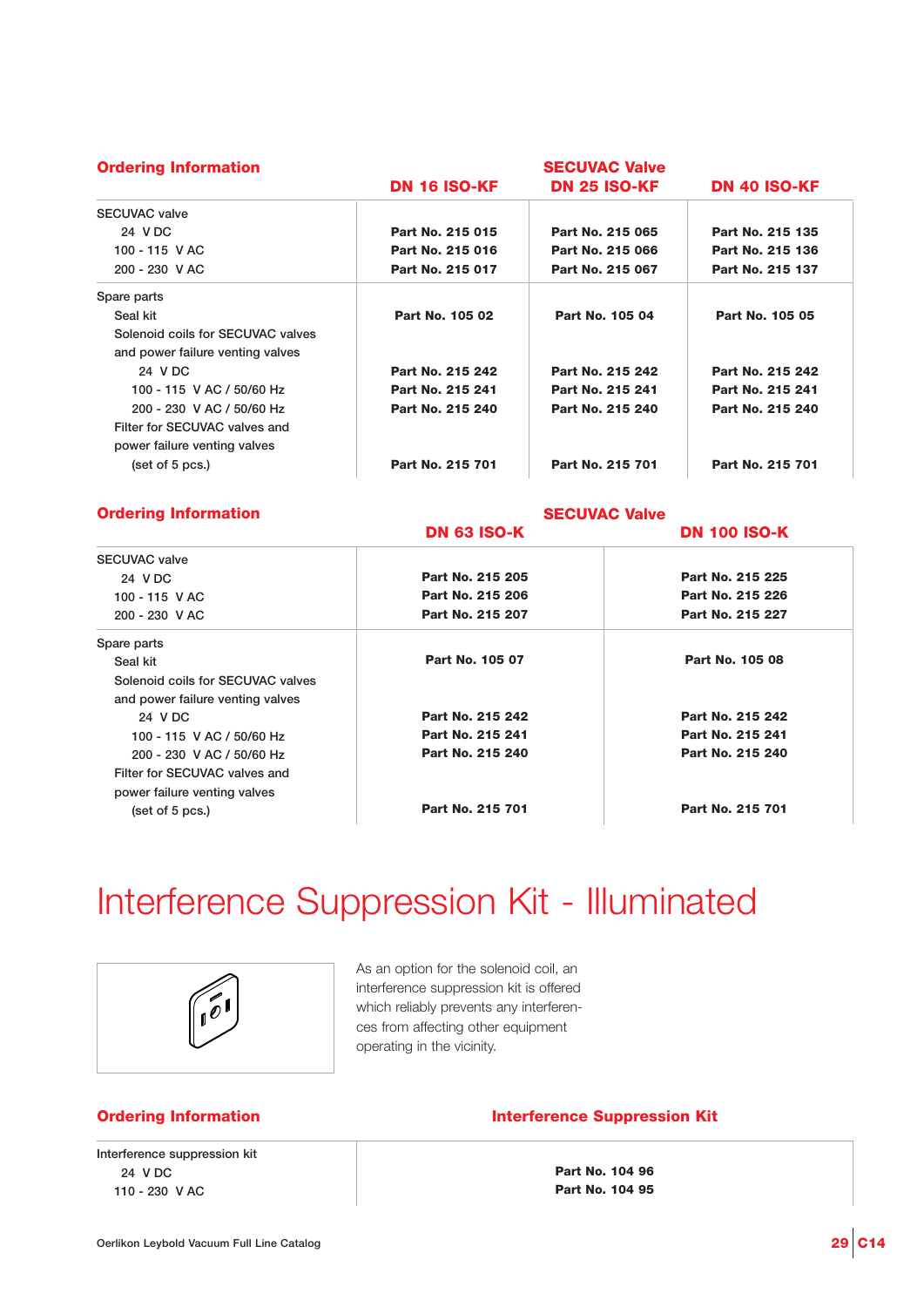# Safety Valve



#### **Typical Applications**

- Protecting sealed vacuum systems like cryopumps, cryostats, lifting devices, for example against internal overpressures
- Mandatory for systems which are separated when cold, as a means of protection against overpressures

|  | Dimensional drawing for the safety valve |  |  |  |  |  |
|--|------------------------------------------|--|--|--|--|--|
|--|------------------------------------------|--|--|--|--|--|

#### **Technical Data**

#### **Safety Valve**

| Responding pressure<br>mbar                                                                     | 120 to 160, over-pressure                                |  |  |
|-------------------------------------------------------------------------------------------------|----------------------------------------------------------|--|--|
| $1 \times h^{-1}$<br>Flow at 140 mbar                                                           | 500                                                      |  |  |
| Valve disk                                                                                      | Spring loaded, with O-ring seal                          |  |  |
| Leak rate in the closed state<br>mbar x $\vert x \vert s^{-1}$ (Torr x $\vert x \vert s^{-1}$ ) | $<$ 1 x 10 <sup>-8</sup> ( $<$ 0.75 x 10 <sup>-8</sup> ) |  |  |
| Connection<br><b>DN</b>                                                                         | <b>16 ISO-KF</b>                                         |  |  |
| Diameter<br>mm                                                                                  | 32                                                       |  |  |
| Overall height<br>mm                                                                            | 28                                                       |  |  |
| Weight<br>kg                                                                                    | 0.3                                                      |  |  |

#### **Ordering Information**

**Safety valve on DN 16 ISO-KF flange**

#### **Safety Valve**

**Part No. 890 39**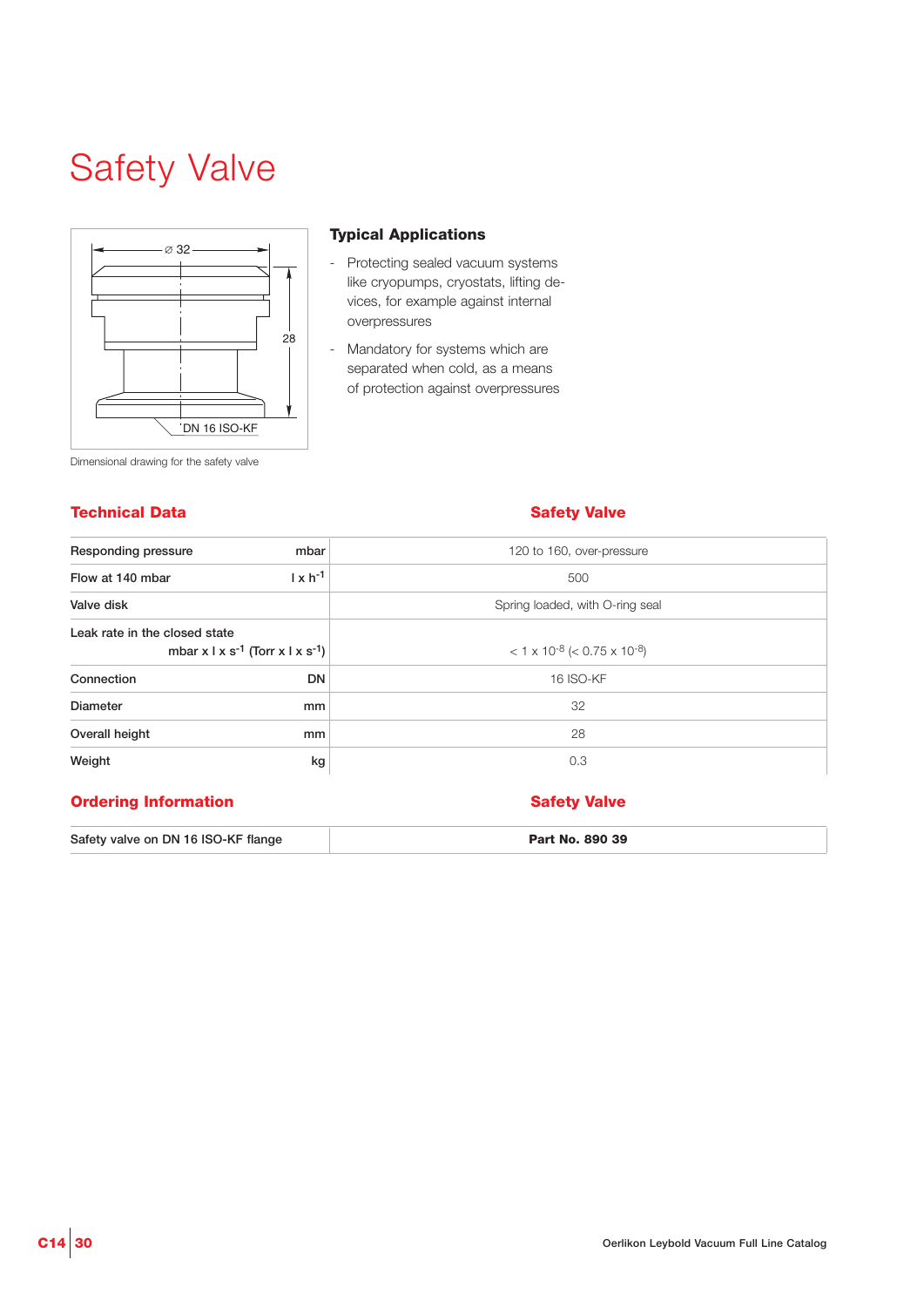### Power Failure Venting Valves, Electromagnetically Actuated



Power failure venting valves are open when de-energised and are used to automatically vent pumps, systems or vacuum vessels in the event of a power failure.

Permissible pressure difference < 2.5 bar (0 bar on the vacuum side).

#### **Advantages to the User**

- Can be installed in any orientation
- Protection against being contaminated by filtering of the inflowing air
- Easy to install
- Simple filter exchange

Dimensional drawing for the power failure venting valve

#### **Technical Data Power Failure Venting Valves**

#### **electromagnetically actuated**

| mbar $x \mid x \mid s^{-1}$<br>Leak tightness                                                   | $< 1 \times 10^{-7}$                |
|-------------------------------------------------------------------------------------------------|-------------------------------------|
| Venting time for a 50 I vessel                                                                  | 270<br>s                            |
| Opening time / closing time 1)<br>ms                                                            | 30/30                               |
| Protection class to DIN 40050<br>IP                                                             | 65                                  |
| °C<br>Permissible ambient temperature                                                           | 50                                  |
| Weight<br>kg                                                                                    | 0.1                                 |
| Dimensions (W x H x D)<br>mm                                                                    | 64 x 66 x 30                        |
| <b>Material</b>                                                                                 |                                     |
| <b>Body</b>                                                                                     | aluminum                            |
| Seal                                                                                            | <b>NBR</b>                          |
| Armature                                                                                        | brass                               |
| Filter                                                                                          | bronze                              |
| <b>Ordering Information</b>                                                                     | <b>Power Failure Venting Valves</b> |
|                                                                                                 | electromagnetically actuated        |
| Power failure venting valve DN 10 ISO-KF,<br>electromagnetically actuated,<br>with inlet filter |                                     |
| 230 V / 50/60 Hz                                                                                | Part No. 174 26                     |
| 24 V DC                                                                                         | Part No. 174 46                     |
| Centering ring DN 10 ISO-KF with sinter filter                                                  | Part No. 883 50                     |
| Spare solenoid valves                                                                           | see SECUVAC valves                  |
|                                                                                                 |                                     |

**Filter for SECUVAC valves and power failure venting valves (set of 5 pcs.)**

**Part No. 215 701**

<sup>1)</sup> at a differential pressure of  $\Delta_{\text{p}} = 0$  bar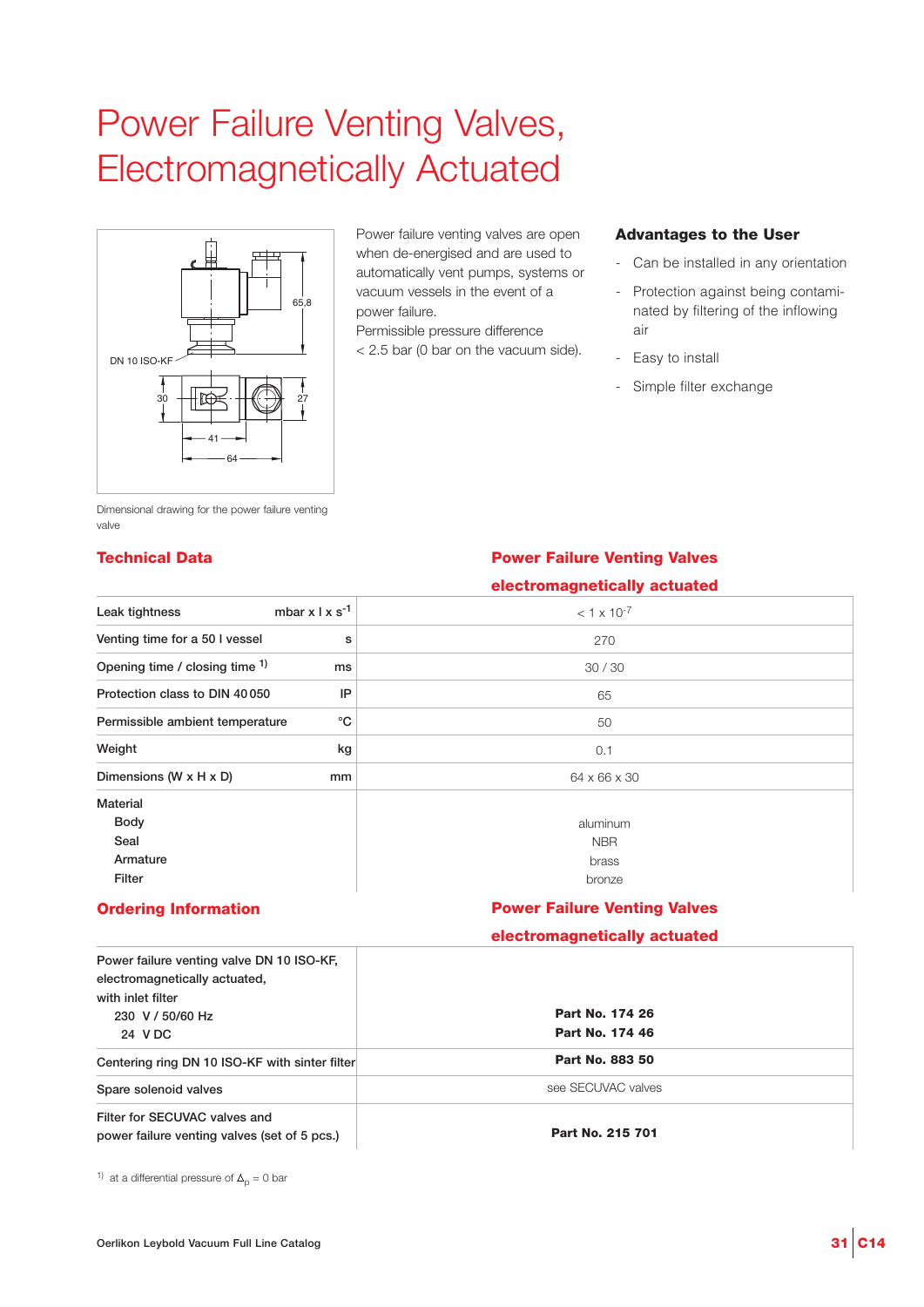### Coarse Variable Leak Valve without Isolation Valve



With coarse variable leak valves without isolation valve precisely defined quantities of gas may be admitted within a controllable period of time into evacuated vessels.

#### **Applications**

Gas admission rates of 40 to 1700 mbar  $x \mid x \mid s^{-1}$  allow coarse variable leak valves to be used in almost all applications

Dimensional drawing for the coarse variable leak valve without isolation valve



Variable leak characteristic for the coarse variable leak valve without isolation valve

#### **Technical Data Coarse Variable Leak Valve**

|                                 |                             | without Isolation Valve    |  |
|---------------------------------|-----------------------------|----------------------------|--|
| Gas flow controllable           | mbar $x \mid x \mid s^{-1}$ | 40 - 1700                  |  |
| <b>Tightness</b>                | mbar $x \mid x \mid s^{-1}$ | $1 \times 10^{-9}$         |  |
| Differential pressure           | bar                         | 3                          |  |
| Operating temperature           | $^{\circ}C$                 | 100                        |  |
| Material (housing / valve disk) |                             | aluminum / stainless steel |  |
| Seal                            |                             | <b>FPM</b>                 |  |
| Weight                          | kg                          | 0.2                        |  |

#### **Ordering Information**

**Coarse variable leak valve without isolation valve, DN 10 ISO-KF**

#### **Coarse Variable Leak Valve**

#### **without Isolation Valve**

**Part No. 215 020**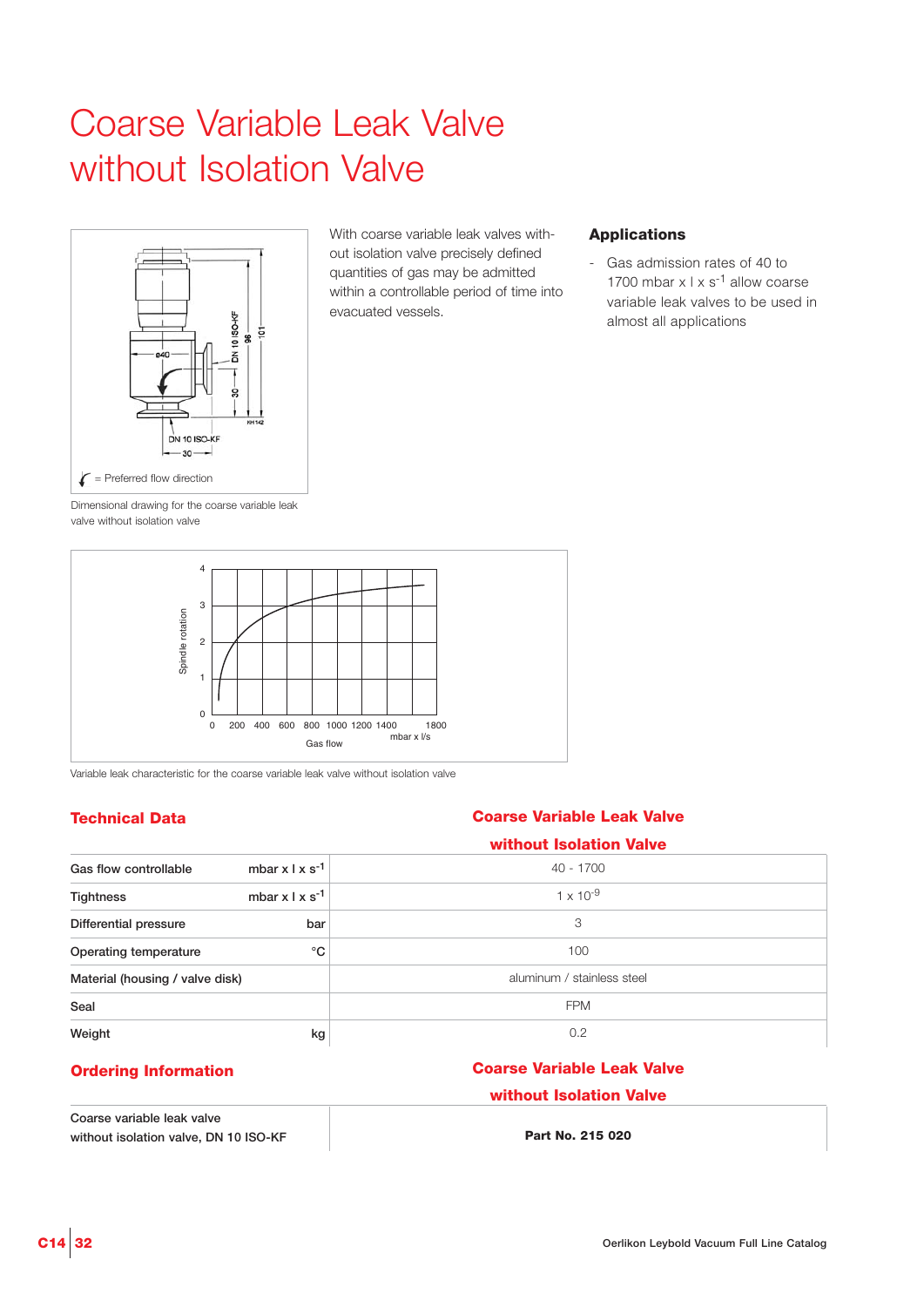### Variable Leak Valve with Isolation Valve



Dimensional drawing for the variable leak valve with isolation valve



Variable leak characteristic for the variable leak valve with isolation valve

#### **Technical Data Variable Leak Valve**

Variable leak valves with a isolation valve permit an interruption of the gas supply without changing the gas admission rate setting.

#### **Applications**

- Gas admission rates of 1000 to  $5 \times 10^{-6}$  mbar  $\times$  l  $\times$  s<sup>-1</sup> allow variable leak valves to be used in almost all applications
- Through the integrated digital display, the opening point may be accurately set at any time or a certain gas flow may be defined
- Blocking valve

#### **Technical Note**

When using helium as the process gas, it must be taken into account that the needle sleeve made of modified PTFE is to a certain extent permeable to helium.

| with Isolation Valve      |
|---------------------------|
| $5 \times 10^{-6}$ - 1000 |
| $1 \times 10^{-9}$        |
| 2.5                       |
| 0.032                     |
| 80                        |
| 150                       |
| stainless steel           |
| fluorplastomer            |
| <b>FPM</b>                |
| 0.4                       |
|                           |

#### **Ordering Information**

**Variable leak valve with isolation valve, DN 16 ISO-KF**

### **Variable Leak Valve**

**with Isolation Valve**

**Part No. 215 010**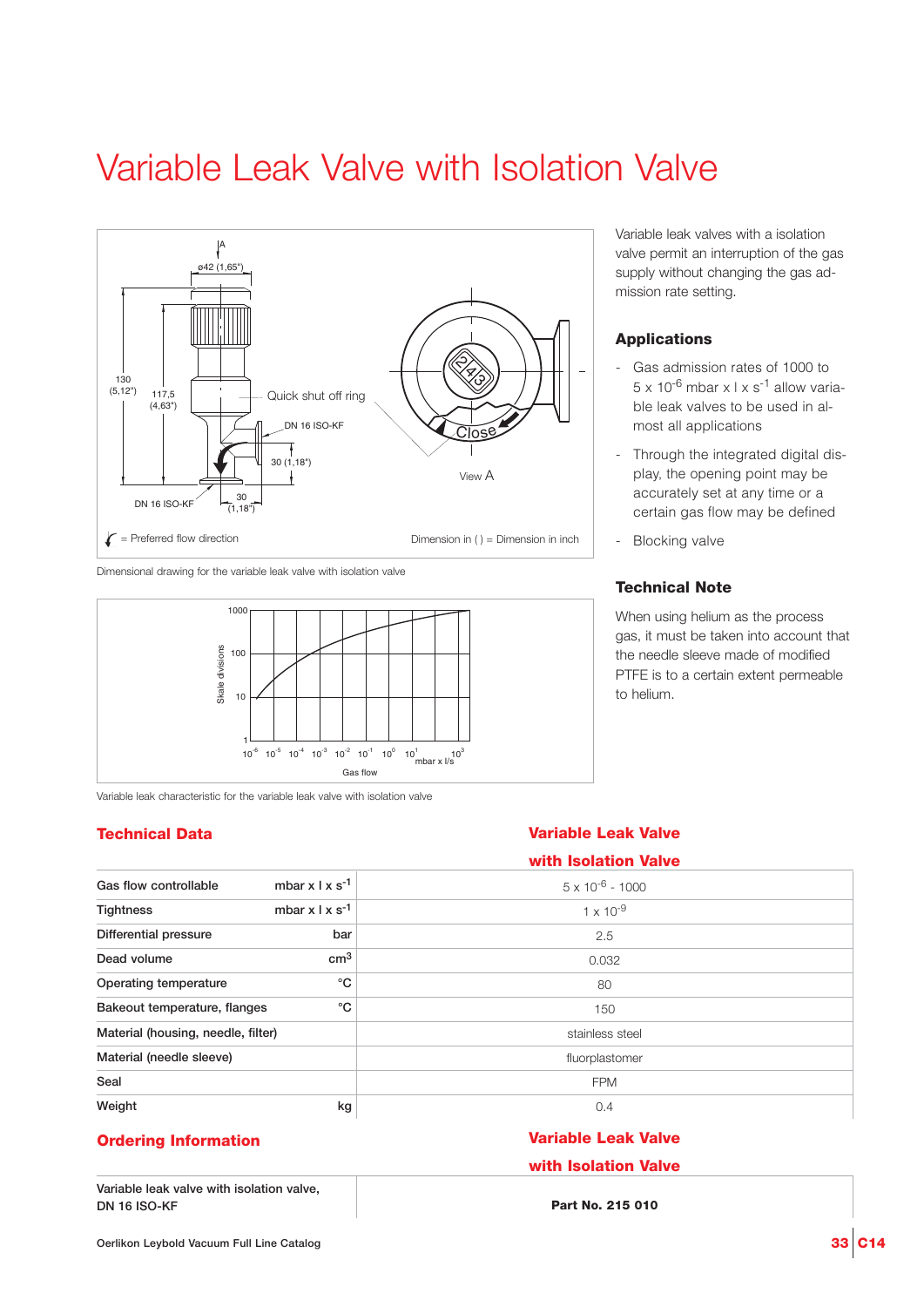# Venting Valves, Manually Operated



Venting valves are used to vent small vacuum systems.

#### **Advantages to the User**

- Simple opening and closing of the valve by loosening or tightening the screw cap

Dimensional drawing for the venting valve, manually operated

#### **manually operated Tightness mbar x l x s-1 Weight** kg **Dimensions (W x H x D) mm Material Body Inside section Seal Screw cap**  $< 1 \times 10^{-9}$ 0.15 51 x 42 x 30 aluminum (3.0615), stainless steel (1.4301) aluminum (3.0615), stainless steel (1.4301) FPM brass (nickel-plated)

#### **Ordering Information**

**Venting valve DN 10 ISO-KF, manually operated (screw cap) Aluminum Stainless steel**

### **Technical Data Venting Valve**

### **Venting Valve**

#### **manually operated**

**Part No. 173 24 Part No. 173 37**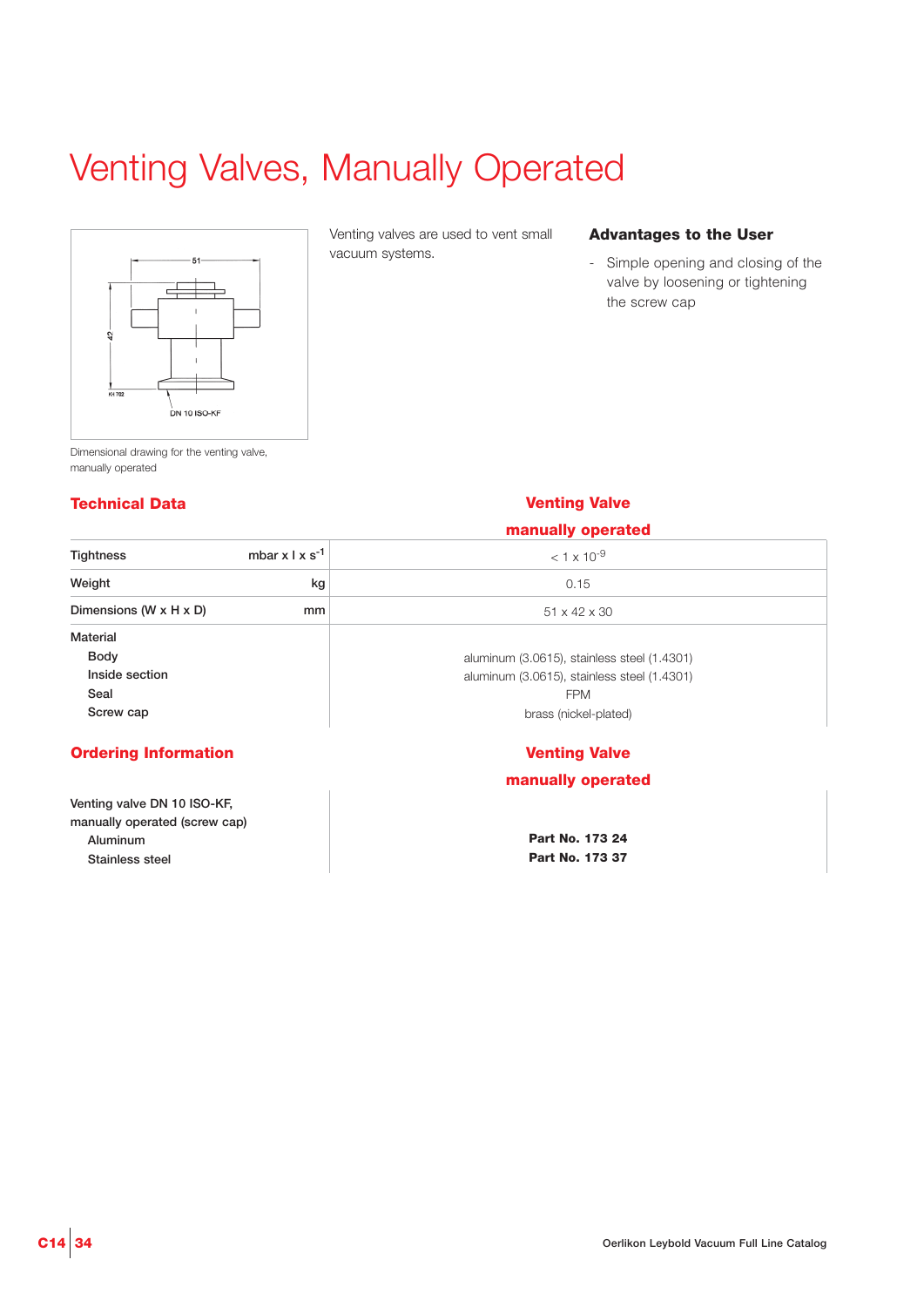# Venting Valves, Electromagnetically Actuated



Venting valves are used to vent small vacuum systems and are closed when no power is applied.

#### **Advantages to the User**

- Open when power is applied, closed with no power
- Seals on one side against atmospheric pressure
- Protected against dirt by a filter

Dimensional drawing for the venting valve, electromagnetically actuated

#### **Technical Data Venting Valve**

|                                  |                             | electromagnetically actuated |
|----------------------------------|-----------------------------|------------------------------|
| Leak rate                        | mbar $x \mid x \mid s^{-1}$ | $< 1 \times 10^{-9}$         |
| Venting time for a 100 I chamber | s                           | 23                           |
| Mains connection                 | V / Hz                      | 230 / 50/60                  |
|                                  | V / Hz                      | 115 / 50/60                  |
|                                  | V DC                        | 24                           |
| Power consumption,               |                             |                              |
| actuation / holding              | VA                          | 35/15                        |
| Differential pressure in         |                             |                              |
| closing / opening direction      | bar                         | 10/1                         |
| Can be opened                    |                             |                              |
| to a pressure difference of      | bar                         | 2                            |
| Service life                     | cycles                      | 1.5 Mio.                     |
| Switching frequency              | 1/min                       | 50                           |
| Opening / closing time           | ms                          | 60/45                        |
| Conductance for molecular flow   | $1 \times s^{-1}$           | н                            |
| Weight                           | kg                          | 0.46                         |
| Dimensions (W x H x D)           | mm                          | 105 x 120 x 42               |
| Material                         |                             |                              |
| Valve body                       |                             | aluminum                     |
| Gasket                           |                             | <b>FPM</b>                   |

#### **Ordering Information**

#### **Venting Valve**

#### **electromagnetically actuated**

| Venting valve DN 10 ISO-KF.<br>electromagnetically actuated<br>24 V DC | Part No. 215 021 |
|------------------------------------------------------------------------|------------------|
| 115 V AC                                                               | Part No. 215 023 |
| 230 V AC                                                               | Part No. 215 024 |
| Spare coil                                                             |                  |
| for 24 VDC                                                             | Part No. 215 011 |
| for $230$ V AC                                                         | Part No. 215 014 |
| Centering ring with sintered metal filter,                             |                  |
| <b>DN 10 ISO-KF</b>                                                    | Part No. 883 50  |
| Seal kit                                                               | Part No. 215 208 |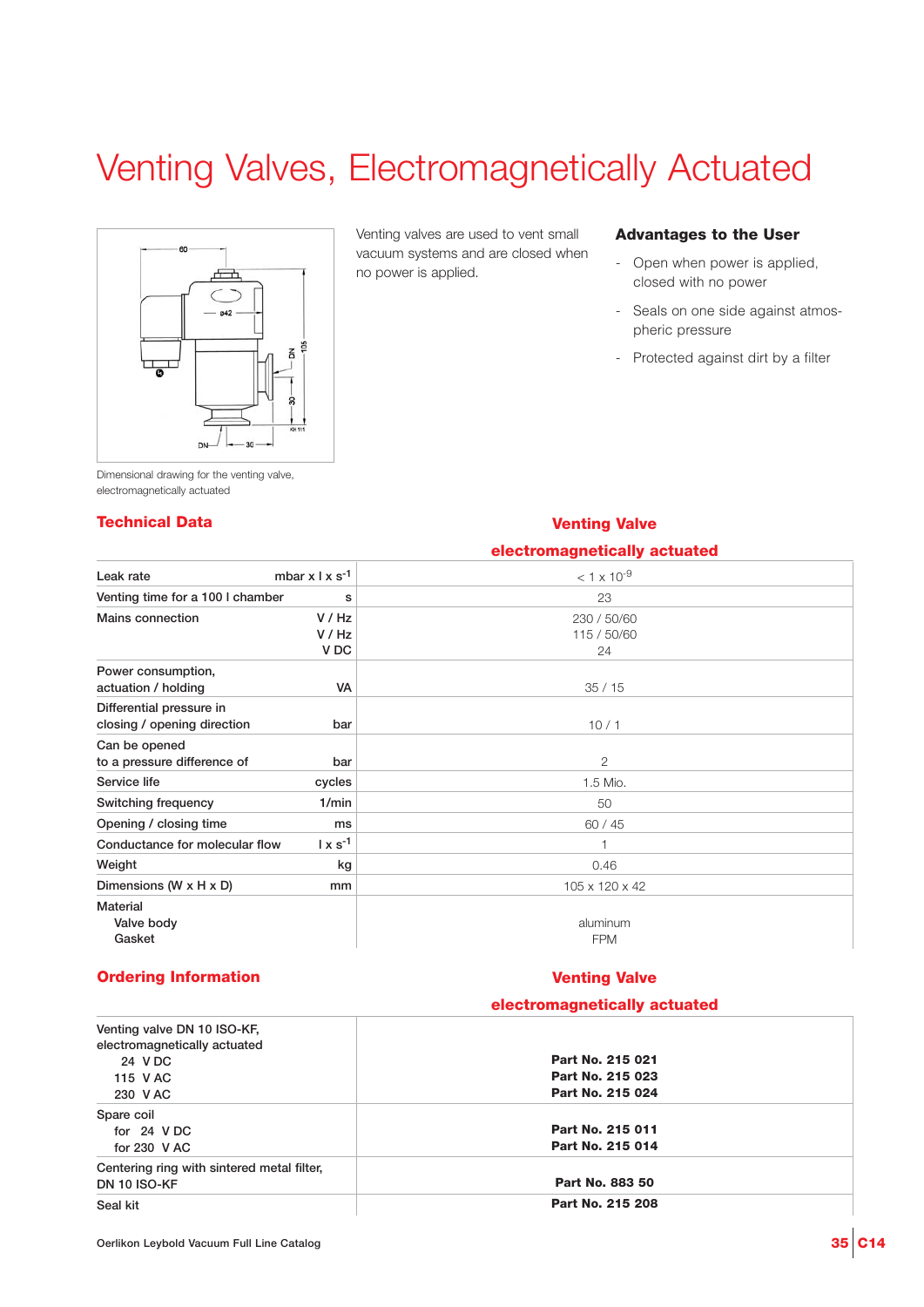# Vacuum Locks and Sealing Valves



Dimensional drawing for the sealing valves

#### **Dimension Table**

|                | DΝ |     | 16 ISO-KF 25 ISO-KF 40 ISO-KF |     |
|----------------|----|-----|-------------------------------|-----|
| a              | mm | 40  | 50                            | 65  |
| d              | mm | 16  | 25                            | 38  |
| h              | mm | 124 | 160                           | 190 |
| h <sub>2</sub> | mm | 30  | 30                            | 40  |

A screw-in sealing element with a hex. socket into which the spindle of the gas lock is inserted for actuation has been integrated within the tubulation.

After having filled in the gas or evacuated the chamber, the gas lock is detached from the small flange and may thus be reused for an unlimited number of times on other sealing valves.

#### **Advantages to the User**

- Simple to use, handy knob
- Compact, low weight
- Also well-suited for operating older types of sealing valves from Oerlikon Leybold Vacuum
- Long travel and high conductance, thus short pumpdown times
- Spindle can be arrested in its end position
- Double O-ring seal offering a very low leak rate  $(< 1 \times 10^{-7}$  mbar  $x | x s^{-1}$ ) and a long service life
- May be used in the entire rough and medium vacuum range
- Long service life
- Secured against inadvertent opening
- Temperature resistant Vacuum lock 60 °C Blocking valve 100 °C
- May be protected by a standard blank flange against becoming dirty

#### **Typical Applications**

- Sealing of evacuated or gas-filled chambers
- Post-evacuation of vessels
- Topping up and exchanging the gas filling in vessels
- Sealing valves with stainless steel ISO-KF connection and stainless steel tubulation for welding to the chamber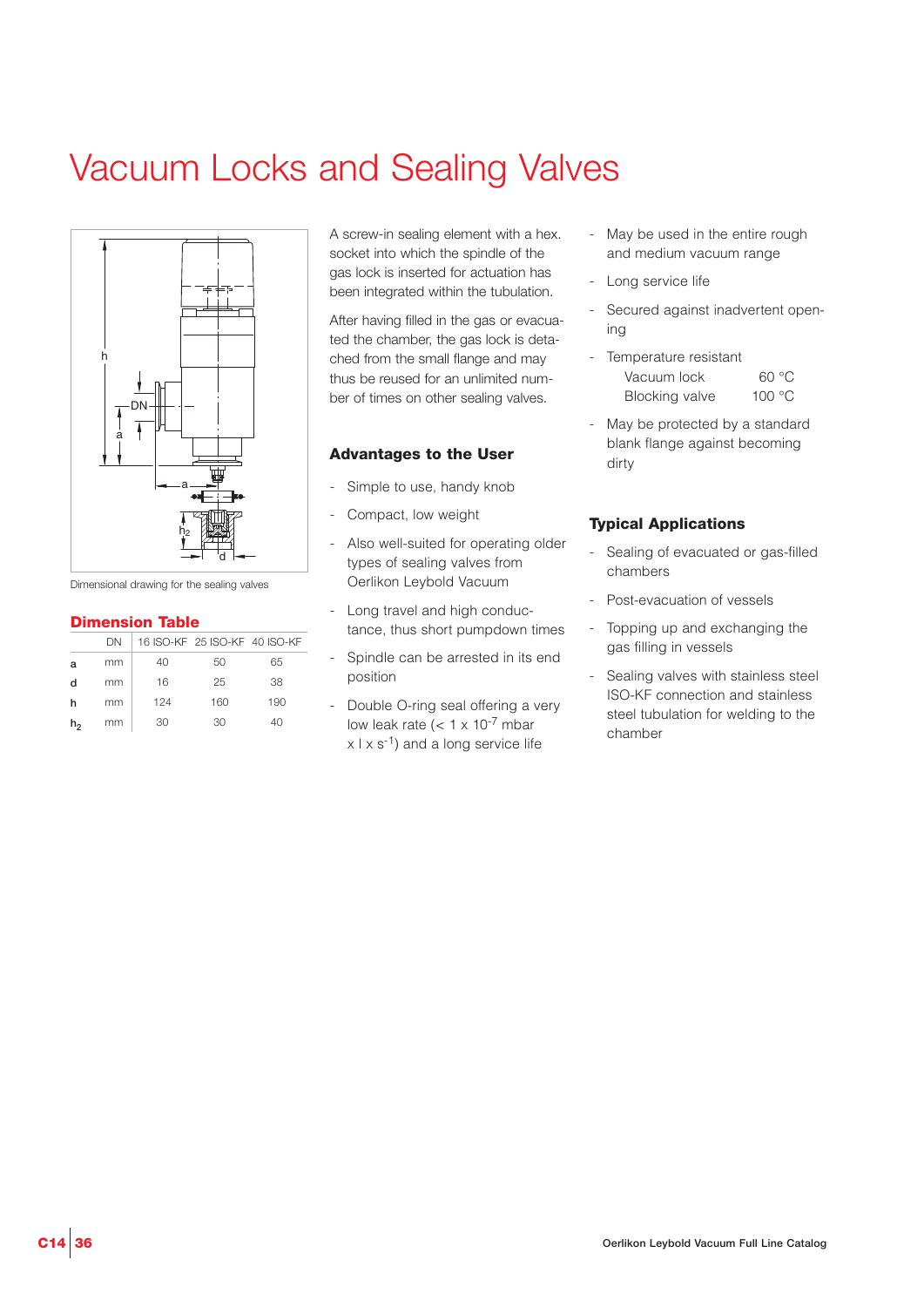| <b>Technical Data</b>                             |                     | <b>Vacuum Lock / Sealing Valve</b> |                     |  |  |
|---------------------------------------------------|---------------------|------------------------------------|---------------------|--|--|
|                                                   | <b>DN 16 ISO-KF</b> | <b>DN 25 ISO-KF</b>                | <b>DN 40 ISO-KF</b> |  |  |
| Leak rate                                         |                     |                                    |                     |  |  |
| mbar $x \perp x$ s <sup>-1</sup><br>Sealing valve | $1 \times 10^{-7}$  | $1 \times 10^{-7}$                 | $1 \times 10^{-7}$  |  |  |
| mbar $x \mid x \mid s^{-1}$<br>Vacuum lock        | $1 \times 10^{-9}$  | $1 \times 10^{-9}$                 | $1 \times 10^{-9}$  |  |  |
| Travel for the vacuum lock                        | 56<br>mm            | 76                                 | 108                 |  |  |
| Free passage in the sealing valve                 | 3<br>mm             | 8                                  | 18                  |  |  |
| Absolute pressure                                 | 2.5<br>bar          | 2.5                                | 2.5                 |  |  |
| Weight                                            |                     |                                    |                     |  |  |
| Vacuum lock                                       | 0.5<br>kg           | 1.0                                | 1.8                 |  |  |
| Sealing valve                                     | 0.04<br>kg          | 0.1                                | 0.12                |  |  |
| <b>Material</b>                                   |                     |                                    |                     |  |  |
| Vacuum lock                                       | aluminum            | aluminum                           | aluminum            |  |  |
| Seal                                              | <b>FPM</b>          | <b>FPM</b>                         | <b>FPM</b>          |  |  |

#### **Ordering Information**

#### **Vacuum Lock / Sealing Valve**

|                                                        | <b>DN 16 ISO-KF</b> | <b>DN 25 ISO-KF</b> | <b>DN 40 ISO-KF</b> |
|--------------------------------------------------------|---------------------|---------------------|---------------------|
| Vacuum lock, aluminum body                             | Part No. 283 25     | Part No. 283 26     | Part No. 283 27     |
| Sealing valve with tubulation,<br>stainless steel body | Part No. 283 21     | Part No. 283 22     | Part No. 283 23     |
| Clamping ring                                          | Part No. 183 41     | Part No. 183 42     | Part No. 183 43     |
| Centering ring                                         | Part No. 883 46     | Part No. 883 47     | Part No. 883 48     |
| Repair kit                                             |                     |                     |                     |
| Vacuum lock                                            | Part No. 215 055    | Part No. 215 056    | Part No. 215 057    |
| Sealing valve                                          | Part No. 107 70     | Part No. 107 71     | Part No. 107 72     |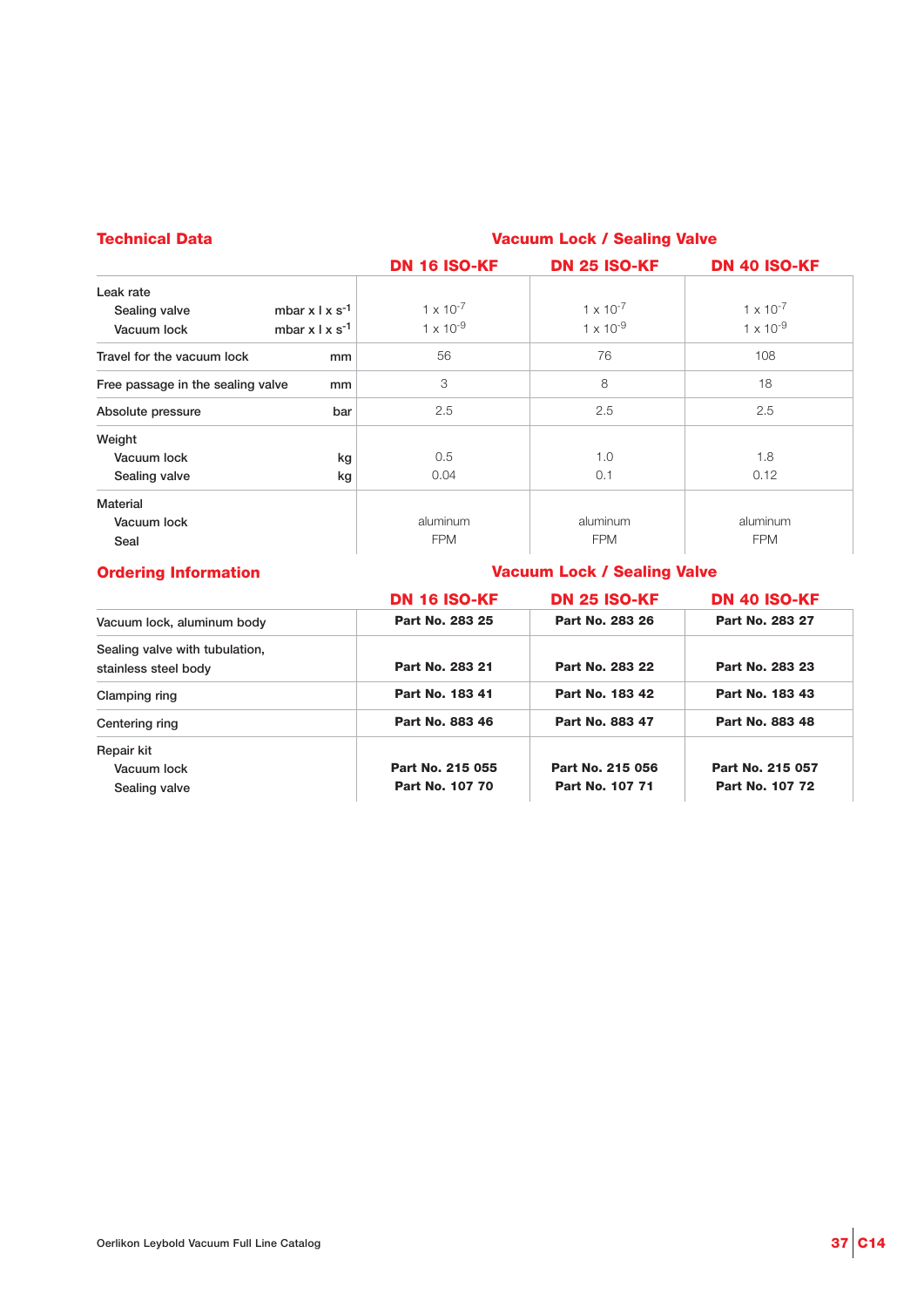### Ball Valves



Dimensional drawing for the ball valves

#### **Dimension Table**

**Technical Data Ball Valve** 

|                | DN |      | 10 ISO-KF 16 ISO-KF 25 ISO-KF 40 ISO-KF |      |      |
|----------------|----|------|-----------------------------------------|------|------|
| h              | mm | 75   | 100                                     | 130  | 160  |
| $b_1$          | mm | 80   | 80                                      | 110  | 138  |
| h              | mm | 55   | 55                                      | 62   | 90   |
| h,             | mm | 55   | 58                                      | 80   | 110  |
| h <sub>2</sub> | mm | 15.0 | 15.0                                    | 20.0 | 27.5 |
| D              | mm | 26   | 30                                      | 42   | 60   |
|                |    |      |                                         |      |      |

Ball valves are rugged and cost-effective straight-through valves of small size, which are opened or closed simply by operating a lever. The valve position (OPEN/CLOSED) can be determined from the lever's position. The lever may be detached.

Ball valves are provided with lubricated gaskets and when open they permit an unobstructed passage.

#### **Advantages to the User**

- Leak tight on both sides against the atmosphere; can be opened against atmospheric pressure

|                                          |                   | <b>DN 10 ISO-KF</b>   | <b>DN 16 ISO-KF</b>   | <b>DN 25 ISO-KF</b>   | <b>DN 40 ISO-KF</b>   |
|------------------------------------------|-------------------|-----------------------|-----------------------|-----------------------|-----------------------|
| mbar $x \mid x \mid s^{-1}$<br>Leak rate |                   | $< 1 \times 10^{-6}$  | $< 1 \times 10^{-6}$  | $< 1 \times 10^{-6}$  | $< 1 \times 10^{-6}$  |
| Conductance for molecular flow           | $1 \times s^{-1}$ | 1.5                   | 3                     | 9                     | 30                    |
| Pressure absolute,                       |                   |                       |                       |                       |                       |
| min. / max.                              | mbar / bar        | $10^{-5}$ / 5         | $10^{-5}$ / 5         | $10^{-5}$ / 5         | $10^{-5}$ / 5         |
| Weight                                   | kg                | 0.35                  | 0.4                   | 0.75                  | 2.6                   |
| Material                                 |                   |                       |                       |                       |                       |
| <b>Body</b>                              |                   | brass (nickel-plated) | brass (nickel-plated) | brass (nickel-plated) | brass (nickel-plated) |
| Gaskets                                  |                   | <b>PTFE</b>           | <b>PTFE</b>           | <b>PTFE</b>           | <b>PTFE</b>           |
| Ball                                     |                   | brass (hard           | brass (hard           | brass (hard           | brass (hard           |
|                                          |                   | chromium-plated)      | (chromium-plated)     | chromium-plated)      | chromium-plated)      |
| <b>ISO-KF</b> flanges                    |                   | aluminum (3.0615)     | aluminum (3.0615)     | aluminum (3.0615)     | aluminum (3.0615)     |

#### **Ordering Information**

#### **Ball Valve**

|                                                 |                 |                 | DN 10 ISO-KF DN 16 ISO-KF DN 25 ISO-KF DN 40 ISO-KF |                 |
|-------------------------------------------------|-----------------|-----------------|-----------------------------------------------------|-----------------|
| <b>Ball valve</b><br>Brass body (nickel-plated) | Part No. 174 94 | Part No. 174 95 | Part No. 174 96                                     | Part No. 174 97 |
|                                                 |                 |                 |                                                     |                 |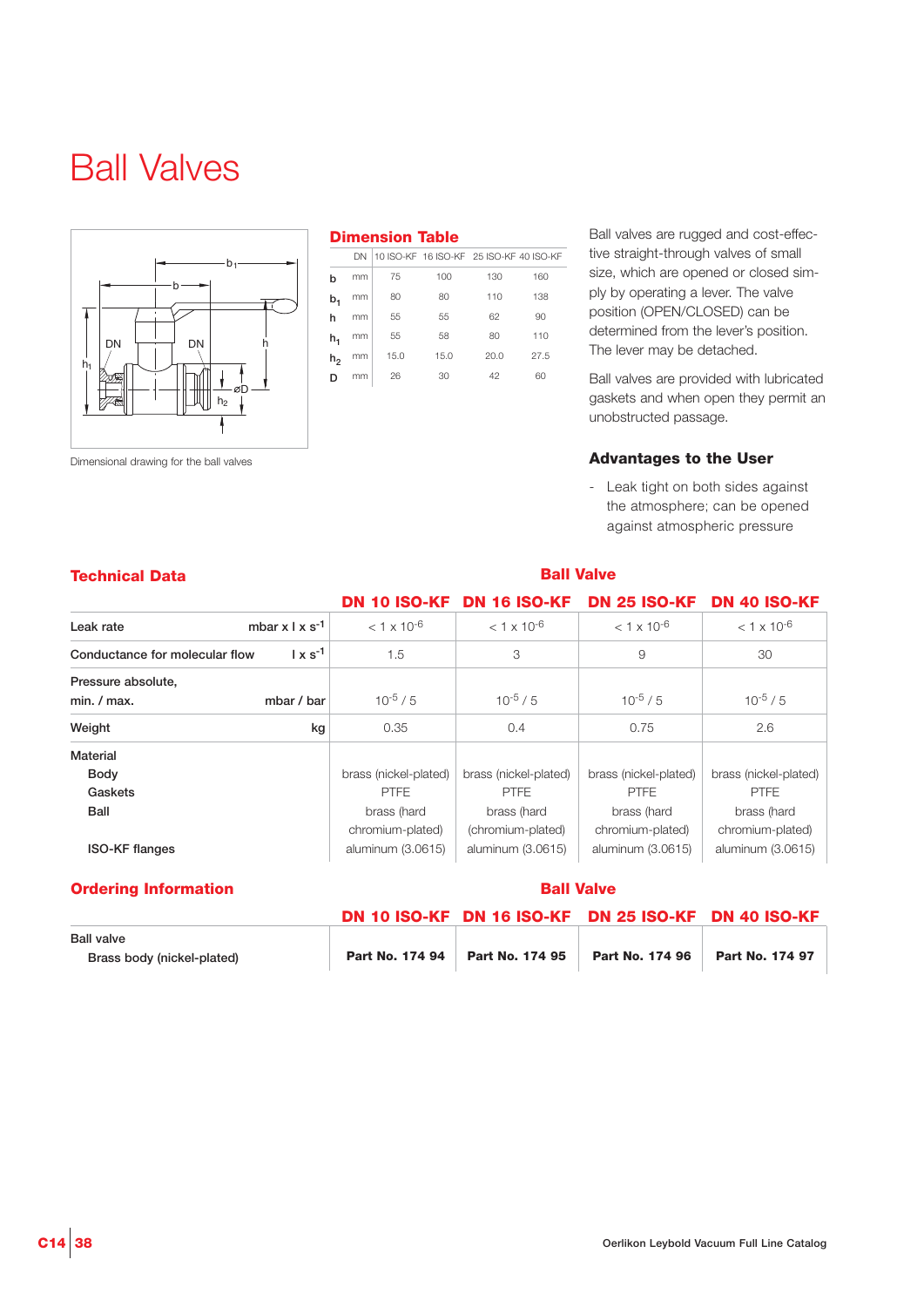### Right-Angle Valve for Mobile Systems according to DOT (Departement of Transportation)



Dimensional drawing for the stainless steel rightangle valves with pilot valve

This valve was especially developed for applications which involve brake fluid (in accordance with DOT) and with special attention regarding safety in the presence of increased differential pressures.

#### **Advantages to the User**

- High degree of reliability and safety due to EPDM gaskets at the valve disk as well as within the body
- Stronger spring action on the valve disk
- Long service life
- Pilot valves for adaptation to all common control voltages and the interference suppression kit can be retrofitted
- Visual valve position indicator is standard
- Installation in any orientation and no restrictions as to the direction of flow

#### **Technical Data**

#### **Right-Angle Valves for Mobile Systems according to DOT**

| Service life                                                | cycles                      | 10 mio.                                                                     |
|-------------------------------------------------------------|-----------------------------|-----------------------------------------------------------------------------|
| Conductance at molecular flow                               | $1 \times s^{-1}$           | 4.5                                                                         |
| Leak rate                                                   | mbar $x \mid x \mid s^{-1}$ | $1 \times 10^{-9}$                                                          |
| Operating pressure range                                    | mbar                        | $10^{-8} - 5000$                                                            |
| Differential pressure,<br>closing and opening direction     | bar                         | 5/5                                                                         |
| Opening against differential pressure                       | bar                         | 5                                                                           |
| Ambient / Operating temperature,<br>°C<br>max.              |                             | 50                                                                          |
| <b>Protection class</b>                                     | IP                          | 65                                                                          |
| Opening / closing time<br>for compressed air at 6 bar<br>ms |                             | 100/100                                                                     |
| 1/min<br>Switching frequency                                |                             | 100                                                                         |
| Compressed air, overpressure                                | bar                         | $4 - 8$                                                                     |
| Compressed air volume                                       | $\rm cm^3$                  | 5.5                                                                         |
| Compressed air connection                                   | mm                          | $4$ and $6$                                                                 |
| Weight with pilot valve                                     |                             | 0.3                                                                         |
| <b>Material</b><br>Body<br>Inside section<br>Gaskets        |                             | aluminum alloy (3.2381)<br>stainless steel (1.4541 / 1.4301)<br><b>EPDM</b> |

#### **Ordering Information**

#### **Right-Angle Valves for Mobile Systems according to DOT**

| Right-angle valve, without pilot valve,<br>aluminum body | Part No. 215 009 |  |
|----------------------------------------------------------|------------------|--|
| Pilot valves                                             |                  |  |
| Interference suppression kits<br>for different voltages  |                  |  |
| Seal kit EPDM                                            | Part No. 215 012 |  |

X = Part Nos. see section "Valves with ISO-KF/ISO-K flanges", para "Accessories for the Electropneumatically Operated Valves"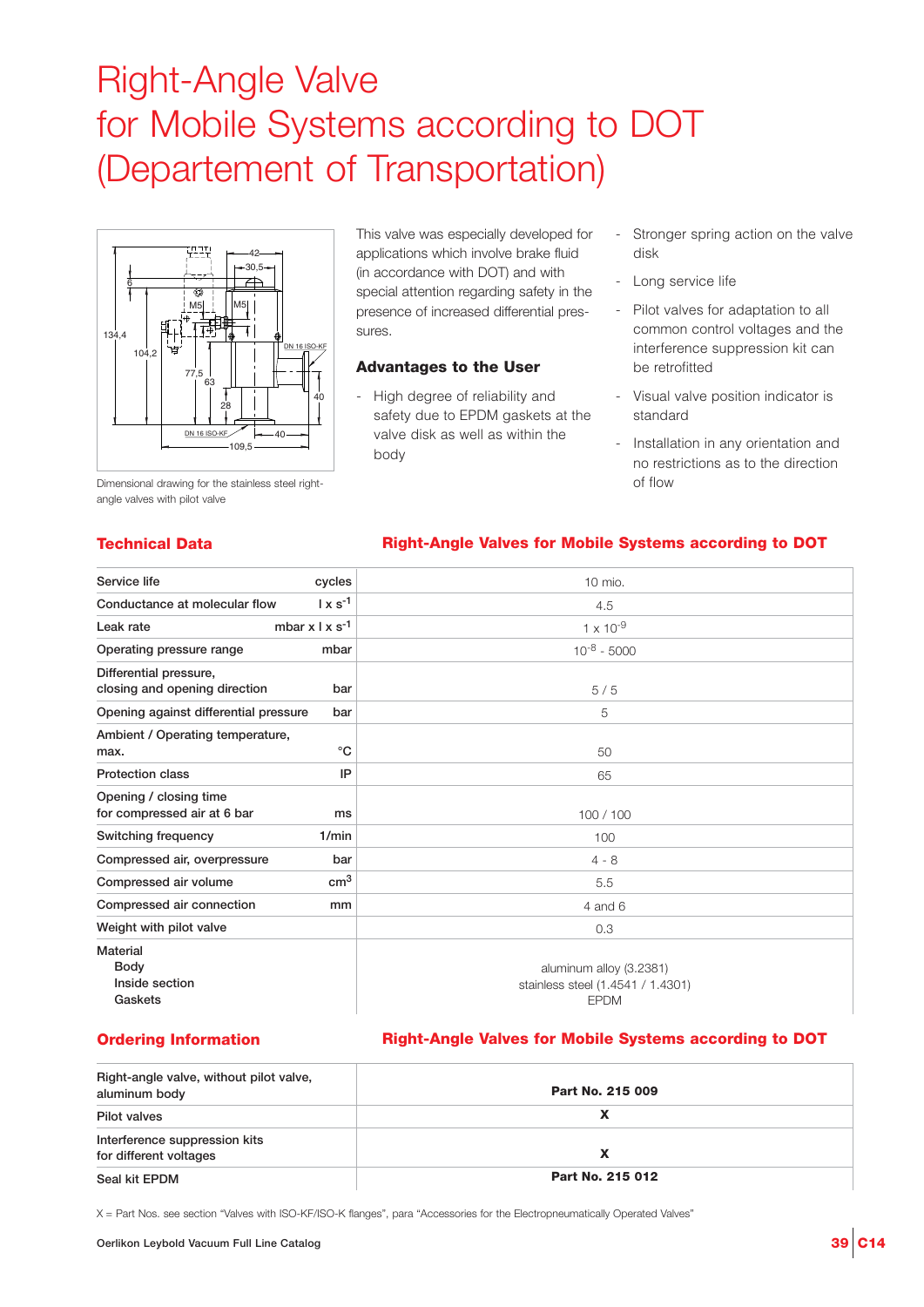### Accessories for the Electropneumatically Operated Valves

### Pilot Valves



A range of pilot valves is available for actuation of the electropneumatic ISO-KF valves, which cover all commonly used control voltages.

#### **Advantages to the User**

- Easy to fit to the pneumatic cylinder, adapter is included with the DOT valve

#### **Supplied Equipment**

- Hose connection and gasket for connection to the compressed air supply

Pilot valve

#### **Ordering Information**

#### **ISO-KF pilot valve for DOT valves, incl. solenoid coil 230 V AC / 50/60 Hz (normally closed) 110 - 120 V AC / 50/60 Hz (normally closed) 024 V DC (normally closed)**

#### **Ordering Information**

**Spare pilot valve for DN 250 ISO-K to DN 630 ISO-K** **(incl. Solenoid Coil)**

**ISO-KF Pilot Valves for DOT Valves**

**Part No. 280 70**

**Part No. 280 72 Part No. 280 74**

### **Spare Pilot Valvefor ISO-K valves from DN 250**

**without coil**

**Part No. 200 07 927**

### Interference Suppression Kit - Illuminated

As an option for the solenoid coil and the pilot valves an interference suppression kit is offered so as to reliably prevent any pick-up of interference by sensitive equipment in the vicinity of the solenoid coils.

#### **Ordering Information**

**Interference Suppression Kit 024 V DC/AC 110 V AC 230 V AC**

### **Interference Suppression Kit for different voltages**

**Part No. 287 84 –**

**Part No. 287 83**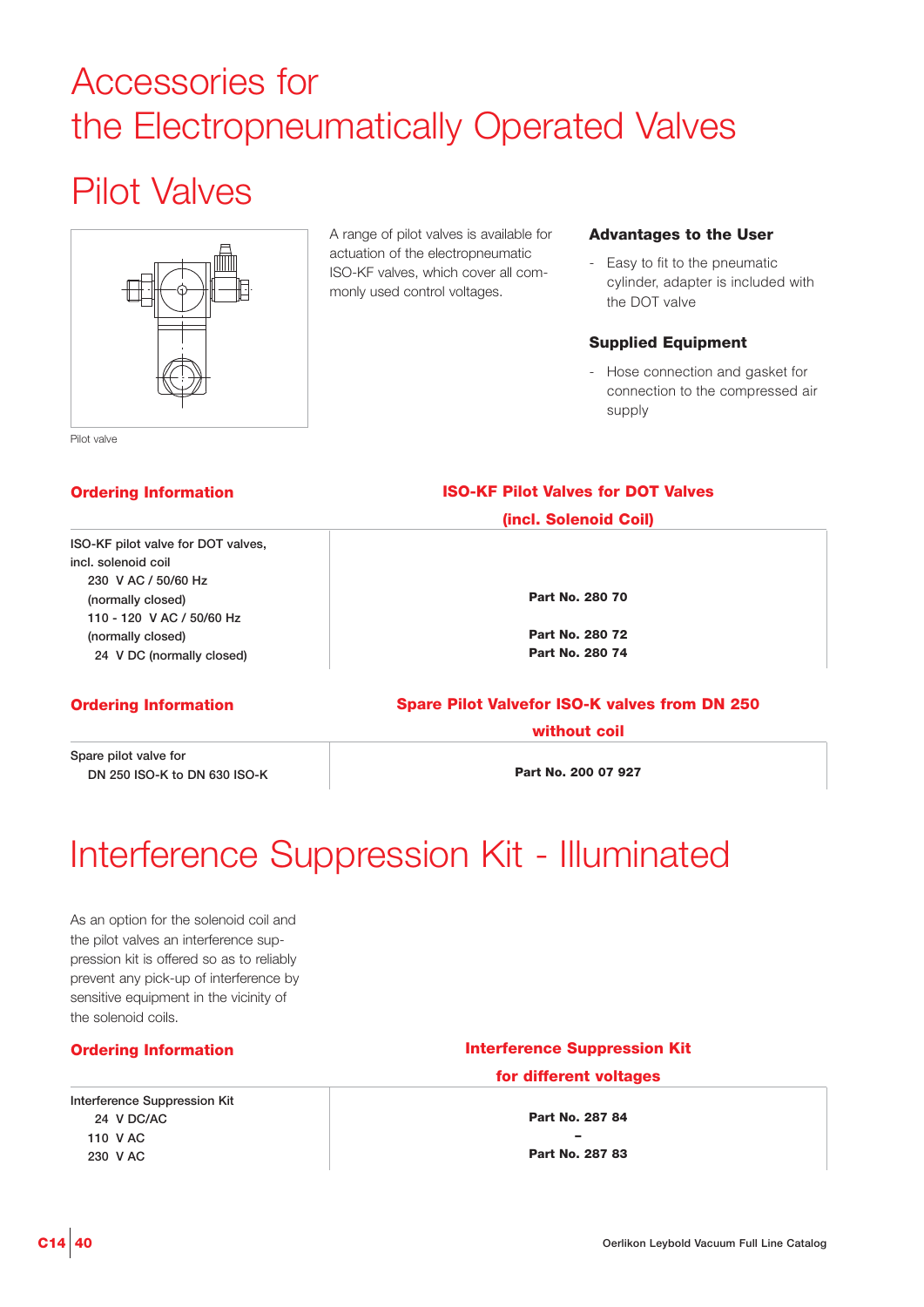# Solenoid Coils for DN 250 ISO-K



Oerlikon Leybold Vacuum is offering a range of solenoid coils for the purpose of adapting the electropneumatically operated valve to different commonly used control voltages.

#### **Advantages to the User**

- Easy to fit (plug on and tighten with a knurled screw)

Dimensional drawing for the solenoid coils

#### **Technical Data Solenoid Coils for Pilot Valves**

|                                                   |               | $V =$                     | $V_{\approx}$                  |
|---------------------------------------------------|---------------|---------------------------|--------------------------------|
| Voltage                                           | ۷             | 24 DC                     | 24/110/230 AC; 50/60 Hz        |
| Permissible voltage variation                     | $\frac{0}{0}$ | ±10                       | $\pm$ 10 at nominal frequency  |
| Permissible frequency variation                   | $\frac{0}{0}$ | -                         | $\pm$ 10 at nominal frequency  |
| Power consumption<br>at nominal operating voltage | W             | 4.1 at 12 V / 4.5 at 24 V | Actuate: 7.5 VA / Hold: 6.0 VA |
| Operating time                                    |               | 100 % ED                  | 100 % ED                       |
| Type of protection to DIN 40050                   | IP            | 65                        | 65                             |
| Hose connection                                   |               | Pg 9                      | Pg 9                           |
| Class of insulation material to VDE 0580          |               | F                         | F                              |
| <b>Test mark</b>                                  |               | <b>VDE</b>                | <b>VDE</b>                     |
| Max. response time                                | ms            | 10                        | 10                             |
| Weight                                            | kg            | 0.065                     | 0.055                          |
| Torque for the knurled screw,<br>min. / max       | <b>Ncm</b>    | 100 / 150                 | 100 / 150                      |

#### **Ordering Information**

**Solenoid coils for pilot valves 230 V AC / 50/60 Hz 110 - 120 V AC / 50/60 Hz 024 V AC / 50/60 Hz 024 V DC**

#### **Solenoid Coils for Pilot Valves**

**Part No. 280 77 – Part No. 280 79 Part No. 280 80**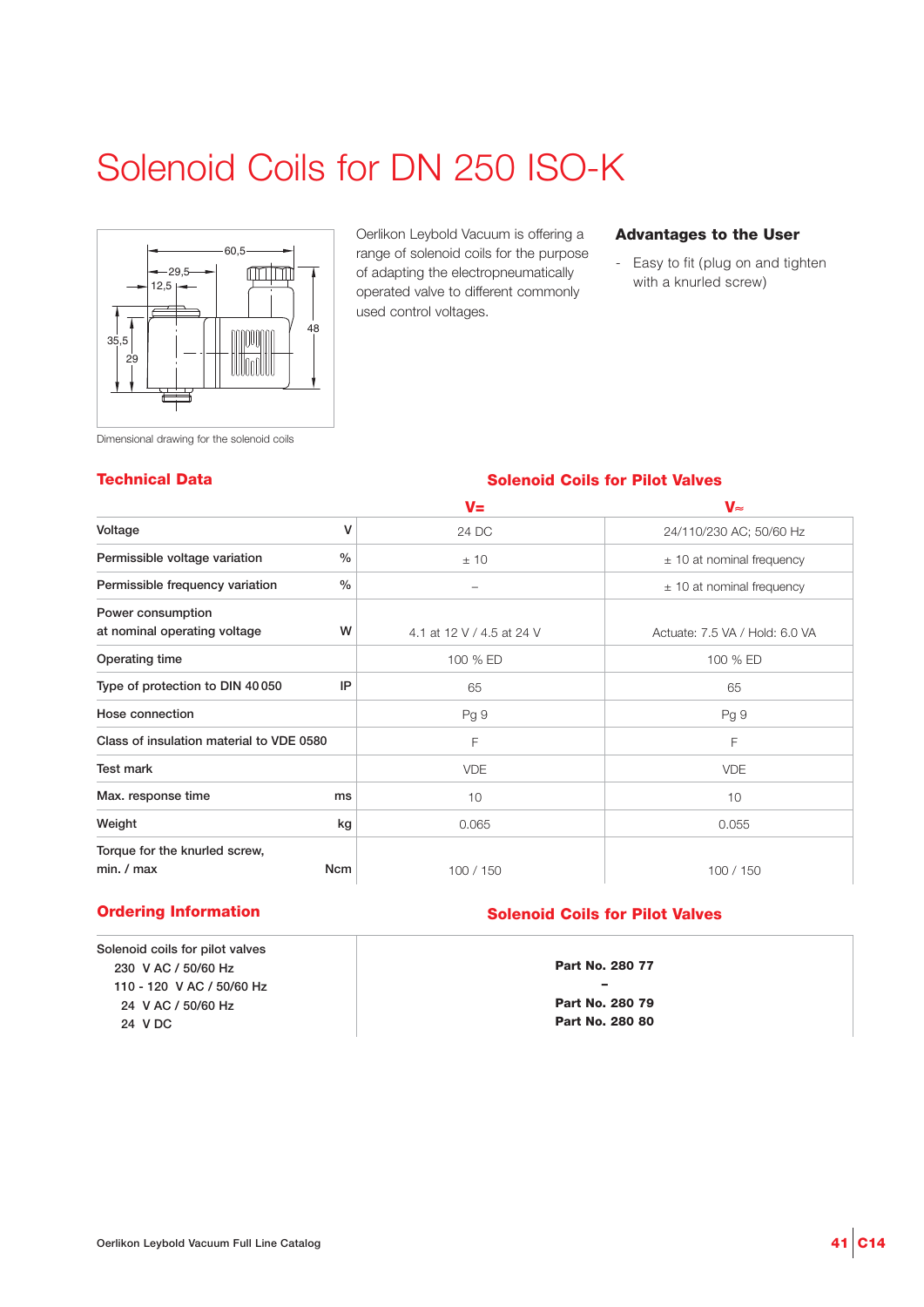# Special Valves for Turbomolecular Pumps

### **Solenoid Venting Valve**



| <b>Technical Data</b>                      |                 | <b>Venting Valve</b> |  |  |
|--------------------------------------------|-----------------|----------------------|--|--|
| Drive voltage                              | V <sub>DC</sub> | 24                   |  |  |
| Power consumption                          | w               | $\overline{4}$       |  |  |
| <b>Connecting flange</b>                   | DN              | <b>16 ISO-KF</b>     |  |  |
| Weight, approx.                            | kg              | 0.3                  |  |  |
| <b>Ordering Information</b>                |                 | <b>Venting Valve</b> |  |  |
| Solenoid venting valve,<br>normally closed |                 | Part No. 800120V0011 |  |  |

Further vent valves available in US. Please contact your US sales office

#### **Power Failure Venting Valve**



| <b>Technical Data</b>                         |                 | <b>Power Failure Venting Valve</b> |
|-----------------------------------------------|-----------------|------------------------------------|
| Drive voltage                                 | V <sub>DC</sub> | 24                                 |
| Power consumption                             | w               | 4                                  |
| <b>Connecting flange</b>                      | <b>DN</b>       | <b>16 ISO-KF</b>                   |
| Weight, approx.                               | kg              | 0.3                                |
| <b>Ordering Information</b>                   |                 | <b>Power Failure Venting Valve</b> |
| Power failure venting valve,<br>normally open |                 | Part No. 800120V0021               |

Further vent valves available in US. Please contact your US sales office

#### **Purge Gas and Venting Valve**



| <b>Technical Data</b>                                                                                                        |           | <b>Purge Gas and Venting Valve</b> |
|------------------------------------------------------------------------------------------------------------------------------|-----------|------------------------------------|
| Connecting flange                                                                                                            | <b>DN</b> | 10 ISO-KF                          |
| Weight, approx.                                                                                                              | kg        | 0.7                                |
| <b>Ordering Information</b>                                                                                                  |           | <b>Purge Gas and Venting Valve</b> |
| Purge gas and venting valve, 230 V<br>0.2 mbar $x \mid x \mid s^{-1}$ (12 sccm)<br>0.4 mbar $x \mid x \mid s^{-1}$ (24 sccm) |           | Part No. 855 19<br>Part No. 855 29 |
| Purge gas and venting valve, 110 V<br>0.2 mbar $x \mid x \mid s^{-1}$ (12 sccm)                                              |           | Part No. 190 351 069               |

#### **Purge Gas and Venting Valve**



| <b>Technical Data</b><br>Connecting flange |     | <b>Purge Gas and Venting Valve</b> |  |
|--------------------------------------------|-----|------------------------------------|--|
|                                            |     |                                    |  |
| Inlet                                      |     | $1/4"$ pipe                        |  |
| Outlet                                     |     | pump specific or DN 16 ISO-KF      |  |
| Purge gas pressure, abs.                   | bar | 1.5 to 6.0                         |  |
| Weight, approx.                            | kg  | 0.5                                |  |
|                                            |     |                                    |  |

#### **Ordering Information**

**Purge gas and venting valve, 24 V DC 0.6 mbar x l x s-1 (36 sccm)**

| $C14$ 42 | Oerlikon Leybold Vacuum Full Line Catalog |
|----------|-------------------------------------------|

**Purge Gas and Venting Valve**

**Part No. 121 33**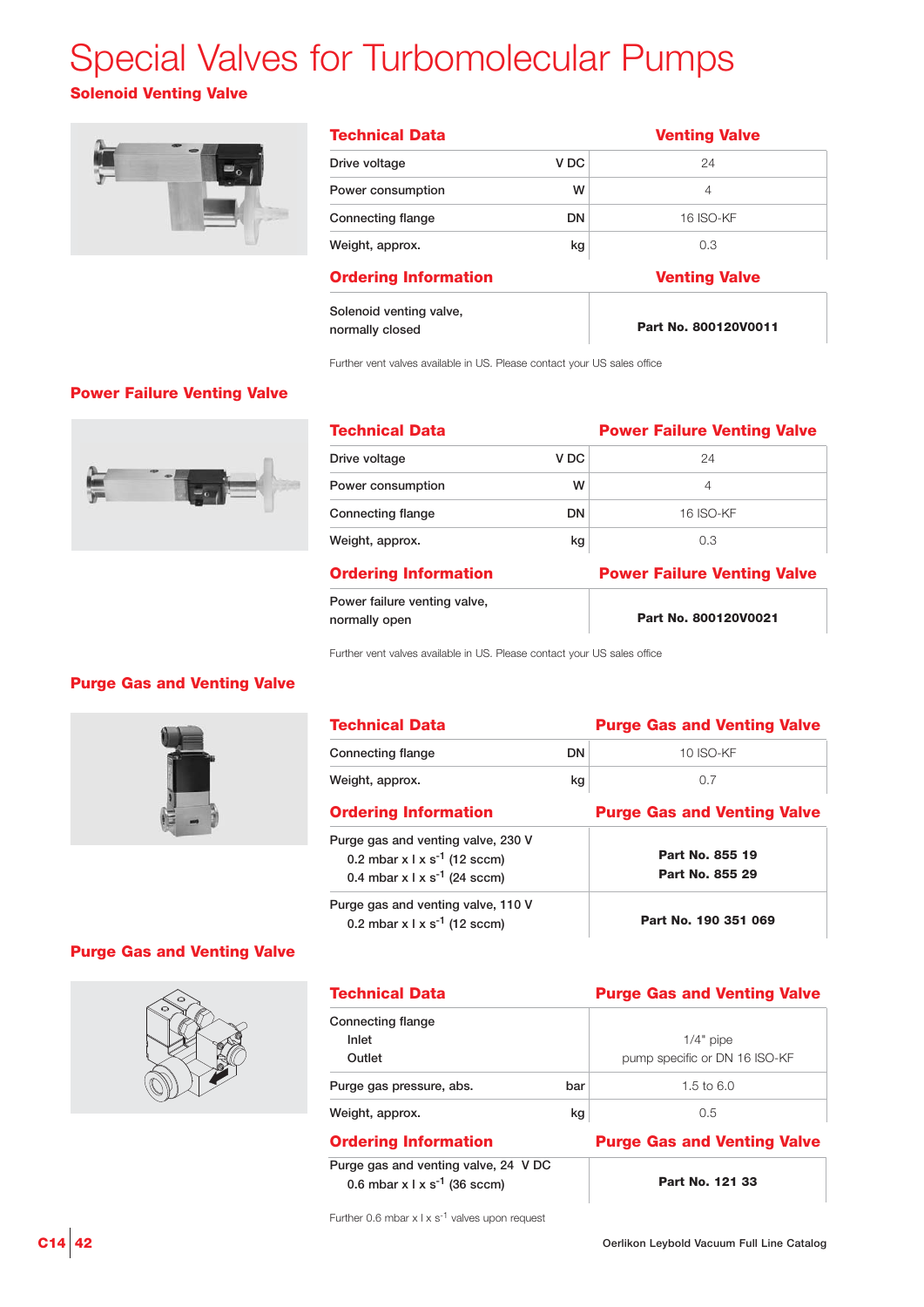### UHV All-Metal Right-Angle Valves



#### **Advantages to the User**

- Leak rate at the valve seat below  $10^{-11}$  mbar x | x s<sup>-1</sup>
- Absolutely reliable sealing of valve seat

The all-metal right-angle valves are of a fully welded design. The valve disk may be exchanged through the side flange.

Due to the selection of suitable materials, the valve stem need not be lubricated after every bake-out cycle.

The drive spindle of the valves transfers the motion via a pressure plate onto the sleeve-guided valve stem carrying the screwed-on valve disk. The valve disk consists of a copper plate.

Due to the specific properties of copper (ductility) this design offers great advantages over other materials: long service life and low closing forces when operating the valve.

A very high leak tightness achieved, even with a low closing force.

The compact design offers good operational characteristics also in view of temperature changes, offers a short flow path and hence improved conductance.

- Simplest operation
- No lubrication of the spindle is necessary after bakeout
- Large removable handwheel for easy operation

#### **UHV All-Metal Right-Angle Valves, with Rotatable Flanges on Both Sides**



Dimensional drawing for the UHV all-metal right-angle valve

#### **Dimension Table**

| DN      | А    | R     | C    | SW   |
|---------|------|-------|------|------|
| 16 CF-R | 88.0 | 38.0  | 15.5 | 8.0  |
| 40 CF-R | 140  | 63    | 26   | 17   |
| 63 CF-R | 2110 | 105.0 | 36.4 | 22.0 |

#### **Technical Data**

| DN                                        | CF              | 16                                                  | 40                                         | 63                                        |
|-------------------------------------------|-----------------|-----------------------------------------------------|--------------------------------------------|-------------------------------------------|
| Connection flange rotatable               | DN              | 16 CF-R                                             | 40 CF-R                                    | 63 CF-R                                   |
| Service life                              | cycles          | 1000                                                | 1000                                       | 1000                                      |
| Conductance for<br>molecularflow          | $\sqrt{s}$      | 3                                                   | 38                                         | 100                                       |
| Pressure, absolute<br>min.<br>max.        | mbar<br>bar     | $1 \times 10^{-11}$<br>4                            | $1 \times 10^{-11}$<br>$\overline{4}$      | $1 \times 10^{-11}$<br>4                  |
| Mounting orientation                      | mm              | any                                                 | any                                        | any                                       |
| Bake out temperature<br>without handwheel | °C              | 300                                                 | 300                                        | 300                                       |
| Bake out temperature<br>with handwheel    | °C              | 80                                                  | 80                                         | 80                                        |
| Max. heating and<br>cooling rate          | °C/min          | 4                                                   | $\overline{4}$                             | $\overline{2}$                            |
| <b>Bellows</b>                            | Material        | Stainless steel<br>$1.4541$ <sup>1)</sup>           | Stainless steel<br>$1.4541$ <sup>1)</sup>  | Stainless steel<br>$1.4541$ <sup>1)</sup> |
| Housing                                   | Material        | Stainless steel<br>$1.4301$ <sup>2)</sup><br>welded | Stainless steel<br>1.4301 $^{2}$<br>welded | Stainless steel<br>1.43012<br>welded      |
| Valve disk                                | <b>Material</b> | Copper                                              | Copper                                     | Copper                                    |
| Valve disk seal                           | <b>Material</b> | Copper                                              | Copper                                     | Copper                                    |
| Weight                                    | kg              | 0.4                                                 | 2.0                                        | 5.0                                       |
| .                                         |                 |                                                     |                                            |                                           |

#### **Ordering Information**

| UHV all-metal right-angle valves Part No. |          | 289 80  | 289 81                   | 28982                    |
|-------------------------------------------|----------|---------|--------------------------|--------------------------|
| Spare valve disk, 2 pieces                | Part No. | 215 410 | $\overline{\phantom{0}}$ | $\overline{\phantom{a}}$ |
| Spare hand wheel, plastic                 | Part No. | 215 412 | 215 442                  | $\overline{\phantom{0}}$ |

 $1$ ) = AISI Type 316

```
^{2)} = AISI Type 304
```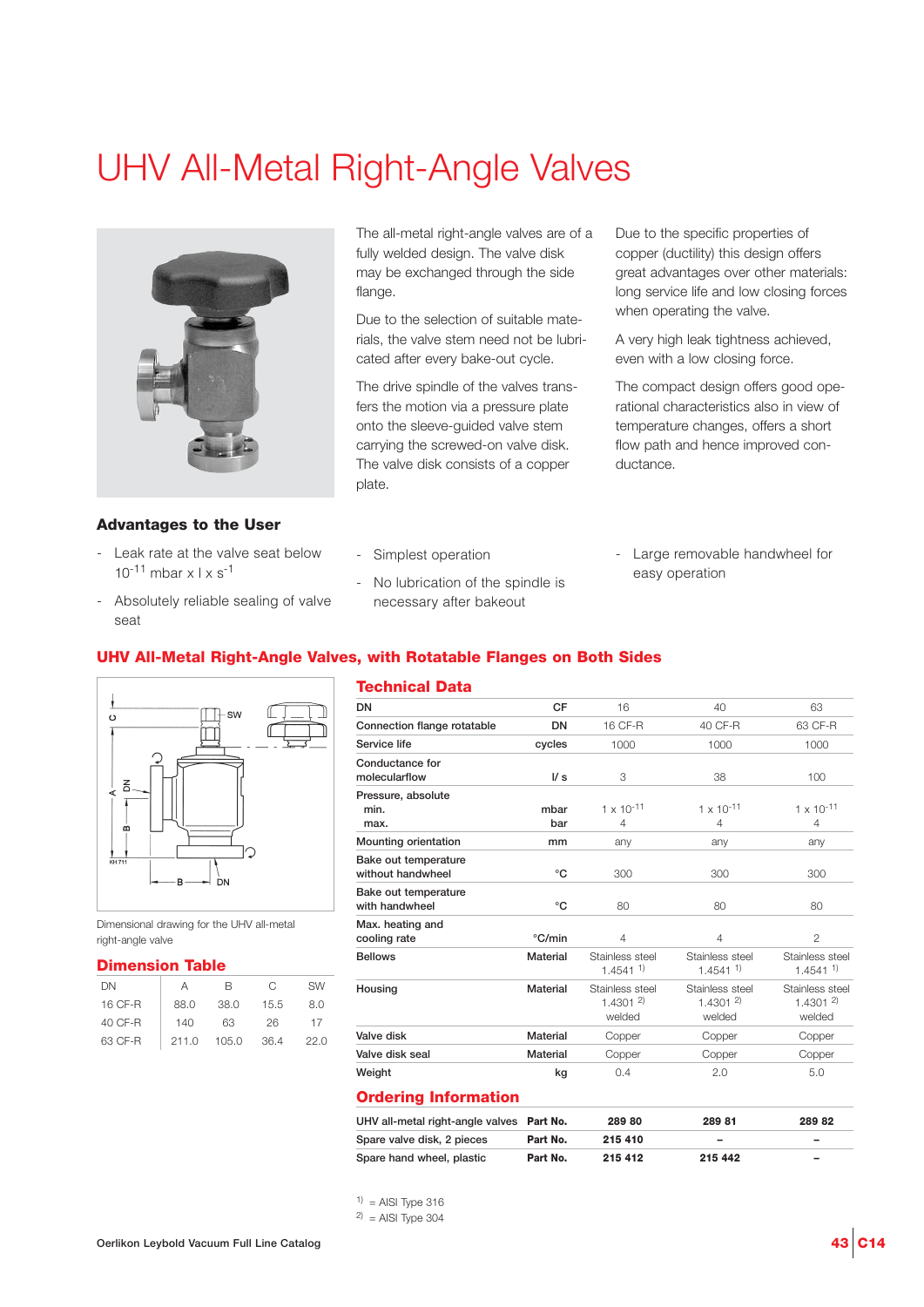### UHV All-Metal Variable Leak Valves





Dimensional drawing for the all-metal variable leak valves

#### **Technical Data UHV All-Metal Variable Leak Valves**

| <b>Connection flanges</b>      |                        |                     |
|--------------------------------|------------------------|---------------------|
| Input                          | <b>DN</b>              | 16 CF-R             |
| Output                         | <b>DN</b>              | 40 CF-R             |
| Gas flow, min. for             |                        |                     |
| Pure gas                       | mbar $x \mid x s^{-1}$ | $10^{-10}$          |
| Air                            | mbar $x \mid x s^{-1}$ | $10^{-9}$           |
| Gas flow                       |                        |                     |
| max.                           | mbar $x \mid x s^{-1}$ | 600                 |
| adjustable, max.               | mbar $x \mid x s^{-1}$ | 100                 |
| <b>Tightness</b>               | mbar $x \mid x s^{-1}$ | $1 \times 10^{-11}$ |
| Pressure absolute              |                        |                     |
| min.                           | mbar                   | $1 \times 10^{-10}$ |
| max.                           | bar                    | 30                  |
| Conductance for molecular flow | $1 \times s^{-1}$      | 0,7                 |
| Operating temperature          | $^{\circ}C$            | 200                 |
| <b>Bakeout temperature</b>     | $^{\circ}$ C           | 350                 |
| Valve seat                     | <b>Material</b>        | Copper alloy        |
| Valve plate                    | <b>Material</b>        | Sapphire            |
| Housing                        | Material               | Stainless steel     |
| Weight                         | kg                     | 1.4                 |

#### **Ordering information**

### **UHV All-Metal Variable Leak Valves**

| UHV all-metal variable leak valve | Part No. 289 90        |
|-----------------------------------|------------------------|
| Spare valve plate                 | <b>Part No. 289 87</b> |
| Spare valve seat                  | Part No. 289 88        |
| Tool kit for valve seat           | Part No. 290 97        |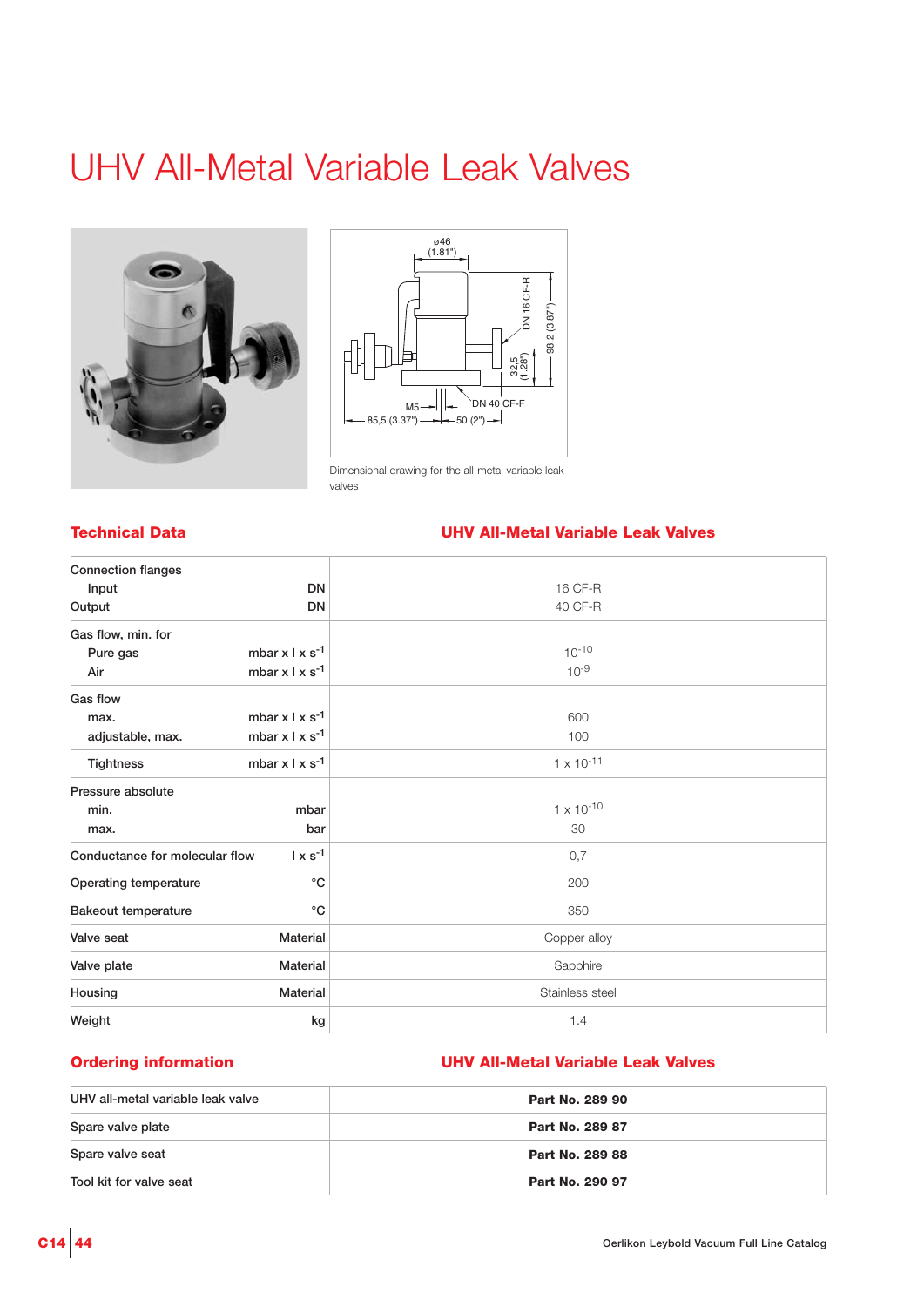# Gate Valves with ISO-KF/CF/ISO-F Flanges

### **Overview**



- **1** Miniature UHV gate valves, ISO-KF flange
- 2 Miniature UHV gate valves, CF flange
- UHV gate valves **3**
- 4 HV gate valves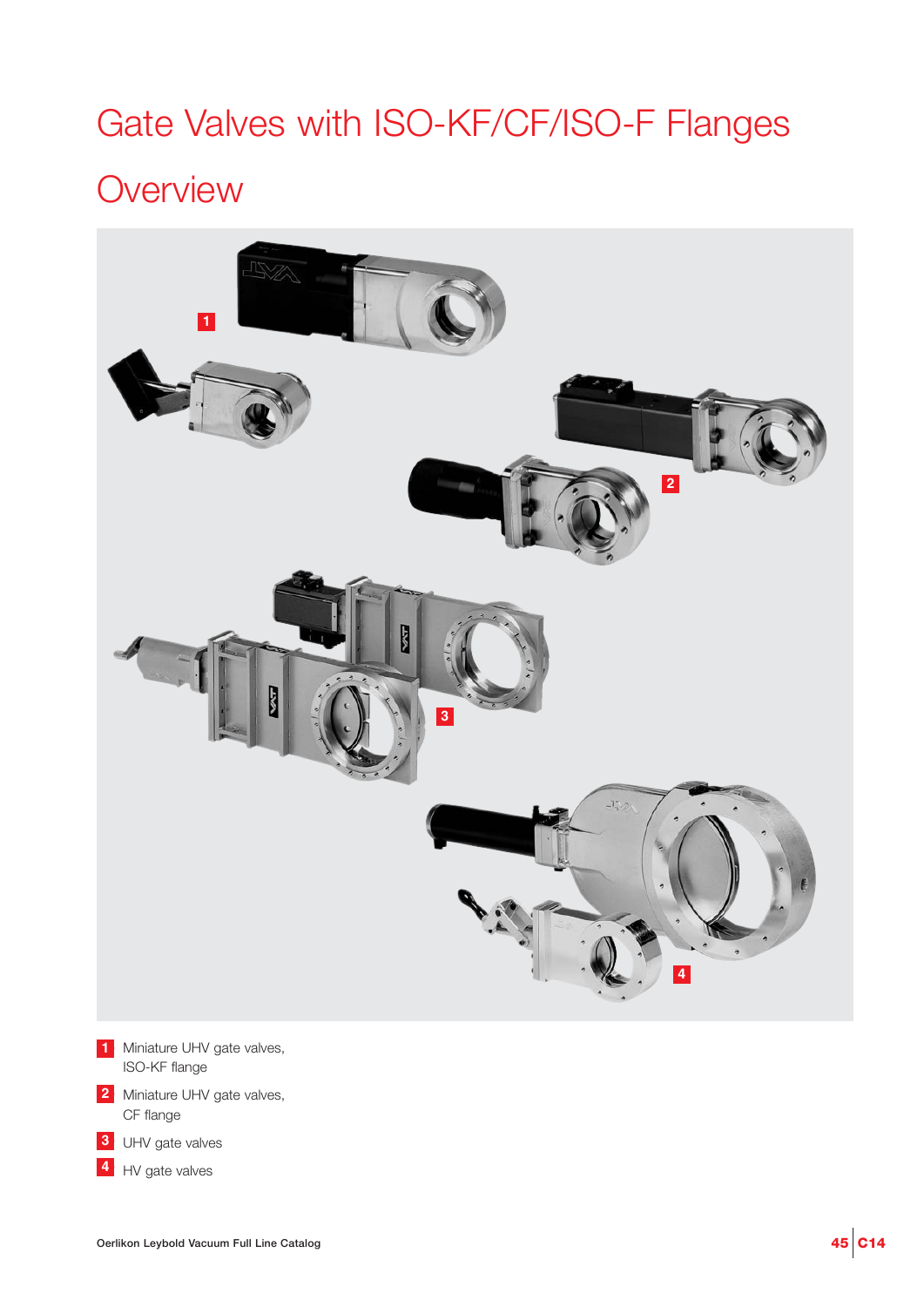### Miniature UHV Gate Valves, ISO-KF, Manually Operated (Articulated Lever)



Dimensional drawing for the miniature UHV gate valves, articulated lever, ISO-KF flange

| <b>Dimension Table</b> |    |      |                               |      |  |  |
|------------------------|----|------|-------------------------------|------|--|--|
|                        | DN |      | 16 ISO-KF 25 ISO-KF 40 ISO-KF |      |  |  |
| А                      | mm | 40   | 50                            | 51   |  |  |
| в                      | mm | 30   | 40                            | 55   |  |  |
| D                      | mm | 15   | 24                            | 39   |  |  |
| н                      | mm | 17.2 | 26.2                          | 41.2 |  |  |
| ı                      | mm | 3    | 3                             | 3    |  |  |
| κ                      | mm | 25   | 32                            | 31   |  |  |
| L                      | mm | 100  | 139                           | 208  |  |  |
| м                      | mm | 15.0 | 22.0                          | 32.5 |  |  |
| N                      | mm | 39   | 59                            | 93   |  |  |
| o                      | mm | 30   | 44                            | 65   |  |  |
| Q                      | mm | 25   | 35                            | 55   |  |  |
| T                      | mm | 37   | 50                            | 85   |  |  |
| U                      | mm | 25   | 32                            | 40   |  |  |
| ٧                      | mm | 30   | 30                            | 50   |  |  |

- Manually actuated
- Valve technology with only one moving part
- Equipped with a mechanical position indicator
- Low particle generating and vibration free actuation
- Compact, light-weight design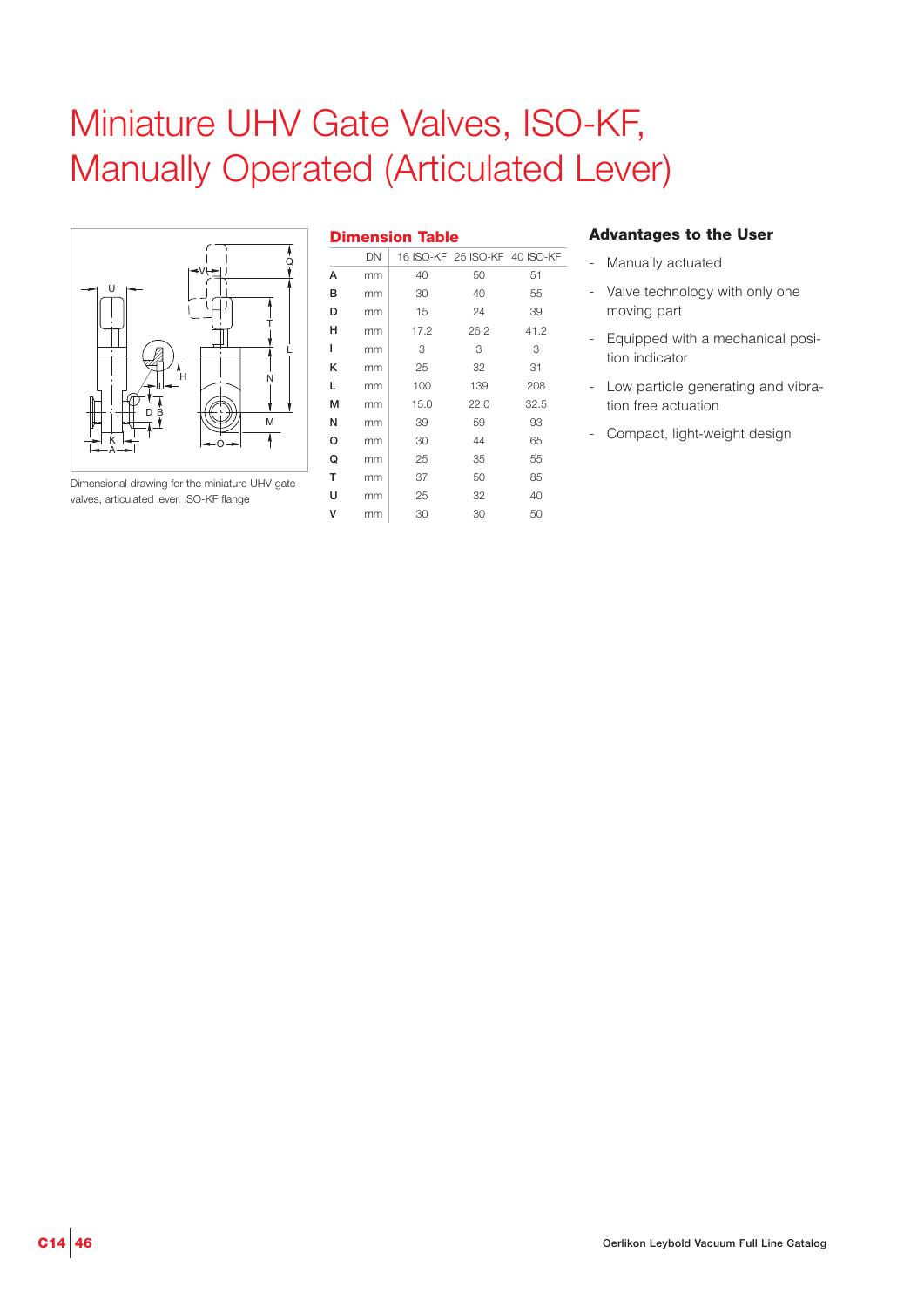| <b>Technical Data</b>                   |                             | <b>Miniature UHV Gate Valve</b>    |                                    |                                    |  |
|-----------------------------------------|-----------------------------|------------------------------------|------------------------------------|------------------------------------|--|
|                                         |                             | <b>DN 16 ISO-KF</b>                | <b>DN 25 ISO-KF</b>                | DN 40 ISO-KF                       |  |
| <b>Tightness</b>                        |                             |                                    |                                    |                                    |  |
| <b>Body</b>                             | mbar $x \mid x \mid s^{-1}$ | $< 1 \times 10^{-9}$               | $< 1 \times 10^{-9}$               | $<$ 1 x 10 <sup>-9</sup>           |  |
| Valve seat                              | mbar $x \mid x s^{-1}$      | $< 1 \times 10^{-9}$               | $< 1 \times 10^{-9}$               | $< 1 \times 10^{-9}$               |  |
| Pressure range, abs.                    |                             | 1 x 10 <sup>-7</sup> mbar to 2 bar | 1 x 10 <sup>-7</sup> mbar to 2 bar | 1 x 10 <sup>-7</sup> mbar to 2 bar |  |
| High vacuum conductance                 | $1 \times s^{-1}$           | 10                                 | 34                                 | 140                                |  |
| Differential pressure at the valve disk | bar                         | $\leq$ 2 in both directions        | $\leq$ 2 in both directions        | $\leq$ 2 in both directions        |  |
| Max. differential pressure              |                             |                                    |                                    |                                    |  |
| during opening                          | mbar                        | $\leq 30$                          | $\leq 30$                          | $\leq 30$                          |  |
| Service life until first maintenance    | cycles                      | 50000                              | 50000                              | 50000                              |  |
| Degassing temperature                   |                             |                                    |                                    |                                    |  |
| for the valve                           | $^{\circ}C$                 | 100/100                            | 100/100                            | 100 / 100                          |  |
| manual open / closed                    | $^{\circ}$ C                | 80                                 | 80                                 | 80                                 |  |
| Installation orientation                |                             | any                                | any                                | any                                |  |
| Weight                                  | kg                          | 0.4                                | 0.4                                | 0.7                                |  |
| <b>Material</b>                         |                             |                                    |                                    |                                    |  |
| Valve body                              |                             | AlMgSi1 (3.2315)                   | AlMgSi1 (3.2315)                   | AlMgSi1 (3.2315)                   |  |
| Valve disk                              |                             | AISI 301 (1.4310)                  | AISI 301 (1.4310)                  | AISI 301 (1.4310)                  |  |
| Seal (head, disk)                       |                             | Viton/Viton                        | Viton/Viton                        | Viton/Viton                        |  |

#### **Ordering Information**

#### **Miniature UHV Gate Valve**

|                                                               | <b>DN 16 ISO-KF</b> | <b>DN 25 ISO-KF</b> | DN 40 ISO-KF    |
|---------------------------------------------------------------|---------------------|---------------------|-----------------|
| Miniature gate valve, manually operated,<br>articulated lever | Part No. 286 06     | Part No. 286 08     | Part No. 286 09 |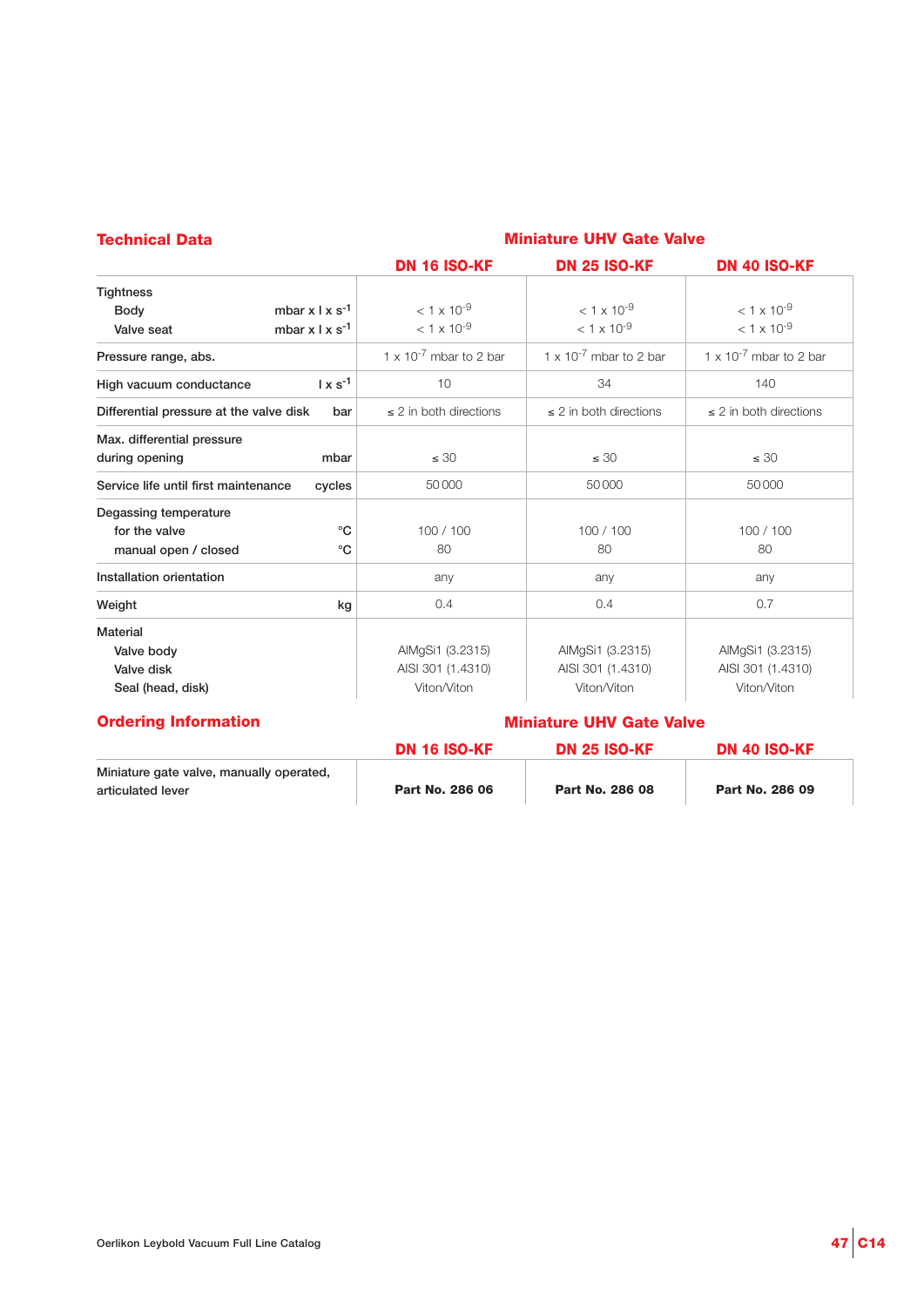### Miniature UHV Gate Valves, ISO-KF and CF, Manually Operated (Handwheel)





Dimensional drawing for the miniature UHV gate valves, manually operated (handwheel), DN 40 CF

Dimensional drawing for the miniature UHV gate valves, manually operated (handwheel), DN 40 ISO-KF

### **Advantages to the User**

- Bellows-sealed push gate feedthrough
- Valve technology with only one moving part
- Equipped with a mechanical position indicator
- Low particle generating and vibration free actuation
- Compact, light-weight design

#### **Dimension Table**

|                | DN | 40 ISO-KF         | 40 CF                    |
|----------------|----|-------------------|--------------------------|
| А              | mm | 50                | 35                       |
| в              | mm | 72                | 72                       |
| $B_1$          | mm | 55                | $\overline{\phantom{0}}$ |
| С              | mm | $\qquad \qquad -$ | 58.7                     |
| D              | mm | 40                | 40                       |
| ExF            |    |                   | $6 \times M6$            |
| G              | mm |                   | 7                        |
| н              | mm | 41.2              |                          |
| $H_1$          | mm |                   | 48.3                     |
| H <sub>2</sub> | mm |                   | 42                       |
| L              | mm | 3                 |                          |
| Κ              | mm | 16                | 16                       |
| Г              | mm | 198               | 198                      |
| Ν              | mm | 82                | 82                       |
| O              | mm | 76                | 76                       |
| O <sub>1</sub> | mm | 70                | 70                       |
| Q              | mm | 55                | 55                       |
| T              | mm | 73                | 73                       |
| Ù              | mm | 45                | 45                       |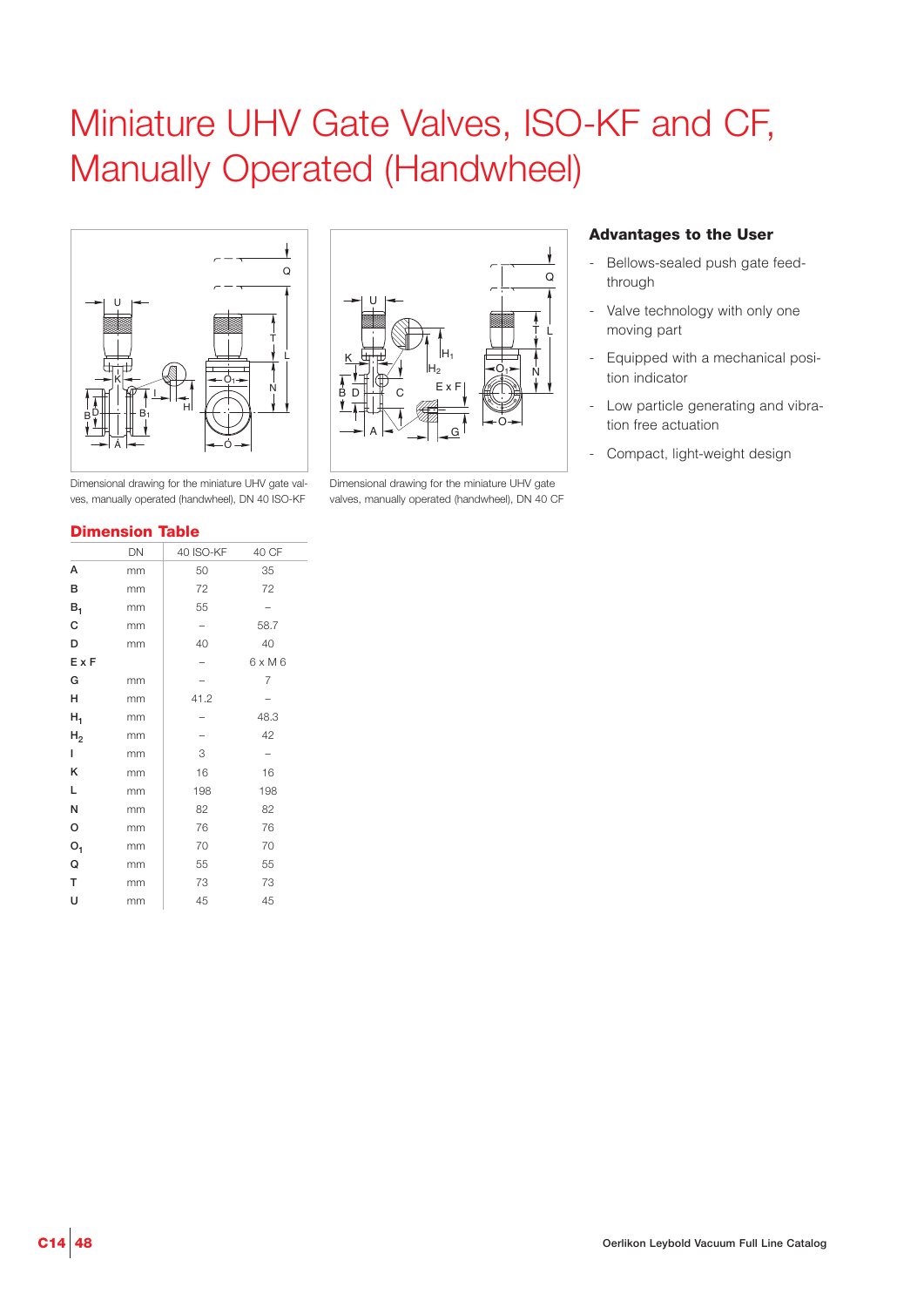| <b>Technical Data</b>                |                             | <b>Miniature UHV Gate Valve</b> |                                   |  |  |
|--------------------------------------|-----------------------------|---------------------------------|-----------------------------------|--|--|
|                                      |                             | <b>DN 40 ISO-KF</b>             | <b>DN 40 CF</b>                   |  |  |
| <b>Tightness</b>                     |                             |                                 |                                   |  |  |
| <b>Body</b>                          | mbar $x \mid x \mid s^{-1}$ | $< 5 \times 10^{-10}$           | $< 5 \times 10^{-10}$             |  |  |
| Valve seat                           | mbar $x \mid x s^{-1}$      | $< 1 \times 10^{-9}$            | $<$ 1 x 10 <sup>-9</sup>          |  |  |
| Pressure range, abs.                 |                             | 1 x 10 $^{-10}$ mbar to 2 bar   | $1 \times 10^{-10}$ mbar to 2 bar |  |  |
| High vacuum conductance              | $1 \times s^{-1}$           | 160                             | 220                               |  |  |
| Differential pressure                |                             |                                 |                                   |  |  |
| at the valve disk                    | bar                         | $\leq$ 2 in both directions     | $\leq$ 2 in both directions       |  |  |
| Max. differential pressure           |                             |                                 |                                   |  |  |
| during opening                       | mbar                        | $\leq 30$                       | $\leq 30$                         |  |  |
| Service life until first maintenance | cycles                      | 50000                           | 50000                             |  |  |
| Degassing temperature                |                             |                                 |                                   |  |  |
| valve open / closed                  | $^{\circ}C$                 | 250 / 200                       | 250 / 200                         |  |  |
| manually operated                    | $^{\circ}$ C                | 250                             | 250                               |  |  |
| Installation orientation             |                             | any                             | any                               |  |  |
| Weight                               | kg                          | 1.5                             | 1.5                               |  |  |
| Material                             |                             |                                 |                                   |  |  |
| Valve body                           |                             | AISI 304 (1.4301)               | AISI 304 (1.4301)                 |  |  |
| Valve disk                           |                             | AISI 304 (1.4301)               | AISI 304 (1.4301)                 |  |  |
| <b>Bellows</b>                       |                             | AISI 316 L (1.4435)             | AISI 316 L (1.4435)               |  |  |
| Seal (head, disk)                    |                             | Viton/Viton                     | Viton/Viton                       |  |  |

### **Ordering Information**

### **Miniature UHV Gate Valve**

|                                                       | <b>DN 40 ISO-KF</b>      | <b>DN 40 CF</b> |
|-------------------------------------------------------|--------------------------|-----------------|
| Miniature gate valve, manually operated,<br>handwheel | Part No. 286 15          | Part No. 286 84 |
| 6 set screws<br>with nuts and washers 1)              | $\overline{\phantom{a}}$ | Part No. 839 11 |

1) For dimensions  $E \times F$  see table "Connections for CF"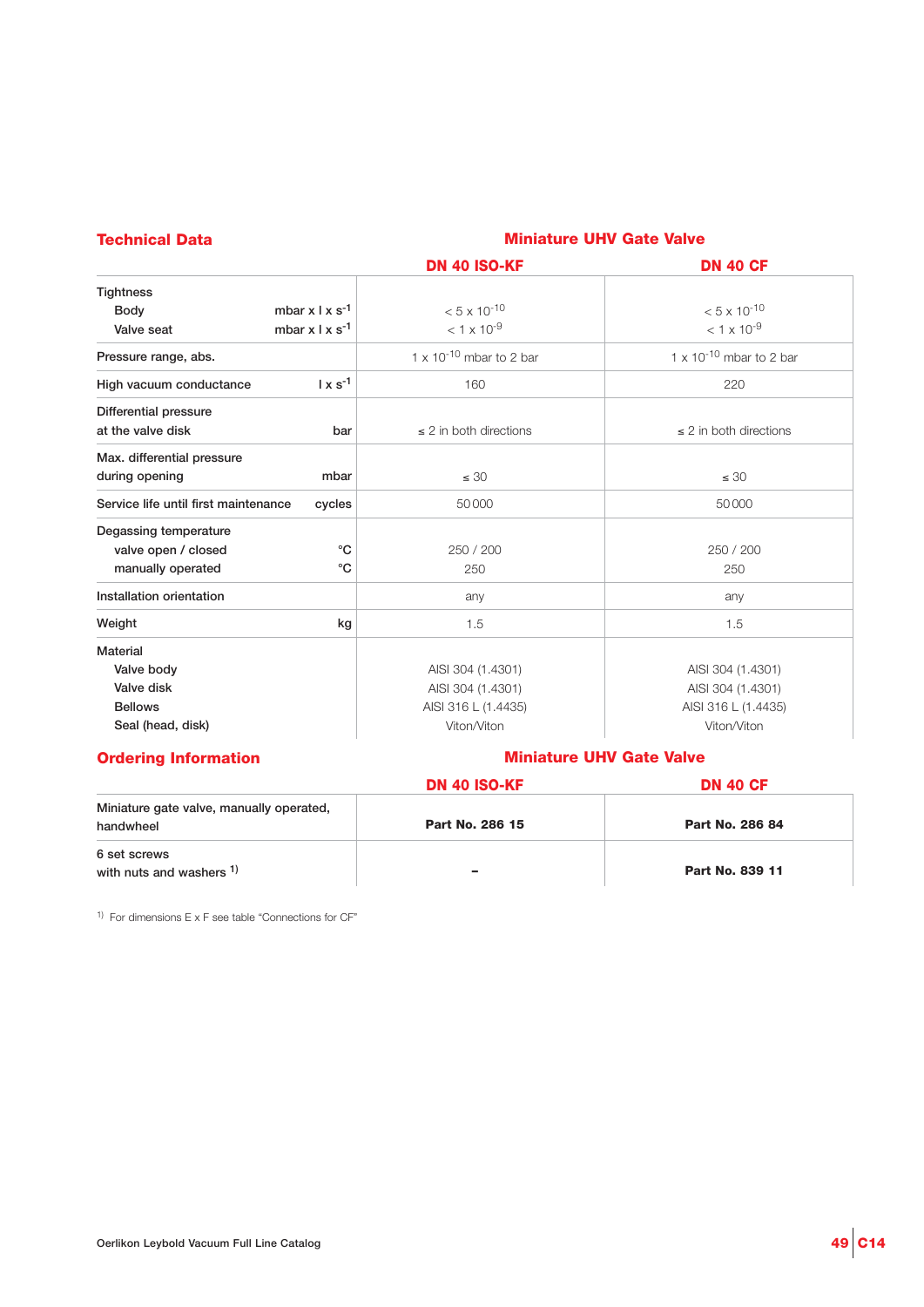## Miniature UHV Gate Valves, ISO-KF / CF, Electropneumatically Operated



Dimensional drawing for the miniature UHV gate valves; electropneumatically operated, ISO-KF flange



|                | DN | 40 ISO-KF                | 40 CF         |
|----------------|----|--------------------------|---------------|
| А              | mm | 50                       | 35            |
| в              | mm | 72                       | 72            |
| $B_{1}$        | mm | 55                       |               |
| C              | mm | -                        | 58.7          |
| D              | mm | 40                       | 40            |
| ExF            | mm | $\overline{\phantom{0}}$ | $6 \times M6$ |
| G              | mm |                          | 7             |
| н              | mm | 41.2                     |               |
| $H_1$          | mm |                          | 48.3          |
| н,             | mm |                          | 42            |
| L              | mm | 3                        |               |
| Κ              | mm | 16                       | 16            |
| Г              | mm | 198                      | 230           |
| Ν              | mm | 82                       | 82            |
| O              | mm | 76                       | 76            |
| O <sub>1</sub> | mm | 70                       | 70            |
| Q              | mm | 55                       | 55            |
| T              | mm | 73                       | 73            |
| U              | mm | 45                       | 45            |
| ٧              | mm |                          | 32.5          |



Dimensional drawing for the miniature UHV gate valves; electropneumatically operated, CF flange

- Double-acting electropneumatic actuator (with position indicator and pilot valve); bellows-sealed push gate feedthrough
- Valve technology with only one moving part
- Equipped with a mechanical position indicator
- Actuation free of particles and vibrations
- Short closing time, very long service life
- **Dimension Table Dimension Table Dimension Table Dimension Table Dimension Table Dimension Compact, light-weight design**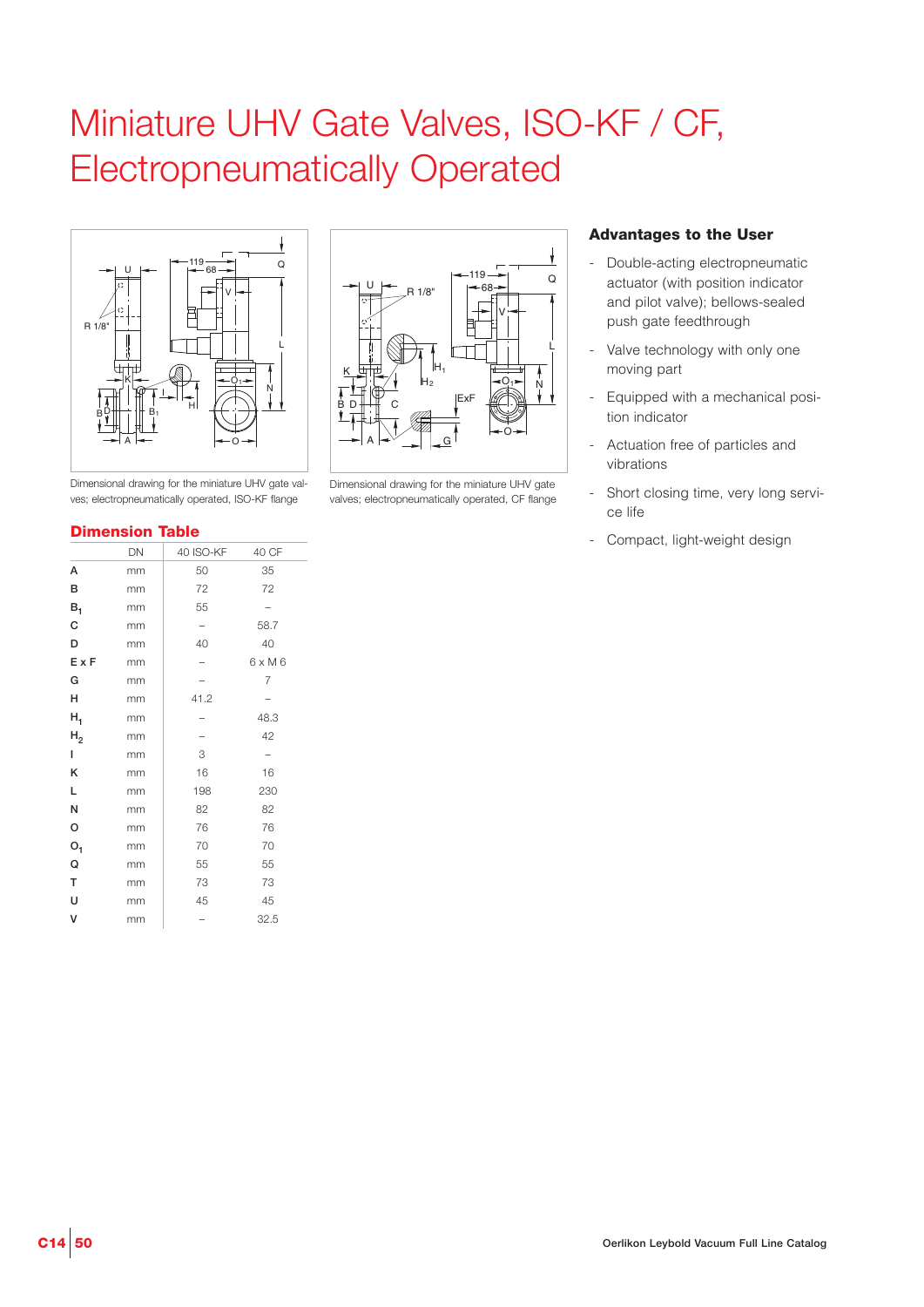### **Technical Data Miniature UHV Gate Valve**

|                                                                                                                                                      | <b>DN 40 ISO-KF (Aluminum)</b>                                 | <b>DN 40 ISO-KF (Stainless steel)</b>                                        | <b>DN 40 CF (Stainless steel)</b>                                            |
|------------------------------------------------------------------------------------------------------------------------------------------------------|----------------------------------------------------------------|------------------------------------------------------------------------------|------------------------------------------------------------------------------|
| <b>Tightness</b><br>mbar $x \perp x$ s <sup>-1</sup><br><b>Body</b><br>mbar $x \mid x \mid s^{-1}$<br>Valve seat                                     | $< 1 \times 10^{-9}$<br>$< 1 \times 10^{-9}$                   | $< 5 \times 10^{-10}$<br>$< 1 \times 10^{-9}$                                | $5 \times 10^{-10}$<br>$< 1 \times 10^{-9}$                                  |
| Pressure range, abs.                                                                                                                                 | $1 \times 10^{-7}$ mbar to 2 bar                               | $1 \times 10^{-10}$ mbar to 2 bar                                            | $1 \times 10^{-10}$ mbar to 2 bar                                            |
| $1 \times s^{-1}$<br>High vacuum conductance                                                                                                         | 140                                                            | 160                                                                          | 220                                                                          |
| Differential pressure at the valve disk<br>bar                                                                                                       | $\leq$ 2 in both directions                                    | $\leq$ 2 in both directions                                                  | $\leq$ 2 in both directions                                                  |
| Max. differential pressure<br>during opening<br>mbar<br>at reduced service live<br>bar                                                               | $\leq 30$<br>$\mathbf{1}$                                      | $\leq 30$<br>1                                                               | $\leq 30$<br>$\mathbf{1}$                                                    |
| Service life until first maintenance<br>cycles                                                                                                       | 50000                                                          | 50000                                                                        | 50000                                                                        |
| Degassing temperature<br>$^{\circ}C$<br>valve open / closed<br>$^{\circ}C$<br>pneumatic actuation<br>$^{\circ}C$<br>position indicator / pilot valve | $\leq 100 / 100$<br>$\leq 80$<br>$\leq 80$ / 50                | $\leq$ 250 / 200<br>$\leq 200$<br>80 / 50                                    | $\leq$ 250 / 200<br>$\leq 200$<br>80 / 50                                    |
| Warming-up and<br>$\mathrm{^{\circ}C}$ x h <sup>-1</sup><br>cooling down speed                                                                       | 80                                                             | 80                                                                           | 80                                                                           |
| Compressed air, min. / max.<br>bar                                                                                                                   | 4.5 / 7.0                                                      | 4.5 / 7.0                                                                    | 4.5 / 7.0                                                                    |
| Closing / opening time<br>s                                                                                                                          | 1.1                                                            | 0.7                                                                          | 0.7                                                                          |
| Pilot valve<br>supply voltage /<br>$-$ / W<br>power consumption                                                                                      | 24 VDC/6 or<br>230 V AC, 50/60 Hz / 2                          | 24 V DC / 6 or<br>230 V AC, 50/60 Hz / 2                                     | 24 VDC/6 or<br>230 V AC, 50/60 Hz / 2                                        |
| Switching capacity of the pos. indicator<br>at 80 °C<br>А                                                                                            | 0.5 at 50 V AC:<br>max. 10 W /<br>0.5 at 75 V DC;<br>max. 10 W | 5 at 250 V AC:<br>3 at 50 V DC                                               | 5 at 250 V AC:<br>3 at 50 V DC                                               |
| Installation orientation                                                                                                                             | any                                                            | any                                                                          | any                                                                          |
| Weight<br>kg                                                                                                                                         | 1.2                                                            | 1.8                                                                          | 1.8                                                                          |
| Material<br>Valve body<br><b>Disk</b><br><b>Bellows</b><br>Seal (head, disk)                                                                         | AlMgSi1 (3.2315)<br>AISI 301 (1.4310)<br>Viton/Viton           | AISI 304 (1.4301)<br>AISI 304 (1.4301)<br>AISI 316 L (1.4435)<br>Metal/Viton | AISI 304 (1.4301)<br>AISI 304 (1.4301)<br>AISI 316 L (1.4435)<br>Metal/Viton |

#### **Ordering Information**

#### **Miniature UHV Gate Valve**

|                               | <b>DN 40 ISO-KF (Aluminum)</b> | <b>DN 40 ISO-KF (Stainless steel)</b> | <b>DN 40 CF (Stainless steel)</b> |
|-------------------------------|--------------------------------|---------------------------------------|-----------------------------------|
| Miniature gate valve,         |                                |                                       |                                   |
| electropneumatically operated |                                |                                       |                                   |
| 24 VDC/6W                     | Part No. 286 54                | Part No. 286 36                       | Part No. 286 99                   |
| 230 V AC, 50/60 Hz / 2 W      |                                | Part No. 286 35                       | Part No. 286 94                   |
| 6 set screws                  |                                |                                       |                                   |
| with nuts and washers 1)      |                                |                                       | Part No. 839 11                   |

 $1)$  For dimensions E x F see table "Connections for CF"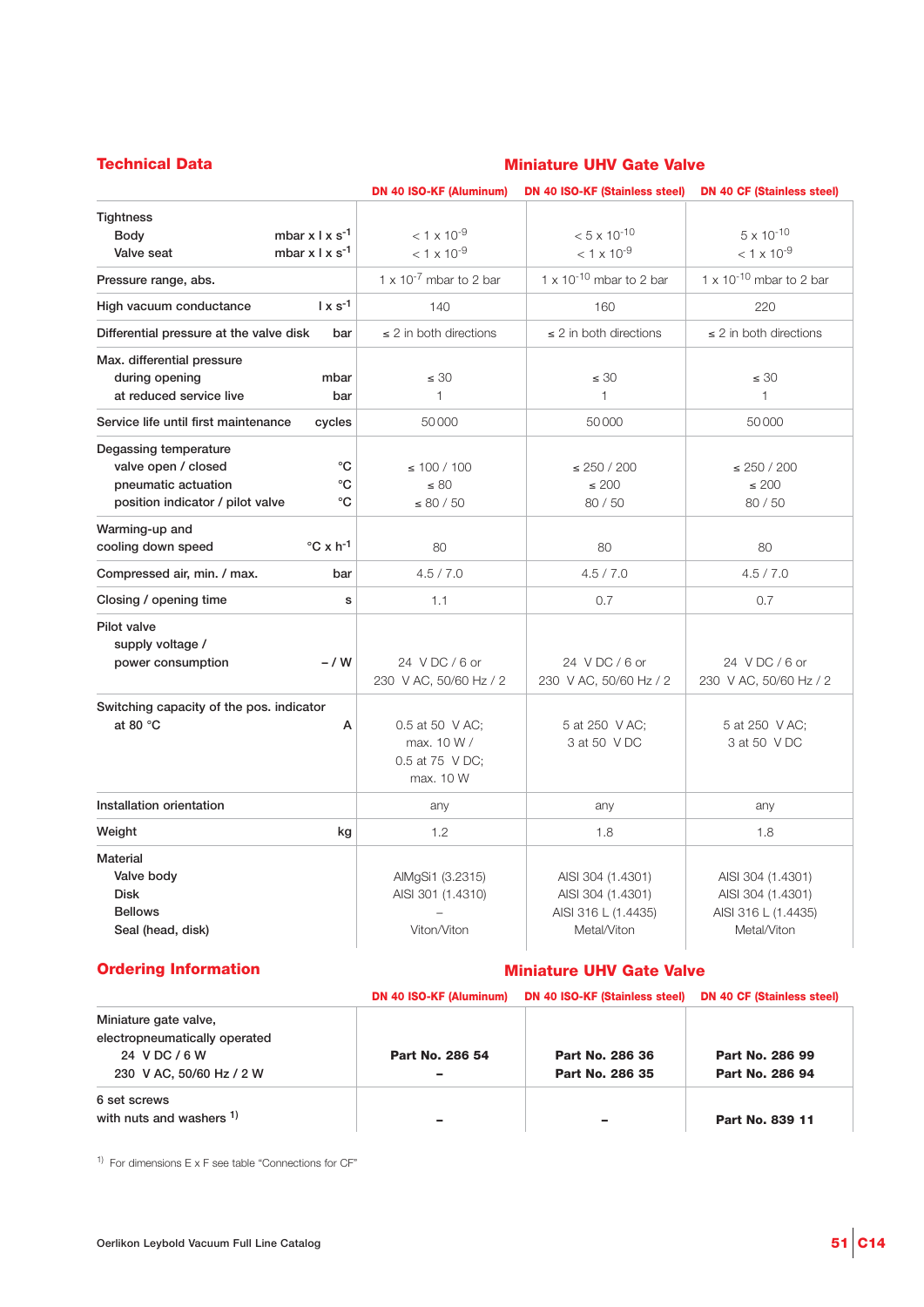# HV Gate Valves, ISO-F Manually Operated



ually operated, DN 63 ISO-F and DN 100 ISO-F

U W  $P = M M = 40^\circ$ K N T L  $V \rightarrow$ 

Dimensional drawing for the HV gate valves; manually operated, DN 160 ISO-F

#### **Advantages to the User**

- Cost-effective gate valve for industrial applications with elastomersealed push gate feedthrough
- Aluminum body
- Slim and light-weight
- Low play in the locked state and low wear

#### **Dimension Table**

|   | DN | 63 ISO-F | 100 ISO-F | 160 ISO-F |
|---|----|----------|-----------|-----------|
| κ | mm | 36       | 36        | 58        |
| L | mm | 329.5    | 413.0     | 547.0     |
| N | mm | 155.5    | 203.5     | 280.0     |
| O | mm | 100      | 140       | 192       |
| P | mm | 48       | 48        | 70        |
| Q | mm | 25       | 25        | 60        |
| т | mm | 174.0    | 209.5     | 267.0     |
| U | mm | 43       | 43        | 65        |
| v | mm | 94       | 94        | 122       |
| w | mm | 75       | 75        | 95        |



#### **Connections for ISO-F**

|     | DN | 63 ISO-F | 100 ISO-F | 160 ISO-F |
|-----|----|----------|-----------|-----------|
| А   | mm | 60       | 60        | 70        |
| B   | mm | 130      | 165       | 235       |
| C   | mm | 110      | 145       | 200       |
| D   | mm | 65       | 100       | 150       |
| ExF |    | 4 x M8   | 8 x M8    | 8 x M10   |
| G   | mm | 12       | 12        | 16        |
| н   | mm | 70       | 102       | 153       |
| J   | mm | 3        | 3         | 5         |
| М   | mm | 65.5     | 83.0      | 117.5     |
| ο,  | mm | 131      | 166       | 237       |
|     |    |          |           |           |

Connection dimensions for ISO-F flanges (HV gate valves)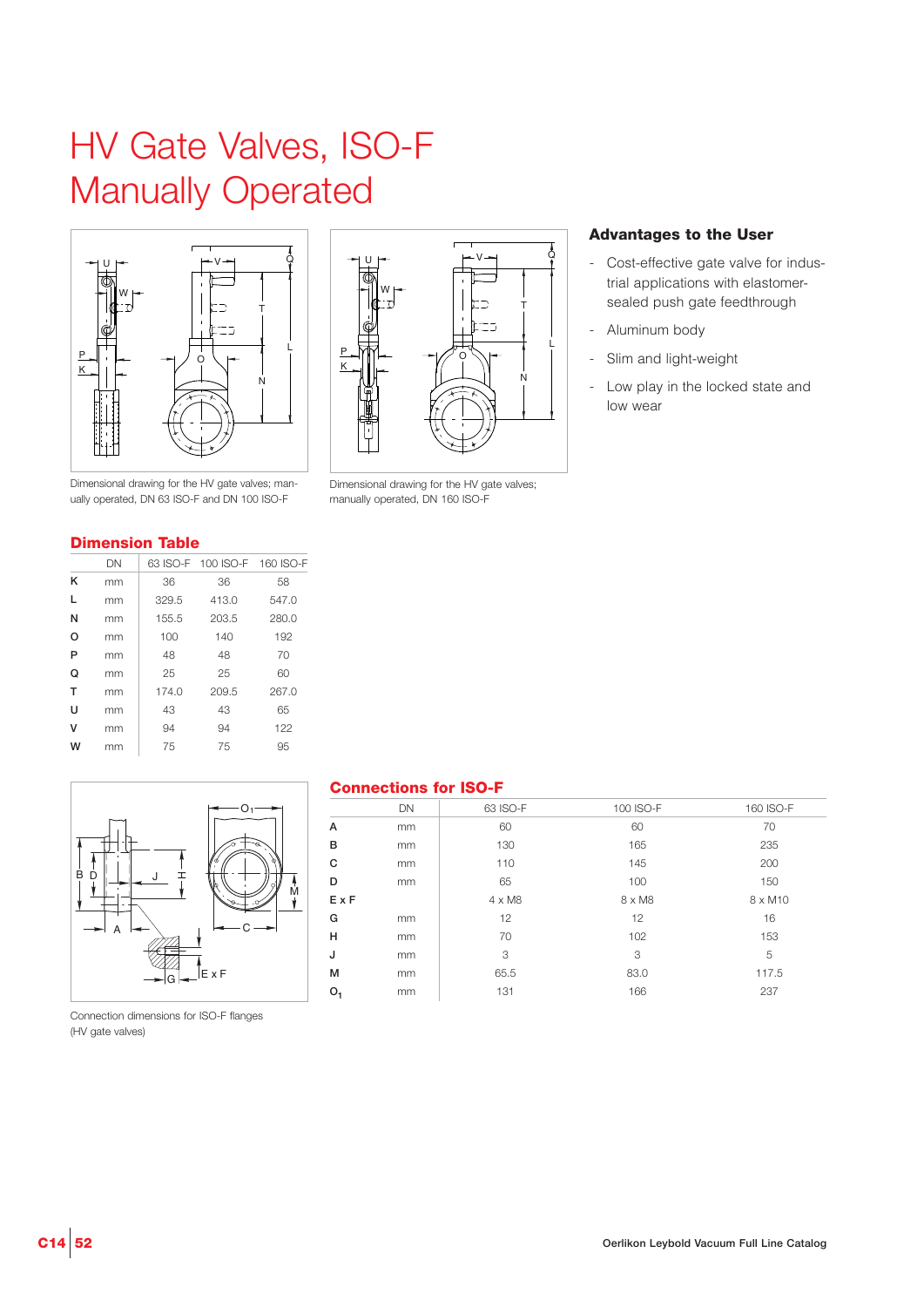| <b>Technical Data</b>                          | <b>HV Gate Valve</b>               |                                    |                                    |  |  |
|------------------------------------------------|------------------------------------|------------------------------------|------------------------------------|--|--|
|                                                | <b>DN 63 ISO-F</b>                 | <b>DN 100 ISO-F</b>                | <b>DN 160 ISO-F</b>                |  |  |
| <b>Tightness</b>                               |                                    |                                    |                                    |  |  |
| mbar $x \mid x s^{-1}$<br><b>Body</b>          | $< 1 \times 10^{-9}$               | $< 1 \times 10^{-9}$               | $< 1 \times 10^{-9}$               |  |  |
| mbar $x \mid x s^{-1}$<br>Valve seat           | $< 1 \times 10^{-9}$               | $< 1 \times 10^{-9}$               | $< 1 \times 10^{-9}$               |  |  |
| Pressure range, abs.                           | $1 \times 10^{-7}$ mbar to 1.6 bar | $1 \times 10^{-7}$ mbar to 1.6 bar | $1 \times 10^{-7}$ mbar to 1.6 bar |  |  |
| $1 \times s^{-1}$<br>High vacuum conductance   | 550                                | 2000                               | 6000                               |  |  |
| Differential pressure at the valve disk<br>bar | 1.6 in both directions             | 1.6 in both directions             | 1.6 in both directions             |  |  |
| Max. differential pressure                     |                                    |                                    |                                    |  |  |
| during opening<br>mbar                         | $\leq 30$                          | $\leq 30$                          | $\leq 30$                          |  |  |
| Service life until first maintenance<br>cycles | 200000                             | 200000                             | 100000                             |  |  |
| Degassing temperature                          |                                    |                                    |                                    |  |  |
| $^{\circ}C$<br>valve                           | 120                                | 120                                | 120                                |  |  |
| °C<br>manually operated                        | 80                                 | 80                                 | 80                                 |  |  |
| Installation orientation                       | any                                | any                                | any                                |  |  |
| Weight<br>kg                                   | 3.0                                | 4.5                                | 9.0                                |  |  |
| Material                                       |                                    |                                    |                                    |  |  |
| Valve body                                     | AlMg4.5Mn                          | AlMg4.5Mn                          | G-AlSi7Mg                          |  |  |
| Valve disk                                     | AISI 304 (1.4301)                  | AISI 304 (1.4301)                  | AlMgSi1                            |  |  |
| Mechanism                                      | AISI 301 (1.4310),                 | AISI 301 (1.4310),                 | AISI 301 (1.4310),                 |  |  |
|                                                | AISI 304 (1.4301),                 | AISI 304(1.4301),                  | AISI 304(1.4301),                  |  |  |
|                                                | AISI 420 (1.4034)                  | AISI 420 (1.4034)                  | AISI 420 (1.4034)                  |  |  |
| Gaskets (head, disk)                           | Viton                              | Viton                              | Viton                              |  |  |
| <b>Ordering Information</b>                    |                                    | <b>HV Gate Valve</b>               |                                    |  |  |
|                                                | <b>DN 63 ISO-F</b>                 | <b>DN 100 ISO-F</b>                | <b>DN 160 ISO-F</b>                |  |  |
| HV gate valve, manually operated               | Part No. 286 25                    | Part No. 286 26                    | Part No. 215 633                   |  |  |
| Set screws                                     | Part No. 839 13                    | Part No. 839 13                    | Part No. 210 071                   |  |  |
| with nuts and washers 1)                       |                                    |                                    |                                    |  |  |
| (Package each containing)<br>pieces            | 16                                 | 16                                 | 12                                 |  |  |

1) For dimensions  $E \times F$  see table "Connections for ISO-F"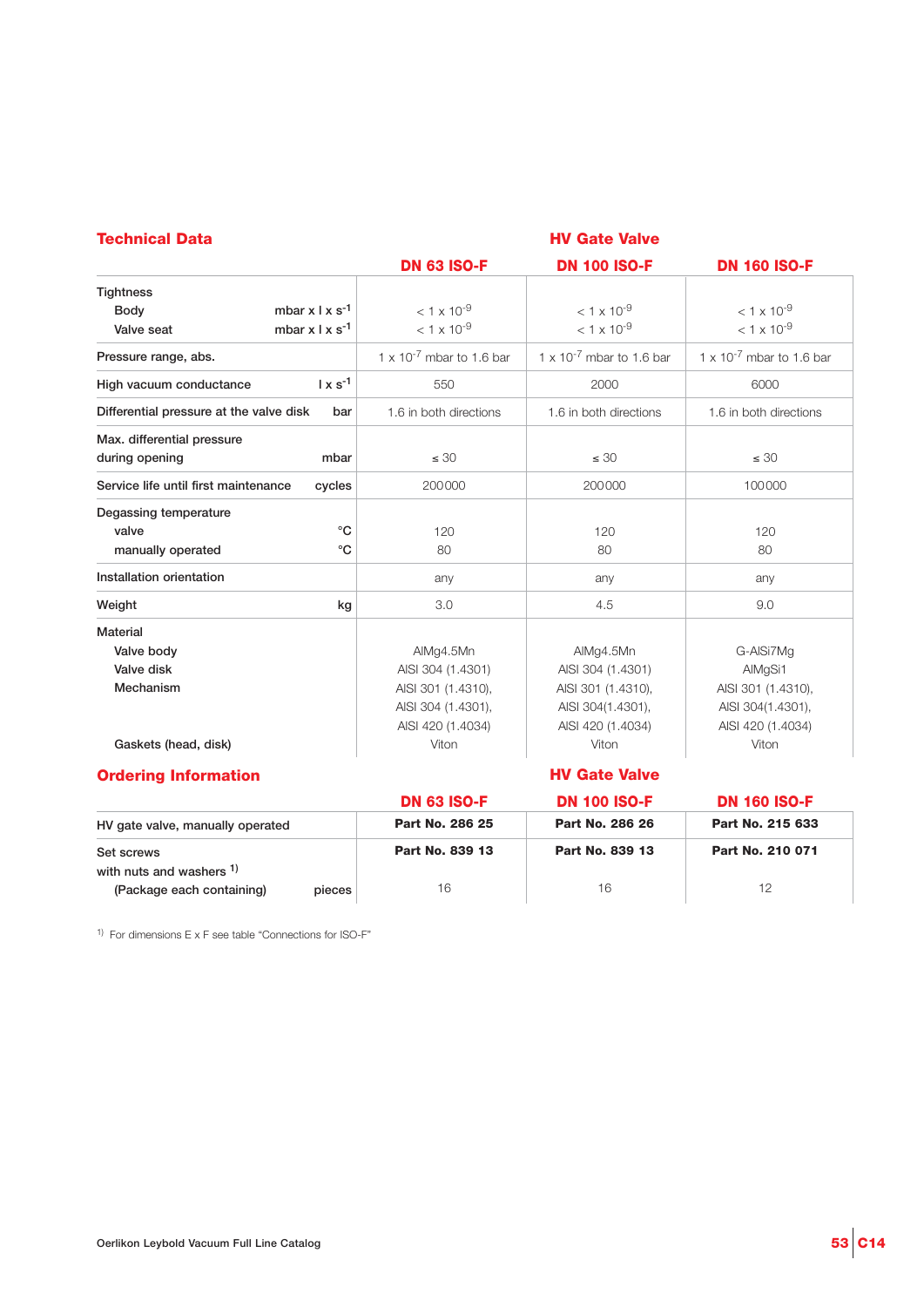# HV Gate Valves, ISO-F, Electropneumatically Operated





Dimensional drawing for the gate valves; DN 63 ISO-F and DN 100 ISO-F

**Dimension Table**

#### Dimensional drawing for the gate valves; DN 160 ISO-F to DN 250 ISO-F

### **Advantages to the User**

- Cost-effective gate valve for industrial applications with elastomersealed push gate feedthrough
- Aluminum body
- Slim and light-weight
- Low play in the locked state and low wear

|    | DN | 63 ISO-F | 100 ISO-F | 160 ISO-F | 200 ISO-F | 250 ISO-F |
|----|----|----------|-----------|-----------|-----------|-----------|
| κ  | mm | 36       | 36        | 58        | 66        | 76        |
| L  | mm | 341.5    | 424.0     | 547.0     | 688.0     | 843.0     |
| L, | mm | 155.5    | 203.5     | 280.0     | 363.5     | 453.0     |
| Ν  | mm | 100      | 140       | 192       | 240       | 308       |
| O  | mm | 58       | 58        | 70        | 80        | 96        |
| P  | mm | 25       | 25        | 60        | 80        | 100       |
| Q  | mm | 186.0    | 221.5     | 267.0     | 324.5     | 390.0     |
| т  | mm | 55       | 55        | 65        | 75        | 86        |
| U  | mm | 56.0     | 56.0      | 71.5      | 76.5      | 84.5      |
| v  | mm | 72       | 72        |           |           |           |
| W  | mm | 65.5     | 65.5      |           |           |           |
| x  | mm | 59       | 59        | 57        | 62        | 67        |
|    |    |          |           |           |           |           |



#### **Connections for ISO-F**

|     | DN | 63 ISO-F      | 100 ISO-F     | 160 ISO-F      | 200 ISO-F | 250 ISO-F |  |
|-----|----|---------------|---------------|----------------|-----------|-----------|--|
| A   | mm | 60            | 60            | 70             | 80        | 100       |  |
| в   | mm | 130           | 165           | 235            | 288       | 350       |  |
| C   | mm | 110           | 145           | 200            | 260       | 310       |  |
| D   | mm | 65            | 100           | 150            | 200       | 261       |  |
| ExF |    | $4 \times M8$ | $8 \times M8$ | $8 \times M10$ | 12 x M10  | 12 x M10  |  |
| G   | mm | 12            | 12            | 16             | 16        | 16        |  |
| н   | mm | 70            | 102           | 153            | 213       |           |  |
| J   | mm | 3             | 3             | 5              | 5         |           |  |
| М   | mm | 65.5          | 83.0          | 117.5          | 144.0     | 175.0     |  |
| ο,  | mm | 131           | 166           | 237            | 290       | 352       |  |
|     |    |               |               |                |           |           |  |

Connection dimensions for ISO-F flanges (HV Gate Valves)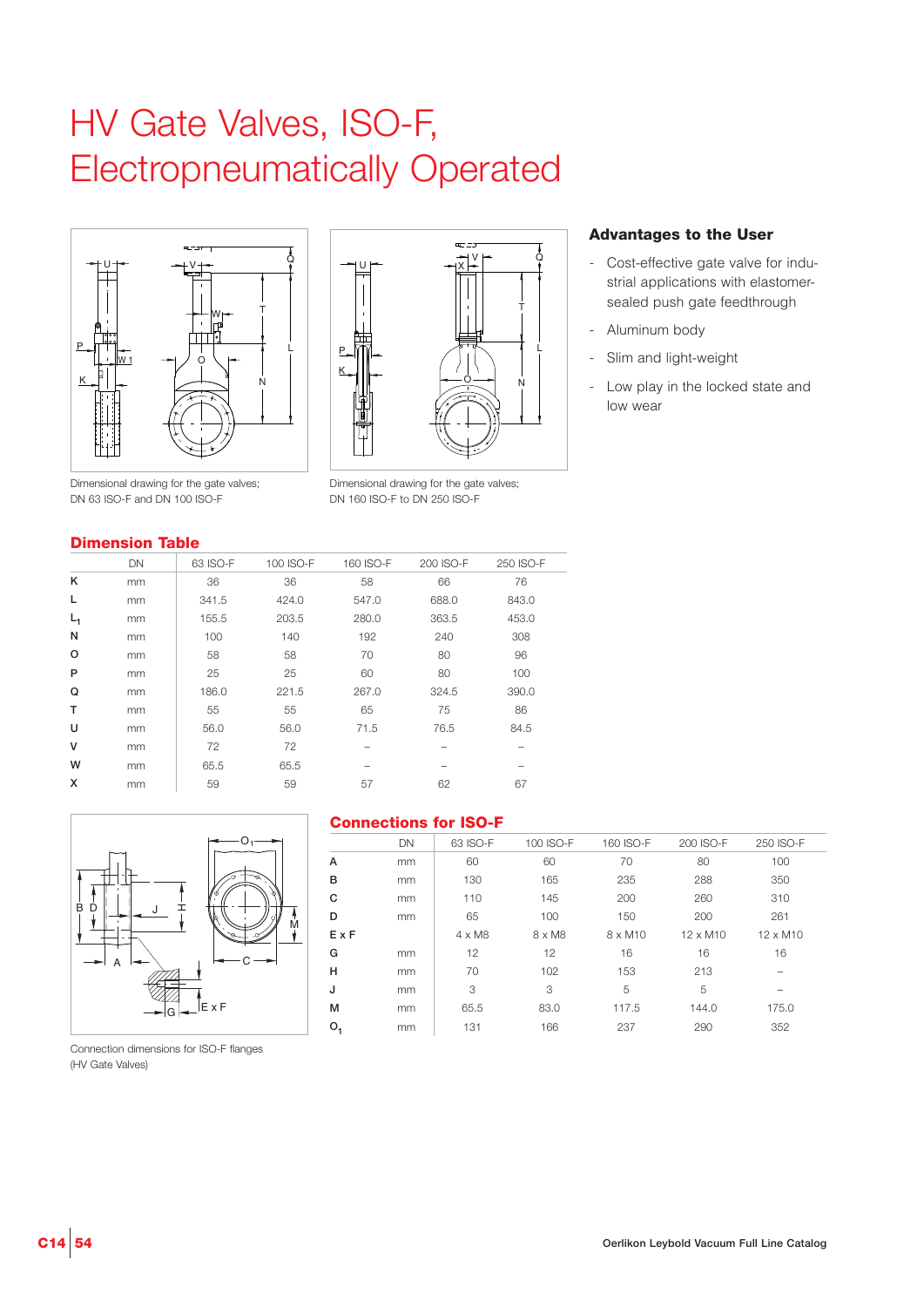| <b>Technical Data</b>                | <b>HV Gate Valve</b>        |                                       |                                       |                                       |                                       |                                       |
|--------------------------------------|-----------------------------|---------------------------------------|---------------------------------------|---------------------------------------|---------------------------------------|---------------------------------------|
|                                      |                             | <b>DN 63 ISO-F</b>                    | <b>DN 100 ISO-F</b>                   | <b>DN 160 ISO-F</b>                   | <b>DN 200 ISO-F</b>                   | <b>DN 250 ISO-F</b>                   |
| <b>Tightness</b>                     |                             |                                       |                                       |                                       |                                       |                                       |
| <b>Body</b>                          | mbar $x \mid x \mid s^{-1}$ | $< 1 \times 10^{-9}$                  | $< 1 \times 10^{-9}$                  | $1 \times 10^{-9}$                    | $< 1 \times 10^{-9}$                  | $< 1 \times 10^{-9}$                  |
| Valve seat                           | mbar $x \mid x \mid s^{-1}$ | $< 1 \times 10^{-9}$                  | $<$ 1 x 10 <sup>-9</sup>              | $<$ 1 x 10 <sup>-9</sup>              | $<$ 1 x 10 <sup>-9</sup>              | $<$ 1 x 10 <sup>-9</sup>              |
| Pressure range, abs.                 |                             | $1 \times 10^{-7}$ mbar<br>to 1.6 bar | $1 \times 10^{-7}$ mbar<br>to 1.6 bar | $1 \times 10^{-7}$ mbar<br>to 1.6 bar | $1 \times 10^{-7}$ mbar<br>to 1.6 bar | $1 \times 10^{-7}$ mbar<br>to 1.2 bar |
| High vacuum conductance              | $1 \times s^{-1}$           | 550                                   | 2000                                  | 6000                                  | 12000                                 | 22000                                 |
| Differential pressure                |                             |                                       |                                       |                                       |                                       |                                       |
| at the valve disk, max.              | mbar                        | $\leq 1600$ in both<br>directions     | $\leq$ 1600 in both<br>directions     | $\leq 1600$ in both<br>directions     | $\leq$ 1600 in both<br>directions     | $\leq$ 1200 in both<br>directions     |
| during opening, max.                 | mbar                        | $\leq 30$                             | $\leq 30$                             | $\leq 30$                             | $\leq 30$                             | $\leq 30$                             |
| Compressed air, min. / max.          | bar                         | 4/7                                   | 4/7                                   | 4/7                                   | 4/7                                   | 4/7                                   |
| Closing / opening time               | s                           | 1.5                                   | 2.0                                   | 2.0                                   | 3.0                                   | 5.0                                   |
| Service life until first maintenance | cycles                      | 200000                                | 200000                                | 100000                                | 100000                                | 100000                                |
| Degassing temperature                |                             |                                       |                                       |                                       |                                       |                                       |
| valve                                | °C                          | 120                                   | 120                                   | 120                                   | 120                                   | 120                                   |
| pneumatic drive                      | °C                          | 80                                    | 80                                    | 80                                    | 80                                    | 80                                    |
| position indicator                   | °C                          | 80                                    | 80                                    | 80                                    | 80                                    | 80                                    |
| pilot valve                          | °C                          | 50                                    | 50                                    | 50                                    | 50                                    | 50                                    |
| Switching capacity                   |                             |                                       |                                       |                                       |                                       |                                       |
| for the position indicator           | A                           | 5 at 230 V AC;<br>3 at 50 V DC        | 5 at 230 V AC;<br>3 at 50 V DC        | 5 at 230 V AC:<br>3 at 50 V DC        | 5 at 230 V AC:<br>3 at 50 V DC        | 5 at 230 V AC;<br>3 at 50 V DC        |
| Installation orientation             |                             | any                                   | any                                   | any                                   | any                                   | any                                   |
| Weight                               | kg                          | 3.0                                   | 4.5                                   | 9.0                                   | 18.0                                  | 25.0                                  |
| <b>Material</b>                      |                             |                                       |                                       |                                       |                                       |                                       |
| Valve body                           |                             | AlMg4.5Mn                             | AlMg4.5Mn                             | G-AISi7Mg                             | G-AlSi7Mg                             | G-AlSi7Mg                             |
| Valve disk                           |                             | AISI 304 (1.4301)                     | AISI 304 (1.4301)                     | AlMgSi1,                              | AlMgSi1,                              | AlMgSi1,                              |
| Mechanism                            |                             | AISI 301 (1.4310),                    | AISI 301 (1.4310),                    | AISI 301 (1.4310),                    | AISI 301 (1.4310),                    | AISI 301 (1.4310),                    |
|                                      |                             | AISI 304 (1.4301),                    | AISI 304 (1.4301),                    | AISI 304 (1.4301),                    | AISI 304 (1.4301),                    | AISI 304 (1.4301),                    |
|                                      |                             | AISI 420 (1.4034)                     | AISI 420 (1.4034)                     | AISI 420 (1.4034)                     | AISI 420 (1.4034)                     | AISI 420 (1.4034)                     |
| Gaskets (head, disk)                 |                             | Viton                                 | Viton                                 | Viton                                 | Viton                                 | Viton                                 |

#### **Ordering Information**

**HV Gate Valve**

|                                     | <b>DN 63 ISO-F</b> |          | <b>DN 100 ISO-F DN 160 ISO-F</b> | <b>DN 200 ISO-F</b> | <b>DN 250 ISO-F</b> |
|-------------------------------------|--------------------|----------|----------------------------------|---------------------|---------------------|
| HV gate valve,                      |                    |          |                                  |                     |                     |
| electropneumatically operated       |                    |          |                                  |                     |                     |
| 24 V DC / 2.5 W                     | Part No.           | Part No. |                                  |                     |                     |
|                                     | 286 55             | 286 56   |                                  |                     |                     |
| 24 V DC / 6 W                       |                    |          | Part No.                         | Part No.            | Part No.            |
|                                     |                    |          | 215 643                          | 215 644             | 215 645             |
| 230 V AC, 50 Hz / 7.1 W             | Part No.           | Part No. | Part No.                         | Part No.            | Part No.            |
|                                     | 286 45             | 286 46   | 215 653                          | 215 654             | 215 655             |
| Set screws                          | Part No.           | Part No. | Part No.                         | Part No.            | Part No.            |
| with nuts and washers 1)            | 839 13             | 839 13   | 210 071                          | 210 071             | 210 071             |
| (Package each containing)<br>pieces | 16                 | 16       | 12                               | 12                  | 12                  |

 $1)$  For dimensions E x F see table "Connections for ISO-F"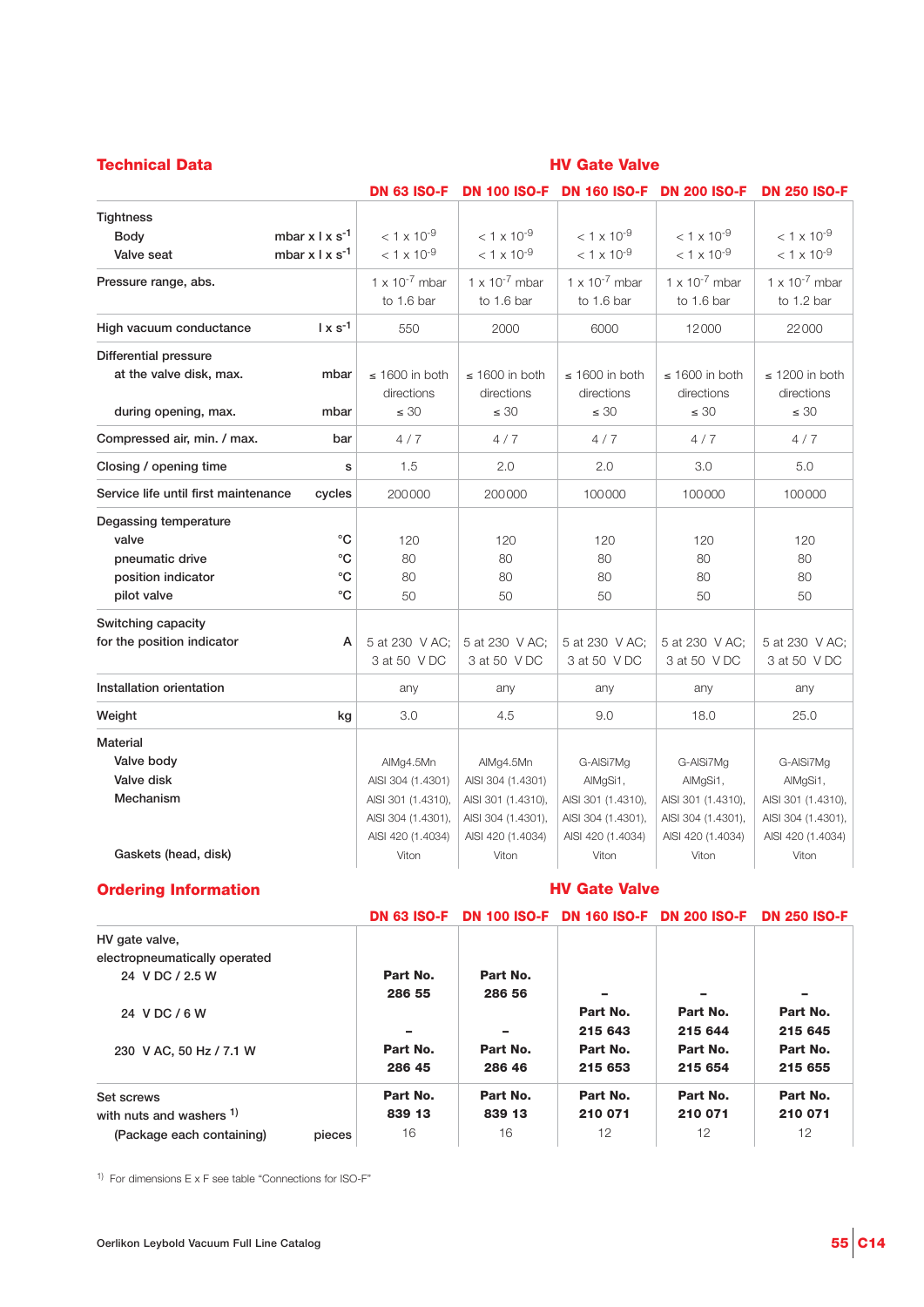# UHV Gate Valves, CF Manually Operated



Dimensional drawing for the UHV gate valves DN 63 CF to DN 200 CF

#### **Dimension Table**

|                | DN | 63 CF | 100 CF |      | 160 CF 200 CF |
|----------------|----|-------|--------|------|---------------|
| Κ              | mm | 27    | 27     | 27   | 35            |
| L              | mm | 408   | 462    | 552  | 660           |
| м              | mm | 57    | 73     | 99   | 125           |
| Ν              | mm | 192   | 247    | 336  | 430           |
| o              | mm | 115   | 145    | 200  | 250           |
| O <sub>1</sub> | mm | 112   | 142    | 192  | 240           |
| P              | mm | 70    | 70     | 70   | 80            |
| Q              | mm | 180   | 220    | 290  | 350           |
| S              | mm | 11.0  | 9.0    | 25.0 | 38.5          |
| T              | mm | 184   | 184    | 184  | 200           |
| U              | mm | 70    | 70     | 70   | 90            |
| U,             | mm | 83    | 83     | 83   | 103           |
| ٧              | mm | 77    | 77     | 77   | 94            |
|                |    |       |        |      |               |



Connection dimensions for CF flanges (UHV gate valves)

#### **Connections for CF**

| DN |                                                               |  |                                                                                                                                                                                                     |
|----|---------------------------------------------------------------|--|-----------------------------------------------------------------------------------------------------------------------------------------------------------------------------------------------------|
| mm |                                                               |  | 80                                                                                                                                                                                                  |
|    |                                                               |  |                                                                                                                                                                                                     |
|    |                                                               |  |                                                                                                                                                                                                     |
|    |                                                               |  | 200                                                                                                                                                                                                 |
|    |                                                               |  |                                                                                                                                                                                                     |
|    |                                                               |  |                                                                                                                                                                                                     |
|    |                                                               |  |                                                                                                                                                                                                     |
|    | A<br>mm<br>$C$ mm<br>D <sub>mm</sub><br>ExF<br>mm<br>$H_2$ mm |  | 63 CF 100 CF 160 CF 200 CF<br>70 70 70<br>113.5 151.6 202.4 253.2<br>92.1 130.2 181.0 231.8<br>70 100 150<br>8 x M8 16 x M8 20 x M8 24 x M8<br>82.5 120.65 171.45 222.3<br>  77.4 115.5 166.0 217.0 |

- Valve and wheel can be degassed at temperatures up to 250 °C
- Steel body (non-rusting)
- Bellows-sealed push gate feedthrough
- Low play in the locked state and low wear
- Compact
- Mechanically locked in the closed state
- Mechanical position indicator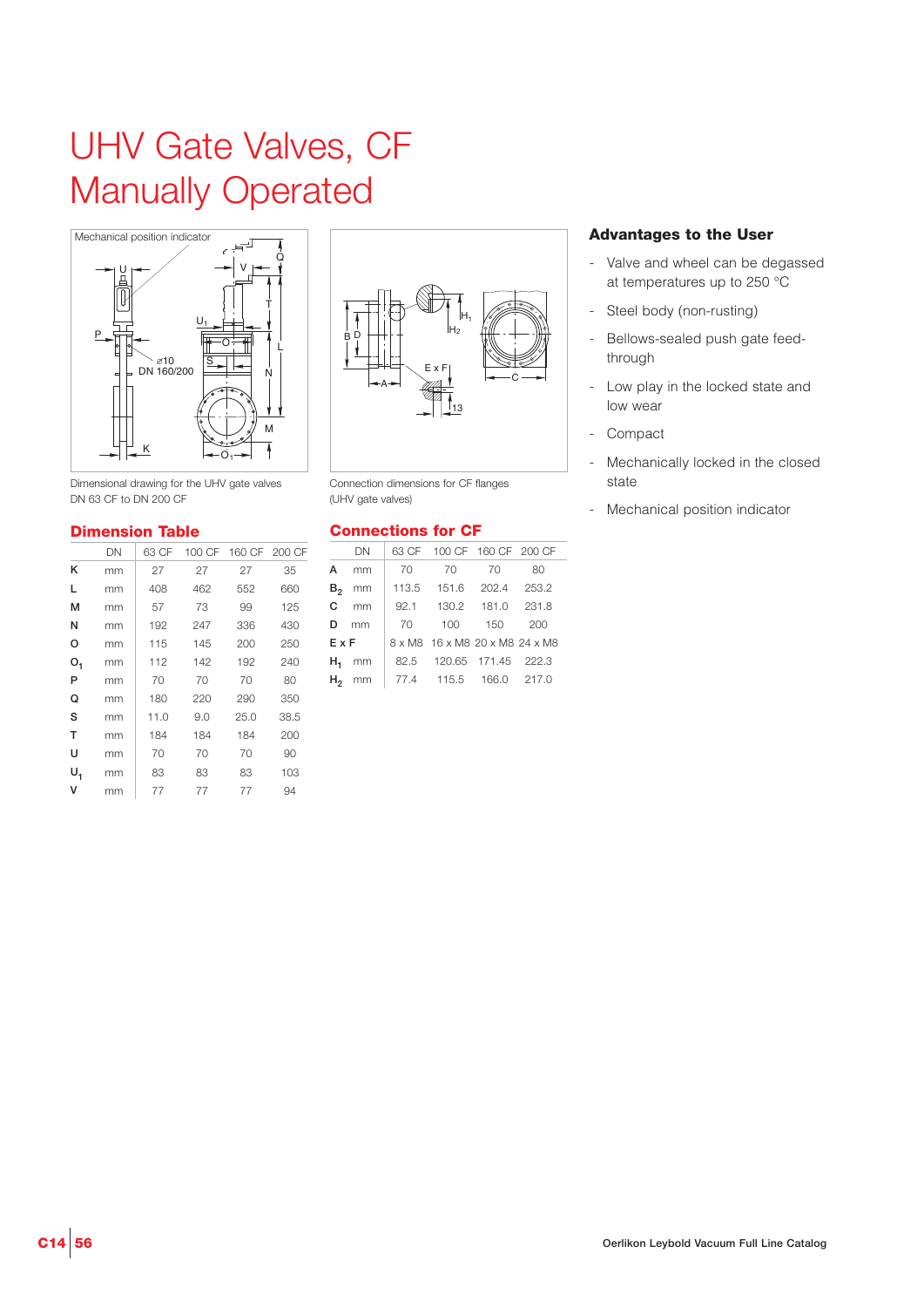| <b>Technical Data</b>                      | <b>UHV Gate Valve</b> |                          |                          |                          |                       |  |
|--------------------------------------------|-----------------------|--------------------------|--------------------------|--------------------------|-----------------------|--|
|                                            |                       | <b>DN 63 CF</b>          | <b>DN 100 CF</b>         | <b>DN 160 CF</b>         | <b>DN 200 CF</b>      |  |
| <b>Tightness</b>                           |                       |                          |                          |                          |                       |  |
| mbar $x \mid x \mid s^{-1}$<br><b>Body</b> |                       | $< 5 \times 10^{-10}$    | $< 5 \times 10^{-10}$    | $< 5 \times 10^{-10}$    | $< 5 \times 10^{-10}$ |  |
| mbar $x \mid x \mid s^{-1}$<br>Valve seat  |                       | $<$ 1 x 10 <sup>-9</sup> | $<$ 1 x 10 <sup>-9</sup> | $<$ 1 x 10 <sup>-9</sup> | $< 1 \times 10^{-9}$  |  |
| Pressure range, abs.                       |                       | $1 \times 10^{-10}$ mbar | $1 \times 10^{-10}$ mbar | $1 \times 10^{-10}$ mbar | 1 x $10^{-10}$ mbar   |  |
|                                            |                       | to 1.6 bar               | to 1.6 bar               | to 1.6 bar               | to 1.6 bar            |  |
| High vacuum conductance                    | $1 \times s^{-1}$     | 600                      | 1700                     | 6000                     | 12000                 |  |
| Differential pressure at the valve disk    | bar                   | $\leq 1.6$ in both       | $\leq 1.6$ in both       | $\leq 1.6$ in both       | $\leq 1.6$ in both    |  |
|                                            |                       | directions               | directions               | directions               | directions            |  |
| Max. differential pressure                 |                       |                          |                          |                          |                       |  |
| during opening                             | mbar                  | $\leq 30$                | $\leq 30$                | $\leq 30$                | $\leq 30$             |  |
| Number of spindle turns for full travel    |                       | 10                       | 13                       | 17                       | 17                    |  |
| Service life until first maintenance       | cycles                | 50000                    | 50000                    | 50000                    | 50000                 |  |
| Degassing temperature                      |                       |                          |                          |                          |                       |  |
| valve open / closed                        | $^{\circ}C$           | 250 / 200                | 250 / 200                | 250 / 200                | 250 / 200             |  |
| manually operated                          | °C                    | 250                      | 250                      | 250                      | 250                   |  |
| Warming-up / cooling down speed            |                       |                          |                          |                          |                       |  |
| $\mathrm{^{\circ}C}$ x h <sup>-1</sup>     |                       | 80                       | 80                       | 80                       | 80                    |  |
| Installation orientation                   |                       | any                      | any                      | any                      | any                   |  |
| Weight                                     | kg                    | 9                        | 12                       | 18                       | 28                    |  |
| <b>Material</b>                            |                       |                          |                          |                          |                       |  |
| <b>Body</b>                                |                       | AISI 304 (1.4301)        | AISI 304 (1.4301)        | AISI 304 (1.4301)        | AISI 304 (1.4301)     |  |
| <b>Bellows</b>                             |                       | AISI 316 L (1.4435)      | AISI 316 L (1.4435)      | AISI 316 L (1.4435)      | AISI 316 L (1.4435)   |  |
| Mechanism                                  |                       | AISI 304 (1.4301),       | AISI 304 (1.4301),       | AISI 304 (1.4301),       | AISI 304 (1.4301),    |  |
|                                            |                       | AISI 316 L (1.4404),     | AISI 316 L (1.4404),     | AISI 316 L (1.4404),     | AISI 316 L (1.4404),  |  |
|                                            |                       | AISI 301 (1.4310),       | AISI 301 (1.4310),       | AISI 301 (1.4310),       | AISI 301 (1.4310),    |  |
|                                            |                       | AISI 420 (1.4034)        | AISI 420 (1.4034)        | AISI 420 (1.4034)        | AISI 420 (1.4034)     |  |
| Gaskets (head, disk)                       |                       | Metal / Viton            | Metal / Viton            | Metal / Viton            | Metal / Viton         |  |
|                                            |                       |                          |                          |                          |                       |  |

#### **Ordering Information**

**UHV Gate Valve**

|                                           | <b>DN 63 CF</b> | <b>DN 100 CF</b> | <b>DN 160 CF</b>    | <b>DN 200 CF</b>    |
|-------------------------------------------|-----------------|------------------|---------------------|---------------------|
| UHV gate valve, manually operated         | Part No. 286 85 | Part No. 286 86  | Part No. 286 87     | Part No. 286 88     |
| 16 set screws<br>with nuts and washers 1) | Part No. 839 13 | Part No. 839 13  | 2 x Part No. 839 13 | 2 x Part No. 839 13 |

1) For dimensions  $E \times F$  see table "Connections for ISO-F"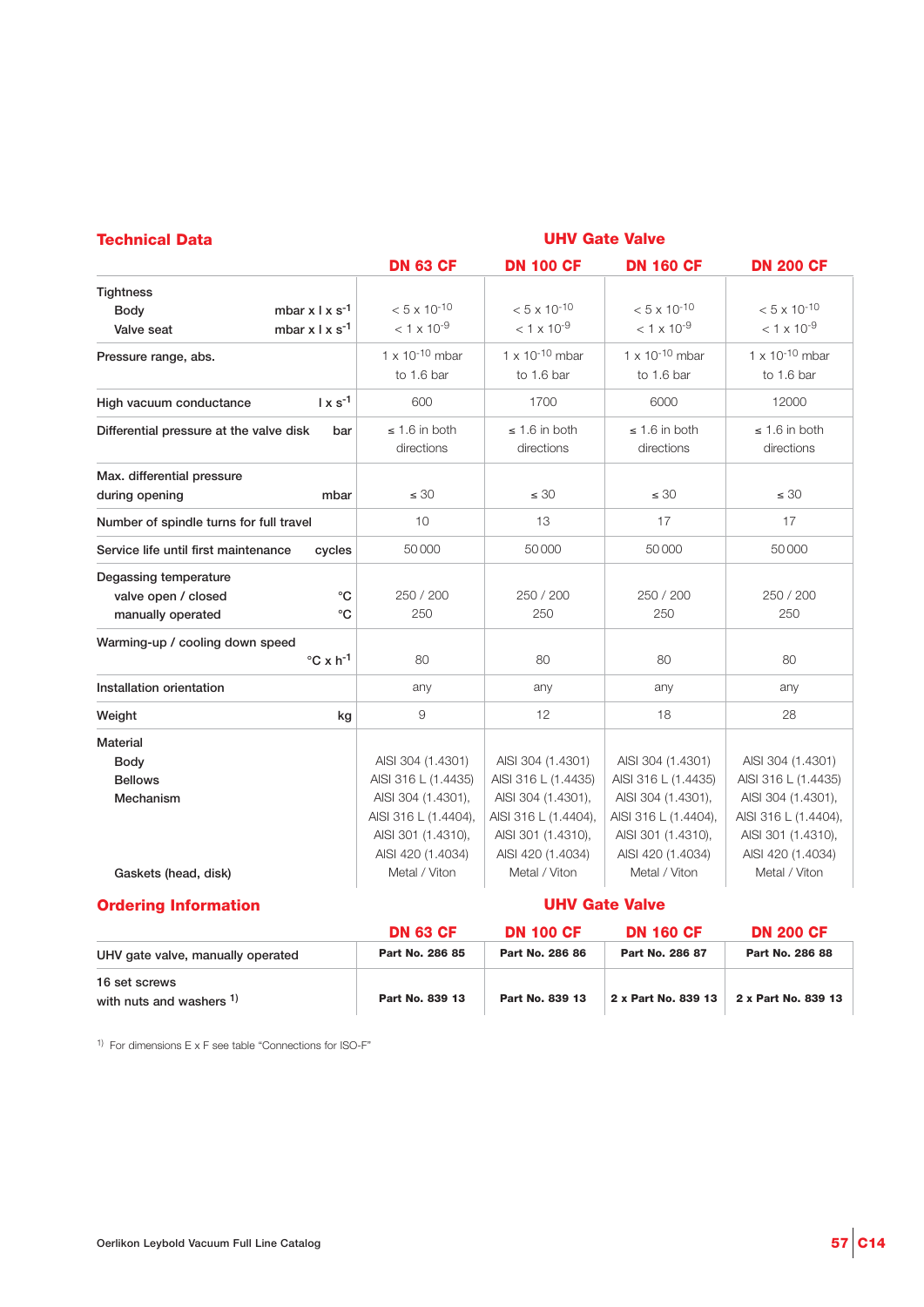# UHV Gate Valves, ISO-F, Electropneumatically Operated





Connection dimensions for ISO-F flanges

(UHV gate valves)

Dimensional drawing for the UHV gate valves ISO-F

#### **Dimension Table**

|                | DN | 63 ISO-F | 100 ISO-F | 160 ISO-F | 250 ISO-F |
|----------------|----|----------|-----------|-----------|-----------|
| κ              | mm | 27       | 27        | 27        | 41        |
| L              | mm | 346      | 418       | 523       | 800       |
| M              | mm | 57       | 73        | 99        | 161       |
| N              | mm | 192      | 247       | 336       | 560       |
| $\circ$        | mm | 115      | 145       | 200       | 345       |
| O <sub>1</sub> | mm | 112      | 142       | 192       | 322       |
| P              | mm | 70       | 70        | 70        | 80        |
| Q              | mm | 180      | 220       | 290       | 450       |
| S              | mm | 11       | 9         | 25        | 65        |
| T              | mm | 154      | 171       | 187       | 240       |
| U              | mm | 70       | 70        | 70        | 90        |
| $U_1$          | mm | 83       | 83        | 83        | 103       |
| v              | mm | 145      | 145       | 145       | 155       |
| W              | mm | 77       | 77        | 77        | 87        |
|                |    |          |           |           |           |

#### **Connections for ISO-F**

| <b>DN</b>     | 63 ISO-F      | 100 ISO-F | 160 ISO-F      | 250 ISO-F       |  |
|---------------|---------------|-----------|----------------|-----------------|--|
| mm            | 70            | 70        | 70             | 100             |  |
| <sub>mm</sub> | 130           | 165       | 225            | 350             |  |
| <sub>mm</sub> | 110           | 145       | 200            | 310             |  |
| mm            | 70            | 100       | 150            | 261             |  |
|               | $4 \times M8$ | 8 x M8    | $8 \times M10$ | $12 \times M10$ |  |
| mm            | 13            | 13        | 13             | 15              |  |
| mm            | -             | 102       | 153            | -               |  |
| mm            | -             | 3         | 5              |                 |  |
|               |               |           |                |                 |  |

- Valve and pneumatic drive can be degassed at temperatures up to 250 °C and 200 °C respectively
- Steel body (non-rusting)
- Double-acting electropneumatic actuator (with position indicator and pilot valve)
- Bellows-sealed push gate feedthrough
- Low play in the locked state and low wear
- **Compact**
- Mechanically locked in the closed state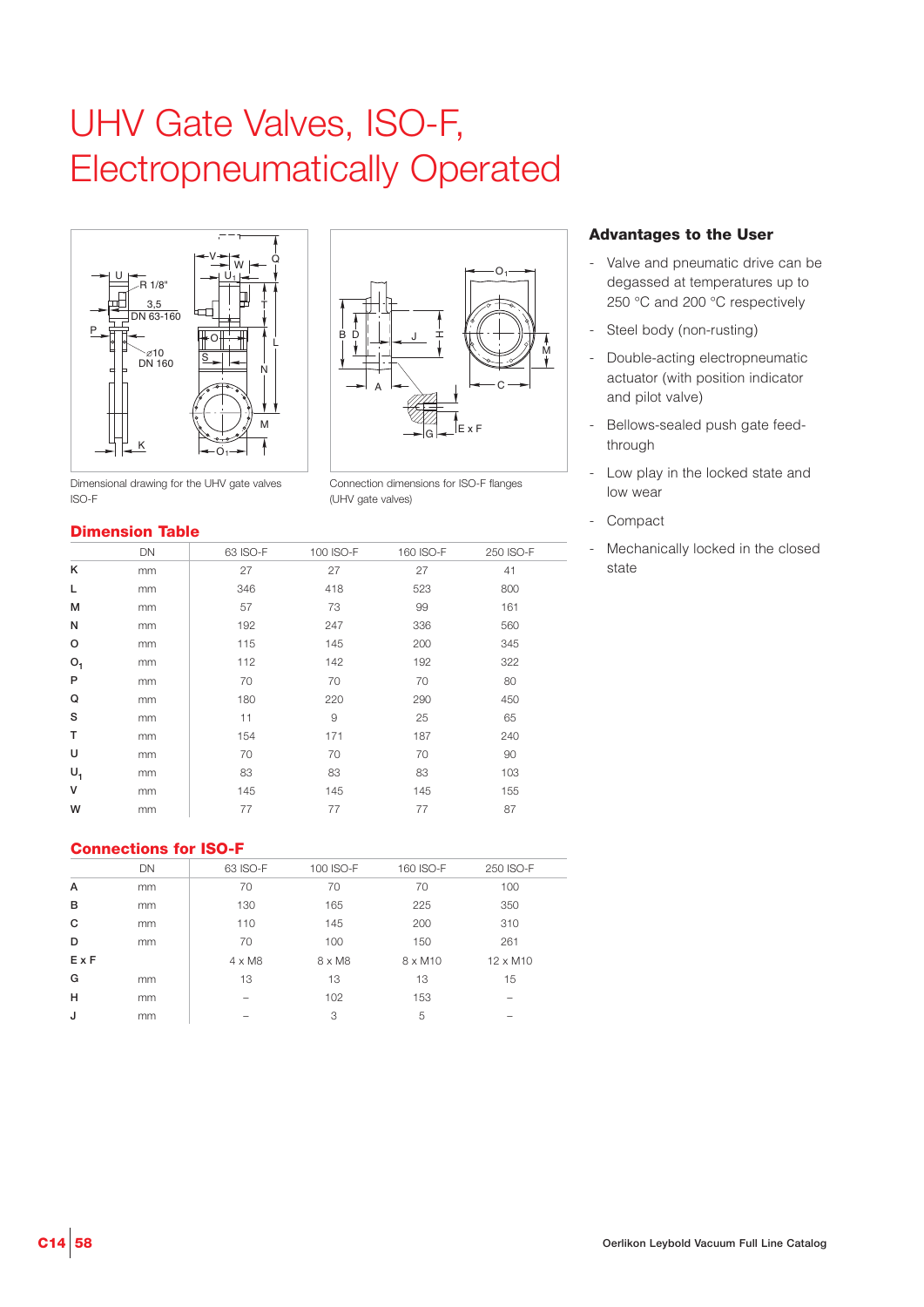| <b>Technical Data</b>                                                                                                 | <b>UHV Gate Valve</b>                                                                                                                              |                                                                                                                                                    |                                                                                                                                                    |                                                                                                                                                    |  |  |
|-----------------------------------------------------------------------------------------------------------------------|----------------------------------------------------------------------------------------------------------------------------------------------------|----------------------------------------------------------------------------------------------------------------------------------------------------|----------------------------------------------------------------------------------------------------------------------------------------------------|----------------------------------------------------------------------------------------------------------------------------------------------------|--|--|
|                                                                                                                       | <b>DN 63 ISO-F</b>                                                                                                                                 | <b>DN 100 ISO-F</b>                                                                                                                                | <b>DN 160 ISO-F</b>                                                                                                                                | <b>DN 250 ISO-F</b>                                                                                                                                |  |  |
| <b>Tightness</b><br>mbar $x \mid x s^{-1}$<br><b>Body</b><br>mbar $x \mid x \mid s^{-1}$<br>Valve seat                | $< 5 \times 10^{-10}$<br>$<$ 1 x 10 <sup>-9</sup>                                                                                                  | $< 5 \times 10^{-10}$<br>$< 1 \times 10^{-9}$                                                                                                      | $< 5 \times 10^{-10}$<br>$< 1 \times 10^{-9}$                                                                                                      | $< 5 \times 10^{-10}$<br>$< 1 \times 10^{-9}$                                                                                                      |  |  |
| Pressure range, abs.                                                                                                  | $1 \times 10^{-10}$ mbar<br>to 1 bar                                                                                                               | $1 \times 10^{-10}$ mbar<br>to 1 bar                                                                                                               | $1 \times 10^{-10}$ mbar<br>to 1 bar                                                                                                               | $1 \times 10^{-10}$ mbar<br>to 1 bar                                                                                                               |  |  |
| $1 \times s^{-1}$<br>High vacuum conductance                                                                          | 600                                                                                                                                                | 1700                                                                                                                                               | 6000                                                                                                                                               | 26000                                                                                                                                              |  |  |
| Differential pressure at the valve disk<br>bar                                                                        | 1 in both<br>directions                                                                                                                            | 1 in both<br>directions                                                                                                                            | 1 in both<br>directions                                                                                                                            | 1 in both<br>directions                                                                                                                            |  |  |
| Max. differential pressure<br>during opening<br>mbar                                                                  | 30                                                                                                                                                 | 30                                                                                                                                                 | 30                                                                                                                                                 | 30                                                                                                                                                 |  |  |
| Compressed air, min. / max.<br>bar                                                                                    | 4/7                                                                                                                                                | 4/7                                                                                                                                                | 4/7                                                                                                                                                | 5/7                                                                                                                                                |  |  |
| Closing / opening time<br>s                                                                                           | 1.0                                                                                                                                                | 1.2                                                                                                                                                | 1.5                                                                                                                                                | 4.0                                                                                                                                                |  |  |
| т<br>Compressed air cylinder, volume                                                                                  | 0.08                                                                                                                                               | 0.11                                                                                                                                               | 0.14                                                                                                                                               | 0.35                                                                                                                                               |  |  |
| Service life until first maintenance<br>cycles                                                                        | 50000                                                                                                                                              | 50000                                                                                                                                              | 50000                                                                                                                                              | 50000                                                                                                                                              |  |  |
| Degassing temperature<br>valve open / closed<br>°C<br>°C<br>pneumatic drive<br>°C<br>position indicator / pilot valve | 250 / 200<br>200<br>80 / 50                                                                                                                        | 250 / 200<br>200<br>80 / 50                                                                                                                        | 250 / 200<br>200<br>80 / 50                                                                                                                        | 250 / 200<br>200<br>80 / 50                                                                                                                        |  |  |
| Warming-up / cooling down speed<br>$\mathrm{^{\circ}C}$ x h <sup>-1</sup>                                             | 80                                                                                                                                                 | 80                                                                                                                                                 | 80                                                                                                                                                 | 80                                                                                                                                                 |  |  |
| Pilot valve<br>supply voltage /<br>- / W<br>power consumption                                                         | 24 VDC/6 or<br>230 V AC,<br>50 Hz / 7.1                                                                                                            | 24 VDC/6 or<br>230 V AC,<br>50 Hz / 7.1                                                                                                            | 24 VDC/6 or<br>230 V AC,<br>50 Hz / 7.1                                                                                                            | 24 VDC/6 or<br>230 V AC,<br>50 Hz / 7.1                                                                                                            |  |  |
| Switching capacity<br>for the position indicator<br>at 80 °C<br>A                                                     | 5 at 250 V AC;<br>3 at 50 V DC                                                                                                                     | 5 at 250 V AC:<br>3 at 50 V DC                                                                                                                     | 5 at 250 V AC:<br>3 at 50 V DC                                                                                                                     | 5 at 250 V AC;<br>3 at 50 V DC                                                                                                                     |  |  |
| Installation orientation                                                                                              | any                                                                                                                                                | any                                                                                                                                                | any                                                                                                                                                | any                                                                                                                                                |  |  |
| Weight<br>kg                                                                                                          | 9                                                                                                                                                  | 12                                                                                                                                                 | 18                                                                                                                                                 | 42                                                                                                                                                 |  |  |
| <b>Material</b><br>Body<br><b>Bellows</b><br>Mechanism<br>Gaskets (head, disk)                                        | AISI 304 (1.4301)<br>AISI 316 L (1.4435)<br>AISI 304 (1.4301),<br>AISI 316 L (1.4404),<br>AISI 301 (1.4310),<br>AISI 420 (1.4034)<br>Metal / Viton | AISI 304 (1.4301)<br>AISI 316 L (1.4435)<br>AISI 304 (1.4301),<br>AISI 316 L (1.4404),<br>AISI 301 (1.4310),<br>AISI 420 (1.4034)<br>Metal / Viton | AISI 304 (1.4301)<br>AISI 316 L (1.4435)<br>AISI 304 (1.4301),<br>AISI 316 L (1.4404),<br>AISI 301 (1.4310),<br>AISI 420 (1.4034)<br>Metal / Viton | AISI 304 (1.4301)<br>AISI 316 L (1.4435)<br>AISI 304 (1.4301),<br>AISI 316 L (1.4404),<br>AISI 301 (1.4310),<br>AISI 420 (1.4034)<br>Metal / Viton |  |  |
| <b>Ordering Information</b>                                                                                           |                                                                                                                                                    |                                                                                                                                                    | <b>UHV Gate Valve</b>                                                                                                                              |                                                                                                                                                    |  |  |
|                                                                                                                       | <b>DN 63 ISO-F</b>                                                                                                                                 | <b>DN 100 ISO-F</b>                                                                                                                                | <b>DN 160 ISO-F</b>                                                                                                                                | <b>DN 250 ISO-F</b>                                                                                                                                |  |  |
| UHV gate valve,<br>electropneumatically operated<br>24 V DC / 6 W<br>230 V AC, 50 Hz / 7.1 W                          |                                                                                                                                                    | Part No. 286 73<br>Part No. 286 76                                                                                                                 | Part No. 286 74<br>Part No. 286 77                                                                                                                 | Part No. 286 81                                                                                                                                    |  |  |

**Part No. 839 13 Part No. 839 13 Part No. 210 071 Part No. 210 071** 16 16 12 12

 $1)$  For dimensions E x F see table "Connections for ISO-F"

**(Package each containing) pieces**

**Set screws** 

**with nuts and washers 1)**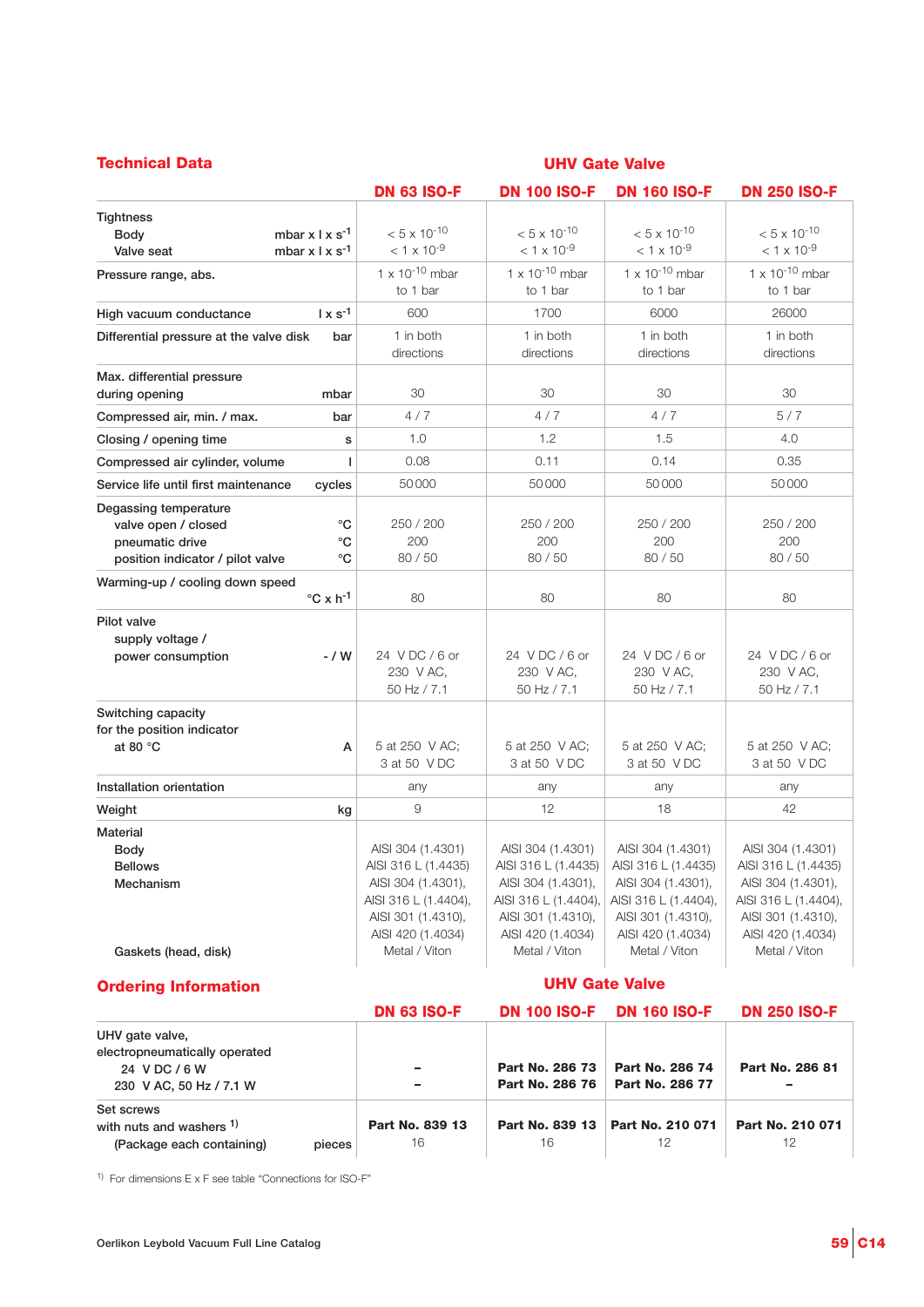# UHV Gate Valves, CF, Electropneumatically Operated



Dimensional drawing for the UHV gate valves CF electropneumatically ooperated

#### **Dimension Table**

|    | DN | 63 CF | 100 CF |     | 160 CF 200 CF |
|----|----|-------|--------|-----|---------------|
| κ  | mm | 27    | 27     | 27  | 35            |
| L  | mm | 346   | 418    | 523 | 630           |
| м  | mm | 57    | 73     | 99  | 125           |
| Ν  | mm | 192   | 247    | 336 | 430           |
| o  | mm | 115   | 145    | 200 | 250           |
| ο, | mm | 112   | 142    | 192 | 240           |
| P  | mm | 70    | 70     | 70  | 80            |
| Q  | mm | 180   | 220    | 290 | 350           |
| S  | mm | 11    | 9      | 25  | 38,5          |
| T  | mm | 154   | 171    | 187 | 200           |
| U  | mm | 70    | 70     | 70  | 90            |
| U, | mm | 83    | 83     | 83  | 103           |
| v  | mm | 145   | 145    | 145 | 155           |
| w  | mm | 77    | 77     | 77  | 87            |
|    |    |       |        |     |               |



Connection dimension for CF flanges (UHV Gate Valves)

#### **Connections for CF**

| DN |                                               |    |                                                                                                                                                                                             |
|----|-----------------------------------------------|----|---------------------------------------------------------------------------------------------------------------------------------------------------------------------------------------------|
|    | 70                                            |    | 80                                                                                                                                                                                          |
|    |                                               |    |                                                                                                                                                                                             |
|    |                                               |    |                                                                                                                                                                                             |
|    |                                               |    | - 200                                                                                                                                                                                       |
|    |                                               |    |                                                                                                                                                                                             |
|    |                                               |    |                                                                                                                                                                                             |
|    |                                               |    |                                                                                                                                                                                             |
|    | $A$ mm<br>mm<br>mm<br>D mm<br>ExF<br>mm<br>mm | 70 | 63 CF 100 CF 160 CF 200 CF<br>70<br>113.5 151.6 202.4 253.2<br>92.1 130.2 181.0 231.8<br>70 100 150<br>8 x M8 16 x M8 20 x M8 24 x M8<br>82.5 120.65 171.45 222.3<br>77.4 115.5 166.0 217.0 |

- Double-acting electropneumatic actuator (with position indicator and pilot valve)
- Bellows-sealed push gate feedthrough
- Valve and pneumatic drive can be degassed at temperatures up to 250 °C and 200 °C respectively
- Steel body (non-rusting)
- Low play in the locked state and low wear
- Compact
- Mechanically locked in the closed state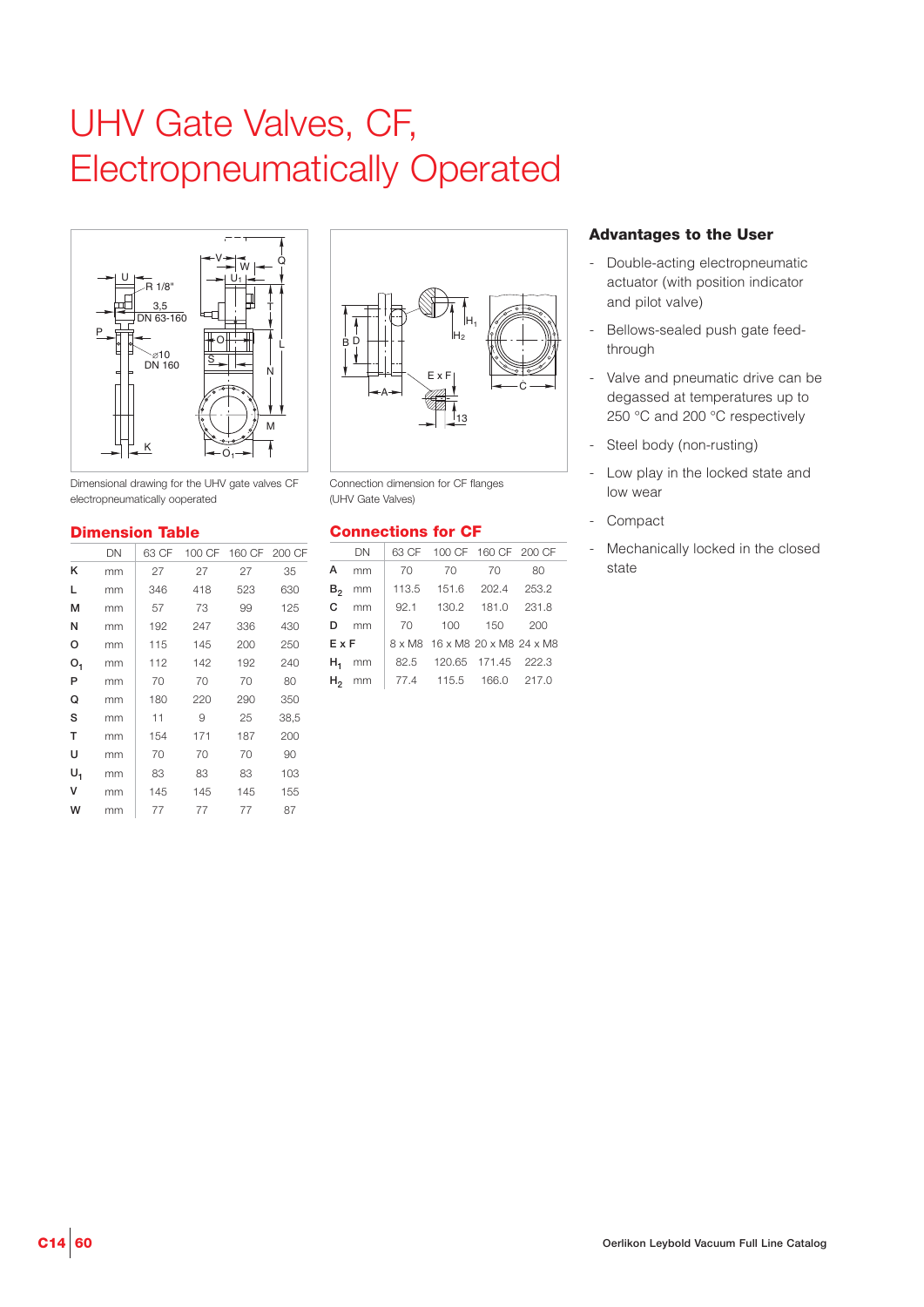| <b>Technical Data</b>                                                                                |                                                                                                                                                    | <b>UHV Gate Valve</b>                                                                                                                              |                                                                                                                                                    |                                                                                                                                                    |  |  |  |
|------------------------------------------------------------------------------------------------------|----------------------------------------------------------------------------------------------------------------------------------------------------|----------------------------------------------------------------------------------------------------------------------------------------------------|----------------------------------------------------------------------------------------------------------------------------------------------------|----------------------------------------------------------------------------------------------------------------------------------------------------|--|--|--|
|                                                                                                      | <b>DN 63 CF</b>                                                                                                                                    | <b>DN 100 CF</b>                                                                                                                                   | <b>DN 160 CF</b>                                                                                                                                   | <b>DN 200 CF</b>                                                                                                                                   |  |  |  |
| <b>Tightness</b><br>mbar $x \perp x$ s <sup>-1</sup><br>Body<br>mbar $x \mid x s^{-1}$<br>Valve seat | $< 5 \times 10^{-10}$<br>$<$ 1 x 10 <sup>-9</sup>                                                                                                  | $< 5 \times 10^{-10}$<br>$<$ 1 x 10 <sup>-9</sup>                                                                                                  | $< 5 \times 10^{-10}$<br>$< 1 \times 10^{-9}$                                                                                                      | $< 5 \times 10^{-10}$<br>$< 1 \times 10^{-9}$                                                                                                      |  |  |  |
| Pressure range, abs.                                                                                 | $1 \times 10^{-10}$ mbar<br>to 1 bar                                                                                                               | $1 \times 10^{-10}$ mbar<br>to 1 bar                                                                                                               | $1 \times 10^{-10}$ mbar<br>to 1 bar                                                                                                               | $1 \times 10^{-10}$ mbar<br>to 1 bar                                                                                                               |  |  |  |
| $1 \times s^{-1}$<br>High vacuum conductance                                                         | 600                                                                                                                                                | 1700                                                                                                                                               | 6000                                                                                                                                               | 12000                                                                                                                                              |  |  |  |
| Differential pressure at the valve disk                                                              | 1 in both<br>bar<br>directions                                                                                                                     | 1 in both<br>directions                                                                                                                            | 1 in both<br>directions                                                                                                                            | 1 in both<br>directions                                                                                                                            |  |  |  |
| Max. differential pressure<br>during opening<br>mbar                                                 | 30                                                                                                                                                 | 30                                                                                                                                                 | 30                                                                                                                                                 | 30                                                                                                                                                 |  |  |  |
| Compressed air, min. / max.                                                                          | 4 / 7<br>bar                                                                                                                                       | 4/7                                                                                                                                                | 4/7                                                                                                                                                | 5/7                                                                                                                                                |  |  |  |
| Closing / opening time                                                                               | 1.0<br>S                                                                                                                                           | 1.2                                                                                                                                                | 1.5                                                                                                                                                | 4.0                                                                                                                                                |  |  |  |
| Compressed air cylinder, volume                                                                      | m <sup>3</sup><br>0.08                                                                                                                             | 0.11                                                                                                                                               | 0.14                                                                                                                                               | 0.35                                                                                                                                               |  |  |  |
| Service life until first maintenance<br>cycles                                                       | 50000                                                                                                                                              | 50000                                                                                                                                              | 50000                                                                                                                                              | 50000                                                                                                                                              |  |  |  |
| Degassing temperature<br>valve open / closed<br>pneumatic drive<br>position indicator / pilot valve  | °C<br>250 / 200<br>°C<br>200<br>$^{\circ}$ C<br>80 / 50                                                                                            | 250 / 200<br>200<br>80 / 50                                                                                                                        | 250 / 200<br>200<br>80 / 50                                                                                                                        | 250 / 200<br>200<br>80/50                                                                                                                          |  |  |  |
| Warming-up / cooling down speed<br>$^{\circ}$ C x h <sup>-1</sup>                                    | 80                                                                                                                                                 | 80                                                                                                                                                 | 80                                                                                                                                                 | 80                                                                                                                                                 |  |  |  |
| Pilot valve<br>supply voltage /<br>power consumption<br>- / W                                        | 24 VDC/6 or<br>230 V AC,<br>50 Hz / 7.1                                                                                                            | 24 VDC/6 or<br>230 V AC,<br>50 Hz / 7.1                                                                                                            | 24 VDC/6 or<br>230 V AC,<br>50 Hz / 7.1                                                                                                            | 24 VDC/6 or<br>230 V AC,<br>50 Hz / 7.1                                                                                                            |  |  |  |
| Switching capacity<br>for the position indicator<br>at 80 $^{\circ}$ C                               | 5 at 250 V AC;<br>А<br>3 at 50 V DC                                                                                                                | 5 at 250 V AC;<br>3 at 50 V DC                                                                                                                     | 5 at 250 V AC;<br>3 at 50 V DC                                                                                                                     | 5 at 250 V AC;<br>3 at 50 V DC                                                                                                                     |  |  |  |
| Installation orientation                                                                             | any                                                                                                                                                | any                                                                                                                                                | any                                                                                                                                                | any                                                                                                                                                |  |  |  |
| Weight                                                                                               | 9<br>kg                                                                                                                                            | 12                                                                                                                                                 | 18                                                                                                                                                 | 28                                                                                                                                                 |  |  |  |
| <b>Material</b><br>Body<br><b>Bellows</b><br>Mechanism<br>Gaskets (head, disk)                       | AISI 304 (1.4301)<br>AISI 316 L (1.4435)<br>AISI 304 (1.4301),<br>AISI 316 L (1.4404),<br>AISI 301 (1.4310),<br>AISI 420 (1.4034)<br>Metal / Viton | AISI 304 (1.4301)<br>AISI 316 L (1.4435)<br>AISI 304 (1.4301),<br>AISI 316 L (1.4404),<br>AISI 301 (1.4310),<br>AISI 420 (1.4034)<br>Metal / Viton | AISI 304 (1.4301)<br>AISI 316 L (1.4435)<br>AISI 304 (1.4301),<br>AISI 316 L (1.4404),<br>AISI 301 (1.4310),<br>AISI 420 (1.4034)<br>Metal / Viton | AISI 304 (1.4301)<br>AISI 316 L (1.4435)<br>AISI 304 (1.4301),<br>AISI 316 L (1.4404),<br>AISI 301 (1.4310),<br>AISI 420 (1.4034)<br>Metal / Viton |  |  |  |
| <b>Ordering Information</b>                                                                          |                                                                                                                                                    |                                                                                                                                                    | <b>UHV Gate Valve</b>                                                                                                                              |                                                                                                                                                    |  |  |  |
|                                                                                                      | <b>DN 63 CF</b>                                                                                                                                    | <b>DN 100 CF</b>                                                                                                                                   | <b>DN 160 CF</b>                                                                                                                                   | <b>DN 200 CF</b>                                                                                                                                   |  |  |  |
| UHV gate valve,<br>electropneumatically operated<br>24 V DC / 6 W<br>230 V AC, 50 Hz / 7.1 W         | Part No. 286 89<br>Part No. 286 95                                                                                                                 | Part No. 286 90<br>Part No. 286 96                                                                                                                 | Part No. 286 91<br>Part No. 286 97                                                                                                                 | Part No. 286 92                                                                                                                                    |  |  |  |
| 16 set screws<br>with nuts and washers 1)                                                            | Part No. 839 13                                                                                                                                    | Part No. 839 13                                                                                                                                    | 2 x Part No. 839 13                                                                                                                                | 2 x Part No. 839 13                                                                                                                                |  |  |  |

 $1)$  For dimensions E x F see table "Connections for ISO-F"